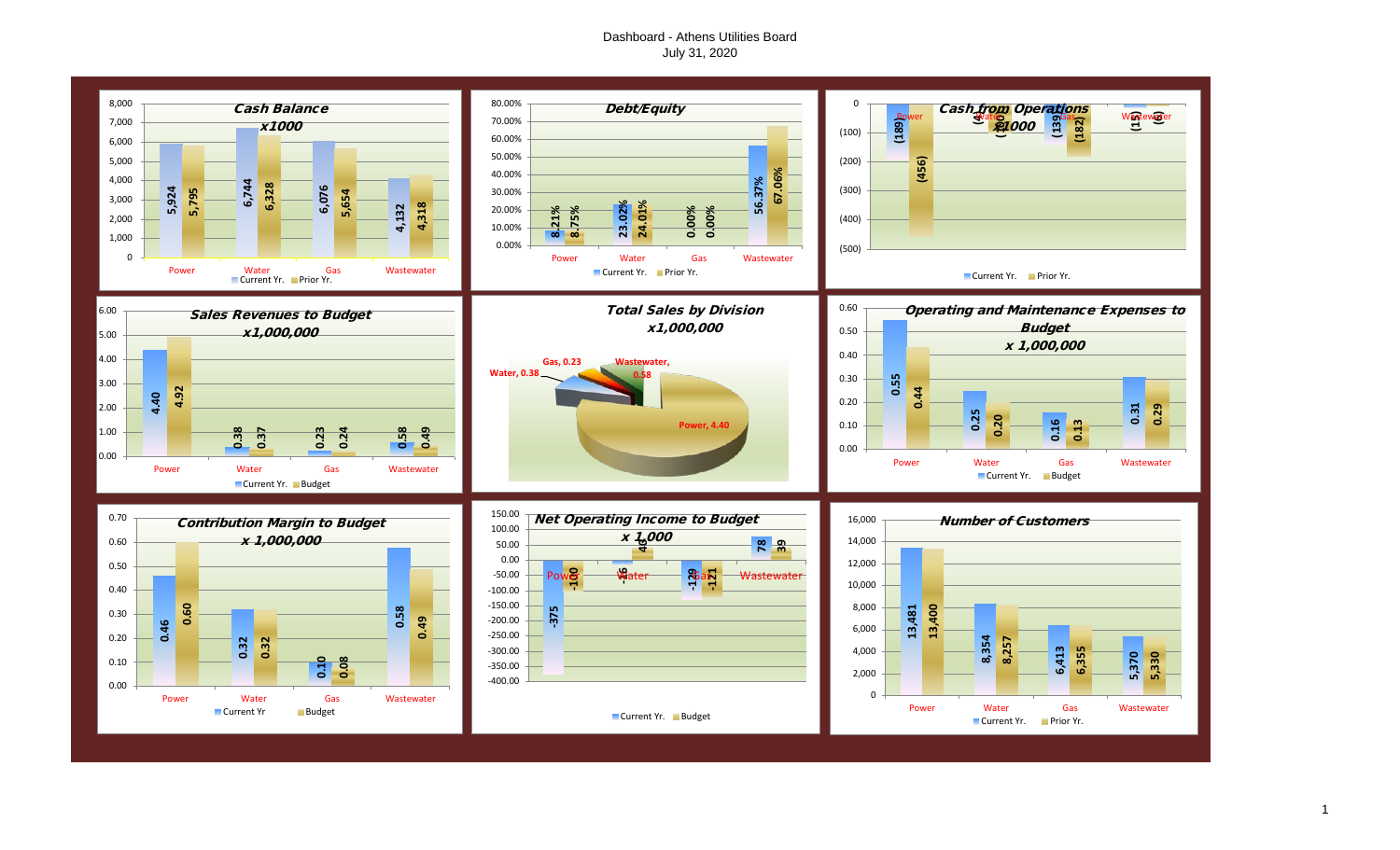#### **Athens Utilities Board Combined Balance Sheet (000 Omitted) July 31, 2020**

|                                         | July 31, 2020          | <b>Prior Year</b>      | <b>Change</b>  |
|-----------------------------------------|------------------------|------------------------|----------------|
| <b>Current Assets</b>                   | \$31,873               | \$31,627               | \$246          |
| Long-Term Assets<br><b>Total Assets</b> | \$118,225<br>\$150,098 | \$118.125<br>\$149,752 | \$100<br>\$346 |
| <b>Current Liabilities</b>              | \$6,427                | \$6,193                | \$234          |
| Long-Term Liabilities                   | \$27,109               | \$28,764               | (\$1,656)      |
| <b>Net Assets</b>                       | \$116,563              | \$114,795              | \$1,768        |
| <b>Total Liabilities and Net Assets</b> | \$150,098              | \$149,752              | \$346          |

#### **Athens Utilities Board Combined Profit and Loss Statement (000 Omitted)**

# **July 31, 2020**

|                                       |                      | YEAR-TO-DATE      |                 |               | <b>CURRENT MONTH</b> |                 |               |               |                 |
|---------------------------------------|----------------------|-------------------|-----------------|---------------|----------------------|-----------------|---------------|---------------|-----------------|
|                                       | <b>YTD</b>           | <b>YTD</b>        | <b>Variance</b> | Month         | Month                | <b>Variance</b> | Annual        | <b>YTD</b>    | <b>Variance</b> |
|                                       | <b>July 31, 2020</b> | <b>Prior Year</b> |                 | July 31, 2020 | <b>Prior Year</b>    |                 | <b>Budget</b> | <b>Budget</b> |                 |
| Sales Revenue                         | \$5,545              | \$5,983           | (\$438)         | \$5,545       | \$5,983              | (\$438)         | \$68,556      | \$6,021       | (\$476)         |
| Cost of Goods Sold                    | \$4,140              | \$4,504           | \$364           | \$4,140       | \$4,504              | \$364           | \$46,979      | \$4,532       | \$392           |
| <b>Contribution Margin</b>            | \$1,404              | \$1,478           | ( \$74)         | \$1,404       | \$1,478              | (\$74)          | \$21,577      | \$1,488       | ( \$84)         |
| Operating and Maintenance Expenses    | \$1,212              | \$798             | (\$414)         | \$1,212       | \$798                | (\$414)         | \$13,912      | \$1,091       | (\$121)         |
| Depreciation and Taxes Equivalents    | \$628                | \$551             | (\$78)          | \$628         | \$551                | (\$78)          | \$6,547       | \$539         | (\$89)          |
| <b>Total Operating Expenses</b>       | \$1,840              | \$1,349           | (\$492)         | \$1,840       | \$1,349              | ( \$492)        | \$20,459      | \$1,630       | (\$210)         |
| <b>Net Operating Income</b>           | (\$436)              | \$130             | ( \$566)        | (\$436)       | \$130                | ( \$566)        | \$1,118       | (\$142)       | (\$294)         |
| Grants, Contributions & Extraordinary | \$57                 | \$0               | \$57            | \$57          | \$0                  | \$57            | \$37          | \$3           | \$54            |
| <b>Change in Net Assets</b>           | (\$379)              | \$130             | (\$509)         | (\$379)       | \$130                | (\$509)         | \$1,155       | (\$139)       | (\$240)         |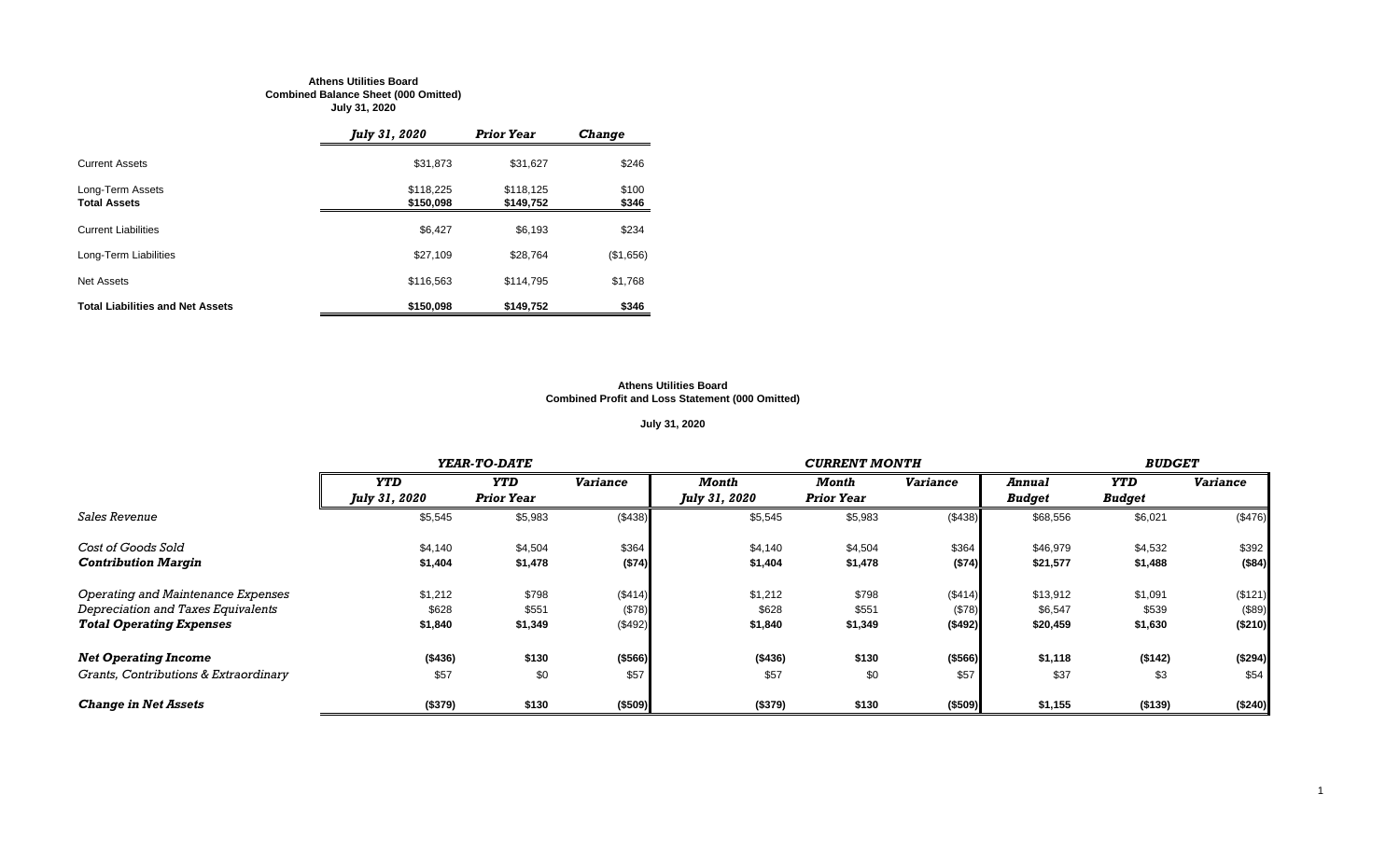#### **Athens Utilities Board Financial Statement Synopsis 7/31/2020 (000 Omitted)**

|                                             |                         |                      |                         |                    |              |                              | (000 Omitted) |                            |                |                              |                |                            |                |                              |                            |          |                         |                    |                         |                    |
|---------------------------------------------|-------------------------|----------------------|-------------------------|--------------------|--------------|------------------------------|---------------|----------------------------|----------------|------------------------------|----------------|----------------------------|----------------|------------------------------|----------------------------|----------|-------------------------|--------------------|-------------------------|--------------------|
|                                             |                         |                      | <b>Power</b>            |                    |              | Water                        |               |                            |                | Gas                          |                |                            |                |                              | Wastewater                 |          |                         | <b>Total</b>       |                         |                    |
|                                             | Y-T-D<br><b>Current</b> | $Y-T-D$<br>Prior Yr. | M-T-D<br><b>Current</b> | M-T-D<br>Prior Yr. | Y-T-D        | $Y-T-D$<br>Current Prior Yr. | M-T-D         | M-T-D<br>Current Prior Yr. | Y-T-D          | $Y-T-D$<br>Current Prior Yr. | $M-T-D$        | M-T-D<br>Current Prior Yr. | Y-T-D          | $Y-T-D$<br>Current Prior Yr. | M-T-D<br>Current Prior Yr. | M-T-D    | /-T-D<br><b>Current</b> | Y-T-D<br>Prior Yr. | M-T-D<br><b>Current</b> | M-T-D<br>Prior Yr. |
|                                             |                         |                      |                         |                    |              |                              |               |                            |                |                              |                |                            |                |                              |                            |          |                         |                    |                         |                    |
| Cash Balance                                | 5,924                   | 5,795                |                         |                    | 6,744        | 6,328                        |               |                            | 6,076          | 5,654                        |                |                            | 4,132          | 4,318                        |                            |          | 22,876                  | 22,095             |                         |                    |
| <b>Working Capital</b>                      | 7,027                   | 9,443                |                         |                    | 7,478        | 7,299                        |               |                            | 6,712          | 6,269                        |                |                            | 5,177          | 5,439                        |                            |          | 26,393                  | 28,451             |                         |                    |
| <b>Plant Assets</b>                         | 72,966                  | 70,174               |                         |                    | 33,407       | 32,873                       |               |                            | 24,207         | 23,795                       |                |                            | 57,218         | 55,590                       |                            |          | 187,799                 | 182,432            |                         |                    |
| Debt                                        | 4,040                   | 4,291                |                         |                    | 4,918        | 5,127                        |               |                            | $\mathbf 0$    | $\Omega$                     |                |                            | 15,033         | 16,224                       |                            |          | 23,990                  | 25,642             |                         |                    |
| <b>Vet Assets (Net Worth)</b>               | 49,224                  | 49,051               |                         |                    | 21,358       | 21,353                       |               |                            | 20,402         | 20,199                       |                |                            | 25,303         | 24,191                       |                            |          | 116,286                 | 114,795            |                         |                    |
| <b>Cash from Operations</b>                 | (189)                   | (456)                | (189)                   | (456)              | (4)          | (100)                        | (4)           | (100)                      | (139)          | (182)                        | (139)          | (182)                      | (15)           | (6)                          | (15)                       | (6)      | (348)                   | (744)              | (348)                   | (744)              |
| Net Pension Liability                       | 2,443                   | 2,436                |                         |                    | 711          | 709                          |               |                            | 518            | 472                          |                |                            | 731            | 725                          |                            |          | 4,402                   | 4,342              |                         |                    |
| Principal Paid on Debt {Lease Included} (1) | 248                     | 154                  | 248                     | 154                | 170          | 161                          | 14            | 16                         | $\overline{0}$ | $\Omega$                     | 0              | $\overline{0}$             | 1,179          | 642                          | 11                         | 11       | 1,597                   | 957                | 273                     | 181                |
| <b>New Debt-YTD</b>                         | $\mathbf 0$             | $\Omega$             | $\overline{0}$          | $\Omega$           | $\mathbf 0$  | $\mathbf 0$                  | $\mathbf 0$   | $\Omega$                   | $\overline{0}$ | $\mathbf 0$                  | $\overline{0}$ |                            | $\overline{0}$ | $\Omega$                     | $\overline{0}$             | $\Omega$ | $\overline{0}$          | $\Omega$           |                         | $\sim$             |
| <b>Cash Invested in Plant</b>               | 285                     | 347                  | 285                     | 347                | 52           | 48                           | 52            | 48                         | 30             | 68                           | 30             | 68                         | 417            | 114                          | 417                        | 114      | 784                     | 577                | 784                     | 577                |
| Cash Flow                                   | (474)                   | (805)                | (474)                   | (805)              | (73)         | (162)                        | (73)          | (162)                      | (169)          | (249)                        | (169)          | (249)                      | (388)          | (132)                        | (388)                      | (132)    | (1, 104)                | (1, 348)           | (1, 104)                | (1, 348)           |
| Sales                                       | 4,402                   | 4,885                | 4,402                   | 4,885              | 384          | 381                          | 384           | 381                        | 231            | 255                          | 231            | 255                        | 578            | 530                          | 578                        | 530      | 5,594                   | 6,051              | 5,594                   | 6,051              |
| Cost of Goods Sold {COGS}                   | 3,944                   | 4,291                | 3,944                   | 4,291              | 64           | 50                           | 64            | 50                         | 132            | 164                          | 132            | 164                        |                |                              |                            |          | 4,140                   | 4,504              | 4,140                   | 4,504              |
| O&M Expenses-YTD {minus COGS}               | 833                     | 584                  | 833                     | 584                | 330          | 264                          | 330           | 264                        | 230            | 182                          | 230            | 182                        | 494            | 381                          | 494                        | 381      | 1,887                   | 1,411              | 1,887                   | 1,411              |
| <b>Net Operating Income</b>                 | (375)                   | 18                   | (375)                   | 18                 | (16)         | 63                           | (16)          | 63                         | (129)          | (85)                         | (129)          | (85)                       | 78             | 134                          | 78                         | 134      | (443)                   | 130                | (443)                   | 130                |
| <b>Interest on Debt</b>                     |                         | 5                    |                         |                    | 8            | 10                           | 8             | 10                         | $\mathbf{0}$   | $\Omega$                     | $\mathbf 0$    | $\Omega$                   | $\overline{7}$ | 20                           | $\overline{7}$             | 20       | 17                      | 35                 | 17                      | 35                 |
| Variable Rate Debt Interest Rate            | 0.34%                   | 1.38%                |                         |                    |              |                              |               |                            |                |                              |                |                            | 0.34%          | 1.38%                        |                            |          |                         |                    |                         |                    |
| Grants, Contributions, Extraordinary        |                         | 0                    |                         | $\Omega$           | $\mathbf{0}$ | $\mathbf{0}$                 | $\mathbf{0}$  | $\Omega$                   | $\mathbf{0}$   | $\Omega$                     | $\overline{0}$ | $\overline{0}$             | 56             | $\Omega$                     | 56                         | $\Omega$ | 57                      | $\Omega$           | 57                      |                    |
| Net Income                                  | (374)                   | 18                   | (374)                   | 18                 | (16)         | 63                           | (16)          | 63                         | (129)          | (85)                         | (129)          | (85)                       | 133            | 134                          | 133                        | 134      | (386)                   | 130                | (386)                   | 130                |
| <b>‡ Customers</b>                          | 13,481                  | 13,400               |                         |                    | 8,354        | 8,257                        |               |                            | 6,413          | 6,355                        |                |                            | 5,370          | 5,330                        |                            |          | 33,618                  | 33,342             |                         |                    |
| Sales Volume                                | 56,799                  | 60,154               | 56,799                  | 60,154             | 832          | 823                          | 832           | 823                        | 333            | 343                          | 333            | 343                        | 394            | 387                          | 394                        | 387      |                         |                    |                         |                    |
| Revenue per Unit Sold (2)                   | 0.077                   | 0.081                | 0.077                   | 0.081              | 0.46         | 0.46                         | 0.46          | 0.46                       | 0.69           | 0.74                         | 0.69           | 0.74                       | 1.46           | 1.37                         | 1.46                       | 1.37     |                         |                    |                         |                    |
| Natural Gas Market Price (Dth)              |                         |                      |                         |                    |              |                              |               |                            |                |                              | 1.47           | 2.26                       |                |                              |                            |          |                         |                    |                         |                    |
| Natural Gas Total Unit Cost (Dth)           |                         |                      |                         |                    |              |                              |               |                            | 3.11           | 3.71                         | 3.11           | 3.71                       |                |                              |                            |          |                         |                    |                         |                    |
| <b>Full Time Equivalent Employees</b>       | 63.22                   | 61.98                | 63.22                   | 61.98              | 14.74        | 14.86                        | 14.74         | 14.86                      | 9.78           | 10.29                        | 9.78           | 10.29                      | 19.07          | 20.24                        | 19.07                      | 20.24    | 106.81                  | 107.37             | 106.81                  | 107.37             |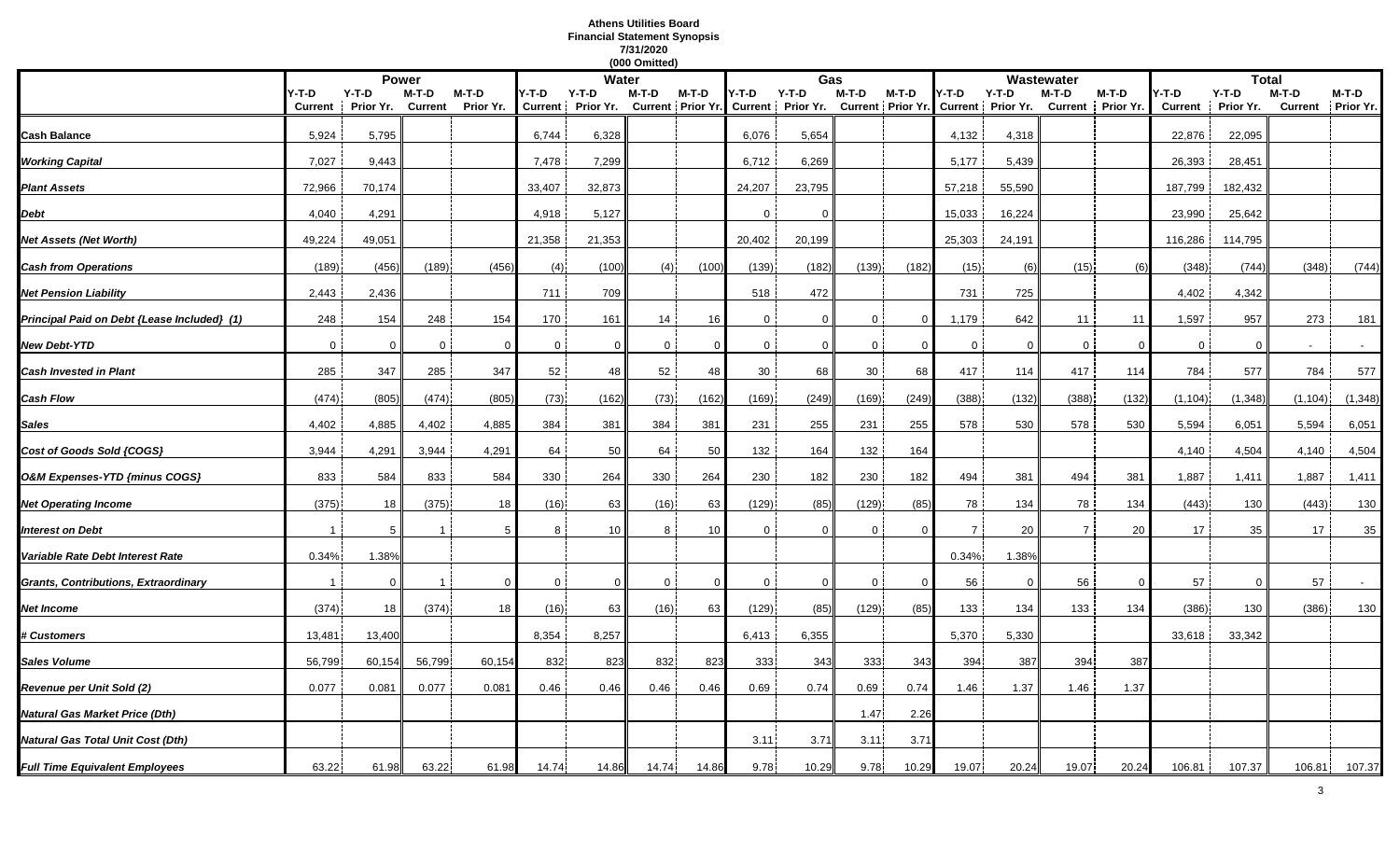| July 31, 2020<br>Change<br><b>Current Period</b><br><b>Prior Year</b><br>Change from<br><b>Current Period</b><br>Prior<br>from prior<br>July 31, 2020<br><b>Prior Year</b><br>July 31, 2020<br><b>Month</b><br><b>Month</b><br>Assets:<br>129,688.80<br>Cash and Cash Equivalents<br>6,398,684.82<br>(474, 322.52)<br>5,924,362.30<br>5,794,673.50<br>5,924,362.30<br>0.00<br>0.00<br>0.00<br><b>Bond Funds Available</b><br>0.00<br>0.00<br>0.00<br>2,956,089.21<br>323,192.40<br>3,279,281.61<br>3,827,438.56<br>(548, 156.95)<br><b>Customer Receivables</b><br>3,279,281.61<br>0.00<br>0.00<br>0.00<br>0.00<br>0.00<br>0.00<br>Due from (to) Other Divisions<br>214,022.50<br>298,793.61<br>(84,771.11)<br>Other Receivables<br>214,022.50<br>191,441.05<br>22,581.45<br>258,131.84<br>50,797.68<br>207,334.16<br>236,814.75<br>21,317.09<br><b>Prepaid Expenses</b><br>258,131.84<br><b>Unbilled Revenues</b><br>1,086,212.33<br>1,187,974.39<br>(101, 762.06)<br>1,086,212.33<br>1,086,212.33<br>0.00<br>1,522,978.89<br>Materials and Supplies Inventory<br>1,522,978.89<br>(65, 608.02)<br>1,635,423.26<br>(112, 444.37)<br>1,588,586.91<br>12,284,989.47<br>12,284,989.47<br>12,271,812.00<br>13,177.47<br>12,981,118.07<br>(696, 128.60)<br><b>Total Current Assets</b><br>0.00<br>0.00<br>0.00<br><b>Unamortized Debt Expense</b><br>0.00<br>0.00<br>0.00<br>0.00<br>0.00<br>0.00<br>0.00<br>0.00<br>TVA Heat Pump Loans Receivable<br>0.00<br><b>Deferred Pension Outflows</b><br>0.00<br>1,178,087.91<br>1,628,268.93<br>(450, 181.02)<br>1,178,087.91<br>1,178,087.91<br>72,966,443.31<br>70,174,010.13<br>2,792,433.18<br>Electric Utility Plant, at Cost<br>72,681,306.85<br>285,136.46<br>72,966,443.31<br>(25, 358, 202.45)<br>Less: Accumulated Depreciation<br>(25, 358, 202.45)<br>(25, 150, 067.15)<br>(208, 135.30)<br>(23, 544, 513.01)<br>(1,813,689.44)<br>47,608,240.86<br>46,629,497.12<br>978,743.74<br><b>Net Electric Utility Plant</b><br>47,608,240.86<br>47,531,239.70<br>77,001.16<br>77,001.16<br>48,786,328.77<br>48,257,766.05<br>528,562.72<br><b>Total Long Term Assets</b><br>48,786,328.77<br>48,709,327.61<br>61,071,318.24<br>61,238,884.12<br>61,071,318.24<br>\$<br>\$<br>(167, 565.88)<br><b>Total Assets</b><br>\$<br>\$<br>60,981,139.61<br>\$<br>90,178.63<br>- \$<br><b>Liabilities and Retained Earnings:</b><br>4,047,131.41<br>4,227,825.03<br>(180, 693.62)<br><b>Accounts Payable</b><br>4,047,131.41<br>3,642,345.63<br>404,785.78<br>575,811.51<br>418,600.00<br>157.211.51<br><b>Customer Deposits</b><br>575,811.51<br>575,771.51<br>40.00<br>0.00<br>Deferred Income<br>0.00<br>0.00<br>0.00<br>0.00<br>0.00<br>634,317.32<br><b>Other Current Liabilities</b><br>622,579.88<br>12,678.29<br>635,258.17<br>940.85<br>635,258.17<br>(22, 541.26)<br>417,504.07<br>5,258,201.09<br>5,280,742.35<br><b>Total Current Liabilities</b><br>5,258,201.09<br>4,840,697.02<br>0.00<br><b>Bonds Payable</b><br>0.00<br>0.00<br>0.00<br>0.00<br>0.00<br>0.00<br>0.00<br>0.00<br>0.00<br>0.00<br>0.00<br>Long-Term Leases Payable<br>0.00<br>4,290,994.13<br>(251, 482.50)<br>4,039,511.63<br>Notes Payable<br>4,039,511.63<br>4,039,511.63<br>2,436,039.21<br>7,173.30<br>46,747.36<br>2,443,212.51<br><b>Net Pension Liability</b><br>2,443,212.51<br>2,396,465.15<br>106,803.31<br>179,809.42<br><b>Deferred Pension Inflows</b><br>106,803.31<br>106,803.31<br>0.00<br>(73,006.11)<br>TVA Advances, Energy Right Loans<br>0.00<br>0.00<br>0.00<br>0.00<br>0.00<br>0.00<br>46,747.36<br>(317, 315.31)<br>6,589,527.45<br>6,589,527.45<br>6,906,842.76<br><b>Total Long Term Liabilities</b><br>6,542,780.09<br>Net Position<br>49,597,662.50<br>(374, 072.80)<br>49,223,589.70<br>49,051,299.01<br>172,290.69<br>49,223,589.70<br>61,071,318.24<br>61,238,884.12<br>(167, 565.88)<br><b>Total Liabilities and Retained Earnings</b><br>61,071,318.24<br>60,981,139.61<br>90,178.63<br>\$.<br>\$<br>\$<br>\$<br>- \$<br>\$ |  | ווטוסועוט חבאט<br><b>BALANCE SHEET</b> |  |  |
|-------------------------------------------------------------------------------------------------------------------------------------------------------------------------------------------------------------------------------------------------------------------------------------------------------------------------------------------------------------------------------------------------------------------------------------------------------------------------------------------------------------------------------------------------------------------------------------------------------------------------------------------------------------------------------------------------------------------------------------------------------------------------------------------------------------------------------------------------------------------------------------------------------------------------------------------------------------------------------------------------------------------------------------------------------------------------------------------------------------------------------------------------------------------------------------------------------------------------------------------------------------------------------------------------------------------------------------------------------------------------------------------------------------------------------------------------------------------------------------------------------------------------------------------------------------------------------------------------------------------------------------------------------------------------------------------------------------------------------------------------------------------------------------------------------------------------------------------------------------------------------------------------------------------------------------------------------------------------------------------------------------------------------------------------------------------------------------------------------------------------------------------------------------------------------------------------------------------------------------------------------------------------------------------------------------------------------------------------------------------------------------------------------------------------------------------------------------------------------------------------------------------------------------------------------------------------------------------------------------------------------------------------------------------------------------------------------------------------------------------------------------------------------------------------------------------------------------------------------------------------------------------------------------------------------------------------------------------------------------------------------------------------------------------------------------------------------------------------------------------------------------------------------------------------------------------------------------------------------------------------------------------------------------------------------------------------------------------------------------------------------------------------------------------------------------------------------------------------------------------------------------------------------------------------------------------------------------------------------------------------------------------------------------------------------------------------------------------------------------------------------------------------------------------------------------------------------------------------------------------------------------------------------------------------------------------------------------------------------|--|----------------------------------------|--|--|
|                                                                                                                                                                                                                                                                                                                                                                                                                                                                                                                                                                                                                                                                                                                                                                                                                                                                                                                                                                                                                                                                                                                                                                                                                                                                                                                                                                                                                                                                                                                                                                                                                                                                                                                                                                                                                                                                                                                                                                                                                                                                                                                                                                                                                                                                                                                                                                                                                                                                                                                                                                                                                                                                                                                                                                                                                                                                                                                                                                                                                                                                                                                                                                                                                                                                                                                                                                                                                                                                                                                                                                                                                                                                                                                                                                                                                                                                                                                                                                               |  |                                        |  |  |
|                                                                                                                                                                                                                                                                                                                                                                                                                                                                                                                                                                                                                                                                                                                                                                                                                                                                                                                                                                                                                                                                                                                                                                                                                                                                                                                                                                                                                                                                                                                                                                                                                                                                                                                                                                                                                                                                                                                                                                                                                                                                                                                                                                                                                                                                                                                                                                                                                                                                                                                                                                                                                                                                                                                                                                                                                                                                                                                                                                                                                                                                                                                                                                                                                                                                                                                                                                                                                                                                                                                                                                                                                                                                                                                                                                                                                                                                                                                                                                               |  |                                        |  |  |
|                                                                                                                                                                                                                                                                                                                                                                                                                                                                                                                                                                                                                                                                                                                                                                                                                                                                                                                                                                                                                                                                                                                                                                                                                                                                                                                                                                                                                                                                                                                                                                                                                                                                                                                                                                                                                                                                                                                                                                                                                                                                                                                                                                                                                                                                                                                                                                                                                                                                                                                                                                                                                                                                                                                                                                                                                                                                                                                                                                                                                                                                                                                                                                                                                                                                                                                                                                                                                                                                                                                                                                                                                                                                                                                                                                                                                                                                                                                                                                               |  |                                        |  |  |
|                                                                                                                                                                                                                                                                                                                                                                                                                                                                                                                                                                                                                                                                                                                                                                                                                                                                                                                                                                                                                                                                                                                                                                                                                                                                                                                                                                                                                                                                                                                                                                                                                                                                                                                                                                                                                                                                                                                                                                                                                                                                                                                                                                                                                                                                                                                                                                                                                                                                                                                                                                                                                                                                                                                                                                                                                                                                                                                                                                                                                                                                                                                                                                                                                                                                                                                                                                                                                                                                                                                                                                                                                                                                                                                                                                                                                                                                                                                                                                               |  |                                        |  |  |
|                                                                                                                                                                                                                                                                                                                                                                                                                                                                                                                                                                                                                                                                                                                                                                                                                                                                                                                                                                                                                                                                                                                                                                                                                                                                                                                                                                                                                                                                                                                                                                                                                                                                                                                                                                                                                                                                                                                                                                                                                                                                                                                                                                                                                                                                                                                                                                                                                                                                                                                                                                                                                                                                                                                                                                                                                                                                                                                                                                                                                                                                                                                                                                                                                                                                                                                                                                                                                                                                                                                                                                                                                                                                                                                                                                                                                                                                                                                                                                               |  |                                        |  |  |
|                                                                                                                                                                                                                                                                                                                                                                                                                                                                                                                                                                                                                                                                                                                                                                                                                                                                                                                                                                                                                                                                                                                                                                                                                                                                                                                                                                                                                                                                                                                                                                                                                                                                                                                                                                                                                                                                                                                                                                                                                                                                                                                                                                                                                                                                                                                                                                                                                                                                                                                                                                                                                                                                                                                                                                                                                                                                                                                                                                                                                                                                                                                                                                                                                                                                                                                                                                                                                                                                                                                                                                                                                                                                                                                                                                                                                                                                                                                                                                               |  |                                        |  |  |
|                                                                                                                                                                                                                                                                                                                                                                                                                                                                                                                                                                                                                                                                                                                                                                                                                                                                                                                                                                                                                                                                                                                                                                                                                                                                                                                                                                                                                                                                                                                                                                                                                                                                                                                                                                                                                                                                                                                                                                                                                                                                                                                                                                                                                                                                                                                                                                                                                                                                                                                                                                                                                                                                                                                                                                                                                                                                                                                                                                                                                                                                                                                                                                                                                                                                                                                                                                                                                                                                                                                                                                                                                                                                                                                                                                                                                                                                                                                                                                               |  |                                        |  |  |
|                                                                                                                                                                                                                                                                                                                                                                                                                                                                                                                                                                                                                                                                                                                                                                                                                                                                                                                                                                                                                                                                                                                                                                                                                                                                                                                                                                                                                                                                                                                                                                                                                                                                                                                                                                                                                                                                                                                                                                                                                                                                                                                                                                                                                                                                                                                                                                                                                                                                                                                                                                                                                                                                                                                                                                                                                                                                                                                                                                                                                                                                                                                                                                                                                                                                                                                                                                                                                                                                                                                                                                                                                                                                                                                                                                                                                                                                                                                                                                               |  |                                        |  |  |
|                                                                                                                                                                                                                                                                                                                                                                                                                                                                                                                                                                                                                                                                                                                                                                                                                                                                                                                                                                                                                                                                                                                                                                                                                                                                                                                                                                                                                                                                                                                                                                                                                                                                                                                                                                                                                                                                                                                                                                                                                                                                                                                                                                                                                                                                                                                                                                                                                                                                                                                                                                                                                                                                                                                                                                                                                                                                                                                                                                                                                                                                                                                                                                                                                                                                                                                                                                                                                                                                                                                                                                                                                                                                                                                                                                                                                                                                                                                                                                               |  |                                        |  |  |
|                                                                                                                                                                                                                                                                                                                                                                                                                                                                                                                                                                                                                                                                                                                                                                                                                                                                                                                                                                                                                                                                                                                                                                                                                                                                                                                                                                                                                                                                                                                                                                                                                                                                                                                                                                                                                                                                                                                                                                                                                                                                                                                                                                                                                                                                                                                                                                                                                                                                                                                                                                                                                                                                                                                                                                                                                                                                                                                                                                                                                                                                                                                                                                                                                                                                                                                                                                                                                                                                                                                                                                                                                                                                                                                                                                                                                                                                                                                                                                               |  |                                        |  |  |
|                                                                                                                                                                                                                                                                                                                                                                                                                                                                                                                                                                                                                                                                                                                                                                                                                                                                                                                                                                                                                                                                                                                                                                                                                                                                                                                                                                                                                                                                                                                                                                                                                                                                                                                                                                                                                                                                                                                                                                                                                                                                                                                                                                                                                                                                                                                                                                                                                                                                                                                                                                                                                                                                                                                                                                                                                                                                                                                                                                                                                                                                                                                                                                                                                                                                                                                                                                                                                                                                                                                                                                                                                                                                                                                                                                                                                                                                                                                                                                               |  |                                        |  |  |
|                                                                                                                                                                                                                                                                                                                                                                                                                                                                                                                                                                                                                                                                                                                                                                                                                                                                                                                                                                                                                                                                                                                                                                                                                                                                                                                                                                                                                                                                                                                                                                                                                                                                                                                                                                                                                                                                                                                                                                                                                                                                                                                                                                                                                                                                                                                                                                                                                                                                                                                                                                                                                                                                                                                                                                                                                                                                                                                                                                                                                                                                                                                                                                                                                                                                                                                                                                                                                                                                                                                                                                                                                                                                                                                                                                                                                                                                                                                                                                               |  |                                        |  |  |
|                                                                                                                                                                                                                                                                                                                                                                                                                                                                                                                                                                                                                                                                                                                                                                                                                                                                                                                                                                                                                                                                                                                                                                                                                                                                                                                                                                                                                                                                                                                                                                                                                                                                                                                                                                                                                                                                                                                                                                                                                                                                                                                                                                                                                                                                                                                                                                                                                                                                                                                                                                                                                                                                                                                                                                                                                                                                                                                                                                                                                                                                                                                                                                                                                                                                                                                                                                                                                                                                                                                                                                                                                                                                                                                                                                                                                                                                                                                                                                               |  |                                        |  |  |
|                                                                                                                                                                                                                                                                                                                                                                                                                                                                                                                                                                                                                                                                                                                                                                                                                                                                                                                                                                                                                                                                                                                                                                                                                                                                                                                                                                                                                                                                                                                                                                                                                                                                                                                                                                                                                                                                                                                                                                                                                                                                                                                                                                                                                                                                                                                                                                                                                                                                                                                                                                                                                                                                                                                                                                                                                                                                                                                                                                                                                                                                                                                                                                                                                                                                                                                                                                                                                                                                                                                                                                                                                                                                                                                                                                                                                                                                                                                                                                               |  |                                        |  |  |
|                                                                                                                                                                                                                                                                                                                                                                                                                                                                                                                                                                                                                                                                                                                                                                                                                                                                                                                                                                                                                                                                                                                                                                                                                                                                                                                                                                                                                                                                                                                                                                                                                                                                                                                                                                                                                                                                                                                                                                                                                                                                                                                                                                                                                                                                                                                                                                                                                                                                                                                                                                                                                                                                                                                                                                                                                                                                                                                                                                                                                                                                                                                                                                                                                                                                                                                                                                                                                                                                                                                                                                                                                                                                                                                                                                                                                                                                                                                                                                               |  |                                        |  |  |
|                                                                                                                                                                                                                                                                                                                                                                                                                                                                                                                                                                                                                                                                                                                                                                                                                                                                                                                                                                                                                                                                                                                                                                                                                                                                                                                                                                                                                                                                                                                                                                                                                                                                                                                                                                                                                                                                                                                                                                                                                                                                                                                                                                                                                                                                                                                                                                                                                                                                                                                                                                                                                                                                                                                                                                                                                                                                                                                                                                                                                                                                                                                                                                                                                                                                                                                                                                                                                                                                                                                                                                                                                                                                                                                                                                                                                                                                                                                                                                               |  |                                        |  |  |
|                                                                                                                                                                                                                                                                                                                                                                                                                                                                                                                                                                                                                                                                                                                                                                                                                                                                                                                                                                                                                                                                                                                                                                                                                                                                                                                                                                                                                                                                                                                                                                                                                                                                                                                                                                                                                                                                                                                                                                                                                                                                                                                                                                                                                                                                                                                                                                                                                                                                                                                                                                                                                                                                                                                                                                                                                                                                                                                                                                                                                                                                                                                                                                                                                                                                                                                                                                                                                                                                                                                                                                                                                                                                                                                                                                                                                                                                                                                                                                               |  |                                        |  |  |
|                                                                                                                                                                                                                                                                                                                                                                                                                                                                                                                                                                                                                                                                                                                                                                                                                                                                                                                                                                                                                                                                                                                                                                                                                                                                                                                                                                                                                                                                                                                                                                                                                                                                                                                                                                                                                                                                                                                                                                                                                                                                                                                                                                                                                                                                                                                                                                                                                                                                                                                                                                                                                                                                                                                                                                                                                                                                                                                                                                                                                                                                                                                                                                                                                                                                                                                                                                                                                                                                                                                                                                                                                                                                                                                                                                                                                                                                                                                                                                               |  |                                        |  |  |
|                                                                                                                                                                                                                                                                                                                                                                                                                                                                                                                                                                                                                                                                                                                                                                                                                                                                                                                                                                                                                                                                                                                                                                                                                                                                                                                                                                                                                                                                                                                                                                                                                                                                                                                                                                                                                                                                                                                                                                                                                                                                                                                                                                                                                                                                                                                                                                                                                                                                                                                                                                                                                                                                                                                                                                                                                                                                                                                                                                                                                                                                                                                                                                                                                                                                                                                                                                                                                                                                                                                                                                                                                                                                                                                                                                                                                                                                                                                                                                               |  |                                        |  |  |
|                                                                                                                                                                                                                                                                                                                                                                                                                                                                                                                                                                                                                                                                                                                                                                                                                                                                                                                                                                                                                                                                                                                                                                                                                                                                                                                                                                                                                                                                                                                                                                                                                                                                                                                                                                                                                                                                                                                                                                                                                                                                                                                                                                                                                                                                                                                                                                                                                                                                                                                                                                                                                                                                                                                                                                                                                                                                                                                                                                                                                                                                                                                                                                                                                                                                                                                                                                                                                                                                                                                                                                                                                                                                                                                                                                                                                                                                                                                                                                               |  |                                        |  |  |
|                                                                                                                                                                                                                                                                                                                                                                                                                                                                                                                                                                                                                                                                                                                                                                                                                                                                                                                                                                                                                                                                                                                                                                                                                                                                                                                                                                                                                                                                                                                                                                                                                                                                                                                                                                                                                                                                                                                                                                                                                                                                                                                                                                                                                                                                                                                                                                                                                                                                                                                                                                                                                                                                                                                                                                                                                                                                                                                                                                                                                                                                                                                                                                                                                                                                                                                                                                                                                                                                                                                                                                                                                                                                                                                                                                                                                                                                                                                                                                               |  |                                        |  |  |
|                                                                                                                                                                                                                                                                                                                                                                                                                                                                                                                                                                                                                                                                                                                                                                                                                                                                                                                                                                                                                                                                                                                                                                                                                                                                                                                                                                                                                                                                                                                                                                                                                                                                                                                                                                                                                                                                                                                                                                                                                                                                                                                                                                                                                                                                                                                                                                                                                                                                                                                                                                                                                                                                                                                                                                                                                                                                                                                                                                                                                                                                                                                                                                                                                                                                                                                                                                                                                                                                                                                                                                                                                                                                                                                                                                                                                                                                                                                                                                               |  |                                        |  |  |
|                                                                                                                                                                                                                                                                                                                                                                                                                                                                                                                                                                                                                                                                                                                                                                                                                                                                                                                                                                                                                                                                                                                                                                                                                                                                                                                                                                                                                                                                                                                                                                                                                                                                                                                                                                                                                                                                                                                                                                                                                                                                                                                                                                                                                                                                                                                                                                                                                                                                                                                                                                                                                                                                                                                                                                                                                                                                                                                                                                                                                                                                                                                                                                                                                                                                                                                                                                                                                                                                                                                                                                                                                                                                                                                                                                                                                                                                                                                                                                               |  |                                        |  |  |
|                                                                                                                                                                                                                                                                                                                                                                                                                                                                                                                                                                                                                                                                                                                                                                                                                                                                                                                                                                                                                                                                                                                                                                                                                                                                                                                                                                                                                                                                                                                                                                                                                                                                                                                                                                                                                                                                                                                                                                                                                                                                                                                                                                                                                                                                                                                                                                                                                                                                                                                                                                                                                                                                                                                                                                                                                                                                                                                                                                                                                                                                                                                                                                                                                                                                                                                                                                                                                                                                                                                                                                                                                                                                                                                                                                                                                                                                                                                                                                               |  |                                        |  |  |
|                                                                                                                                                                                                                                                                                                                                                                                                                                                                                                                                                                                                                                                                                                                                                                                                                                                                                                                                                                                                                                                                                                                                                                                                                                                                                                                                                                                                                                                                                                                                                                                                                                                                                                                                                                                                                                                                                                                                                                                                                                                                                                                                                                                                                                                                                                                                                                                                                                                                                                                                                                                                                                                                                                                                                                                                                                                                                                                                                                                                                                                                                                                                                                                                                                                                                                                                                                                                                                                                                                                                                                                                                                                                                                                                                                                                                                                                                                                                                                               |  |                                        |  |  |
|                                                                                                                                                                                                                                                                                                                                                                                                                                                                                                                                                                                                                                                                                                                                                                                                                                                                                                                                                                                                                                                                                                                                                                                                                                                                                                                                                                                                                                                                                                                                                                                                                                                                                                                                                                                                                                                                                                                                                                                                                                                                                                                                                                                                                                                                                                                                                                                                                                                                                                                                                                                                                                                                                                                                                                                                                                                                                                                                                                                                                                                                                                                                                                                                                                                                                                                                                                                                                                                                                                                                                                                                                                                                                                                                                                                                                                                                                                                                                                               |  |                                        |  |  |
|                                                                                                                                                                                                                                                                                                                                                                                                                                                                                                                                                                                                                                                                                                                                                                                                                                                                                                                                                                                                                                                                                                                                                                                                                                                                                                                                                                                                                                                                                                                                                                                                                                                                                                                                                                                                                                                                                                                                                                                                                                                                                                                                                                                                                                                                                                                                                                                                                                                                                                                                                                                                                                                                                                                                                                                                                                                                                                                                                                                                                                                                                                                                                                                                                                                                                                                                                                                                                                                                                                                                                                                                                                                                                                                                                                                                                                                                                                                                                                               |  |                                        |  |  |
|                                                                                                                                                                                                                                                                                                                                                                                                                                                                                                                                                                                                                                                                                                                                                                                                                                                                                                                                                                                                                                                                                                                                                                                                                                                                                                                                                                                                                                                                                                                                                                                                                                                                                                                                                                                                                                                                                                                                                                                                                                                                                                                                                                                                                                                                                                                                                                                                                                                                                                                                                                                                                                                                                                                                                                                                                                                                                                                                                                                                                                                                                                                                                                                                                                                                                                                                                                                                                                                                                                                                                                                                                                                                                                                                                                                                                                                                                                                                                                               |  |                                        |  |  |
|                                                                                                                                                                                                                                                                                                                                                                                                                                                                                                                                                                                                                                                                                                                                                                                                                                                                                                                                                                                                                                                                                                                                                                                                                                                                                                                                                                                                                                                                                                                                                                                                                                                                                                                                                                                                                                                                                                                                                                                                                                                                                                                                                                                                                                                                                                                                                                                                                                                                                                                                                                                                                                                                                                                                                                                                                                                                                                                                                                                                                                                                                                                                                                                                                                                                                                                                                                                                                                                                                                                                                                                                                                                                                                                                                                                                                                                                                                                                                                               |  |                                        |  |  |
|                                                                                                                                                                                                                                                                                                                                                                                                                                                                                                                                                                                                                                                                                                                                                                                                                                                                                                                                                                                                                                                                                                                                                                                                                                                                                                                                                                                                                                                                                                                                                                                                                                                                                                                                                                                                                                                                                                                                                                                                                                                                                                                                                                                                                                                                                                                                                                                                                                                                                                                                                                                                                                                                                                                                                                                                                                                                                                                                                                                                                                                                                                                                                                                                                                                                                                                                                                                                                                                                                                                                                                                                                                                                                                                                                                                                                                                                                                                                                                               |  |                                        |  |  |
|                                                                                                                                                                                                                                                                                                                                                                                                                                                                                                                                                                                                                                                                                                                                                                                                                                                                                                                                                                                                                                                                                                                                                                                                                                                                                                                                                                                                                                                                                                                                                                                                                                                                                                                                                                                                                                                                                                                                                                                                                                                                                                                                                                                                                                                                                                                                                                                                                                                                                                                                                                                                                                                                                                                                                                                                                                                                                                                                                                                                                                                                                                                                                                                                                                                                                                                                                                                                                                                                                                                                                                                                                                                                                                                                                                                                                                                                                                                                                                               |  |                                        |  |  |
|                                                                                                                                                                                                                                                                                                                                                                                                                                                                                                                                                                                                                                                                                                                                                                                                                                                                                                                                                                                                                                                                                                                                                                                                                                                                                                                                                                                                                                                                                                                                                                                                                                                                                                                                                                                                                                                                                                                                                                                                                                                                                                                                                                                                                                                                                                                                                                                                                                                                                                                                                                                                                                                                                                                                                                                                                                                                                                                                                                                                                                                                                                                                                                                                                                                                                                                                                                                                                                                                                                                                                                                                                                                                                                                                                                                                                                                                                                                                                                               |  |                                        |  |  |
|                                                                                                                                                                                                                                                                                                                                                                                                                                                                                                                                                                                                                                                                                                                                                                                                                                                                                                                                                                                                                                                                                                                                                                                                                                                                                                                                                                                                                                                                                                                                                                                                                                                                                                                                                                                                                                                                                                                                                                                                                                                                                                                                                                                                                                                                                                                                                                                                                                                                                                                                                                                                                                                                                                                                                                                                                                                                                                                                                                                                                                                                                                                                                                                                                                                                                                                                                                                                                                                                                                                                                                                                                                                                                                                                                                                                                                                                                                                                                                               |  |                                        |  |  |
|                                                                                                                                                                                                                                                                                                                                                                                                                                                                                                                                                                                                                                                                                                                                                                                                                                                                                                                                                                                                                                                                                                                                                                                                                                                                                                                                                                                                                                                                                                                                                                                                                                                                                                                                                                                                                                                                                                                                                                                                                                                                                                                                                                                                                                                                                                                                                                                                                                                                                                                                                                                                                                                                                                                                                                                                                                                                                                                                                                                                                                                                                                                                                                                                                                                                                                                                                                                                                                                                                                                                                                                                                                                                                                                                                                                                                                                                                                                                                                               |  |                                        |  |  |
|                                                                                                                                                                                                                                                                                                                                                                                                                                                                                                                                                                                                                                                                                                                                                                                                                                                                                                                                                                                                                                                                                                                                                                                                                                                                                                                                                                                                                                                                                                                                                                                                                                                                                                                                                                                                                                                                                                                                                                                                                                                                                                                                                                                                                                                                                                                                                                                                                                                                                                                                                                                                                                                                                                                                                                                                                                                                                                                                                                                                                                                                                                                                                                                                                                                                                                                                                                                                                                                                                                                                                                                                                                                                                                                                                                                                                                                                                                                                                                               |  |                                        |  |  |

# **ATHENS UTILITIES BOARD POWER DIVISION**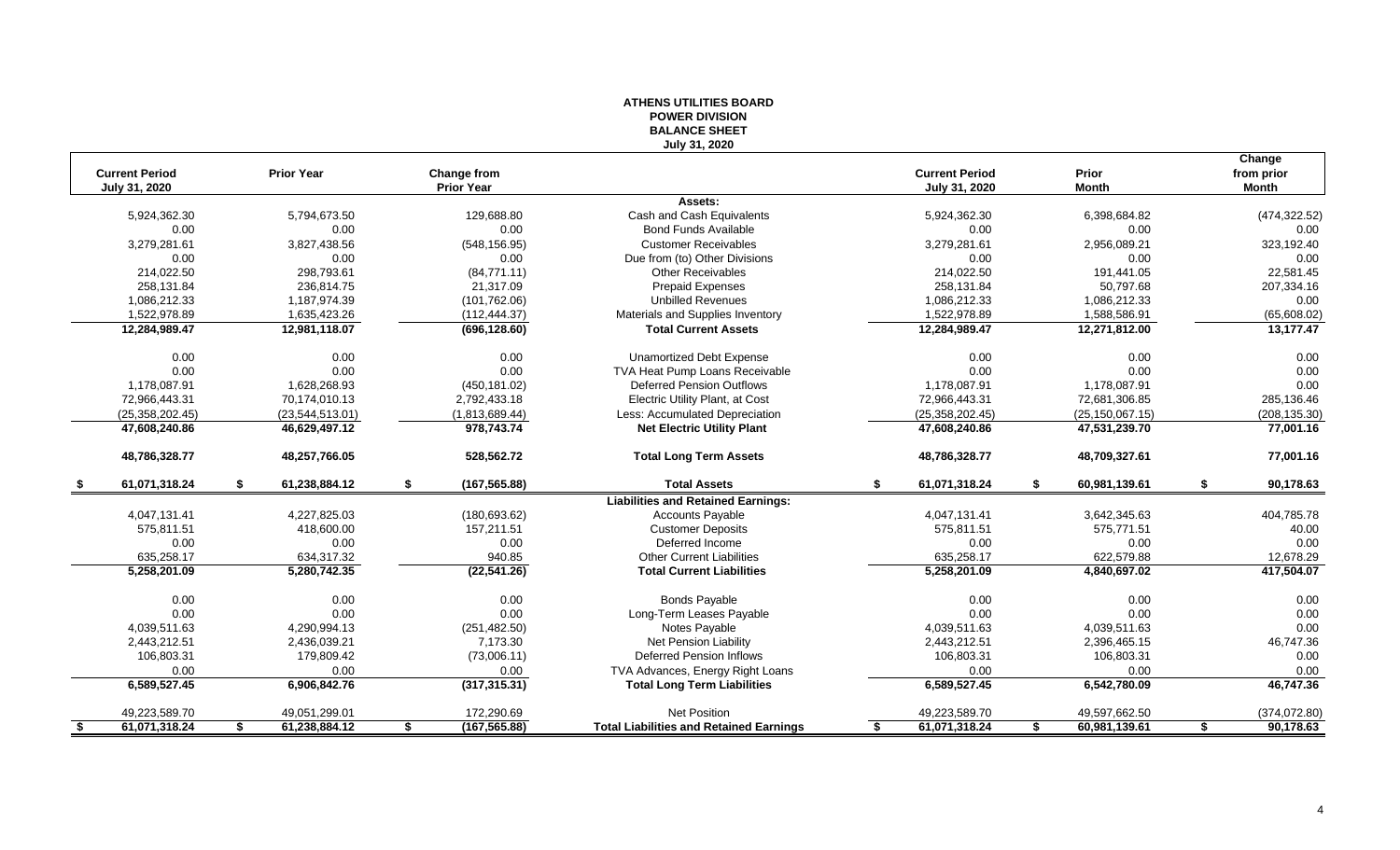|                               |                                   |                                        | <b>Athens Utilities Board</b><br><b>Profit and Loss Statement - Power</b> |                                   |                                       |                                        |
|-------------------------------|-----------------------------------|----------------------------------------|---------------------------------------------------------------------------|-----------------------------------|---------------------------------------|----------------------------------------|
| Year-to-Date<br>July 31, 2020 | Year-to-Date<br><b>Prior Year</b> | Variance<br>Favorable<br>(Unfavorable) | July 31, 2020<br><b>Description</b>                                       | Current<br>Month<br>July 31, 2020 | Current<br>Month<br><b>Prior Year</b> | Variance<br>Favorable<br>(Unfavorable) |
|                               |                                   |                                        | <b>REVENUE:</b>                                                           |                                   |                                       |                                        |
| 1,383,635.28                  | 1,449,812.07                      | (66, 176.79)                           | <b>Residential Sales</b>                                                  | 1,383,635.28                      | 1,449,812.07                          | (66, 176.79)                           |
| 353,506.19                    | 401,998.33                        | (48, 492.14)                           | <b>Small Commercial Sales</b>                                             | 353,506.19                        | 401,998.33                            | (48, 492.14)                           |
| 2,517,177.68                  | 2.891.873.61                      | (374, 695.93)                          | Large Commercial Sales                                                    | 2.517.177.68                      | 2.891.873.61                          | (374, 695.93)                          |
| 35,437.05                     | 36,987.18                         | (1,550.13)                             | Street and Athletic Lighting                                              | 35,437.05                         | 36,987.18                             | (1,550.13)                             |
| 49,252.06                     | 49,456.46                         | (204.40)                               | Outdoor Lighting                                                          | 49,252.06                         | 49,456.46                             | (204.40)                               |
| 62,862.86                     | 54,738.15                         | 8,124.71                               | Revenue from Fees                                                         | 62,862.86                         | 54,738.15                             | 8,124.71                               |
| 4,401,871.12                  | 4,884,865.80                      | (482, 994.68)                          | <b>Total Revenue</b>                                                      | 4,401,871.12                      | 4,884,865.80                          | (482, 994.68)                          |
| 3,943,866.05                  | 4,290,510.39                      | 346,644.34                             | <b>Power Costs</b>                                                        | 3,943,866.05                      | 4,290,510.39                          | 346,644.34                             |
| 458,005.07                    | 594,355.41                        | (136, 350.34)                          | <b>Contribution Margin</b>                                                | 458,005.07                        | 594.355.41                            | (136, 350.34)                          |
|                               |                                   |                                        | <b>OPERATING EXPENSES:</b>                                                |                                   |                                       |                                        |
| 0.00                          | 0.00                              | 0.00                                   | <b>Transmission Expense</b>                                               | 0.00                              | 0.00                                  | 0.00                                   |
| 135,669.90                    | 76,051.94                         | (59,617.96)                            | <b>Distribution Expense</b>                                               | 135,669.90                        | 76,051.94                             | (59,617.96)                            |
| 76,259.83                     | 55,348.46                         | (20, 911.37)                           | Customer Service and Customer Acct. Expense                               | 76,259.83                         | 55,348.46                             | (20, 911.37)                           |
| 198,857.03                    | 63,423.05                         | (135, 433.98)                          | Administrative and General Expenses                                       | 198,857.03                        | 63,423.05                             | (135, 433.98)                          |
| 410,786.76                    | 194,823.45                        | (215,963.31)                           | <b>Total Operating Expenses</b>                                           | 410,786.76                        | 194,823.45                            | (215,963.31)                           |
| 0.00                          | 0.00                              | 0.00                                   | <b>Maintenance Expenses</b><br><b>Transmission Expense</b>                | 0.00                              | 0.00                                  | 0.00                                   |
| 137.482.32                    | 111.894.29                        | (25,588.03)                            | <b>Distribution Expense</b>                                               | 137.482.32                        | 111.894.29                            | (25,588.03)                            |
| 1,839.01                      | 3,044.89                          | 1,205.88                               | Administrative and General Expense                                        | 1,839.01                          | 3,044.89                              | 1,205.88                               |
| 139,321.33                    | 114,939.18                        | (24, 382.15)                           | <b>Total Maintenance Expenses</b>                                         | 139,321.33                        | 114,939.18                            | (24, 382.15)                           |
|                               |                                   |                                        | <b>Other Operating Expense</b>                                            |                                   |                                       |                                        |
| 193,744.71                    | 190,839.49                        | (2,905.22)                             | <b>Depreciation Expense</b>                                               | 193,744.71                        | 190,839.49                            | (2,905.22)                             |
| 88,760.69                     | 82,956.59                         | (5,804.10)                             | <b>Tax Equivalents</b>                                                    | 88,760.69                         | 82,956.59                             | (5,804.10)                             |
| 282,505.40                    | 273,796.08                        | (8,709.32)                             | <b>Total Other Operating Expenses</b>                                     | 282,505.40                        | 273,796.08                            | (8,709.32)                             |
| 4,776,479.54                  | 4,874,069.10                      | 97,589.56                              | <b>Total Operating and Maintenance Expenses</b>                           | 4,776,479.54                      | 4,874,069.10                          | 97,589.56                              |
| (374, 608.42)                 | 10,796.70                         | (385, 405.12)                          | <b>Operating Income</b>                                                   | (374, 608.42)                     | 10,796.70                             | (385, 405.12)                          |
| 2,270.04                      | 12,969.38                         | (10,699.34)                            | Other Income                                                              | 2,270.04                          | 12,969.38                             | (10,699.34)                            |
| (372, 338.38)                 | 23,766.08                         | (396, 104.46)                          | <b>Total Income</b>                                                       | (372, 338.38)                     | 23,766.08                             | (396, 104.46)                          |
| 1,761.13                      | 1,307.01                          | (454.12)                               | Miscellaneous Income Deductions                                           | 1,761.13                          | 1,307.01                              | (454.12)                               |
| (374,099.51)                  | 22,459.07                         | (396, 558.58)                          | <b>Net Income Before Debt Expenses</b>                                    | (374,099.51)                      | 22,459.07                             | (396, 558.58)                          |
|                               |                                   |                                        | <b>DEBT RELATED EXPENSES:</b>                                             |                                   |                                       |                                        |
| 0.00                          | 0.00                              | 0.00                                   | Amortization of Debt Related Expenses                                     | 0.00                              | 0.00                                  | 0.00                                   |
| 1.147.64                      | 4,543.46                          | 3,395.82                               | <b>Interest Expense</b>                                                   | 1.147.64                          | 4,543.46                              | 3,395.82                               |
| 1,147.64                      | 4,543.46                          | 3,395.82                               | <b>Total debt related expenses</b>                                        | 1,147.64                          | 4,543.46                              | 3,395.82                               |
| (375.247.15)                  | 17.915.61                         | (393.162.76)                           | Net Income before Extraordinary Exp.                                      | (375, 247.15)                     | 17.915.61                             | (393, 162.76)                          |
| 1,174.35                      | 0.00                              | 1,174.35                               | Extraordinary Income (Expense)                                            | 1,174.35                          | 0.00                                  | 1,174.35                               |
| (374, 072.80)                 | 17,915.61                         | (391, 988.41)                          | <b>CHANGE IN NET ASSETS</b>                                               | (374,072.80)                      | 17,915.61                             | (391, 988.41)                          |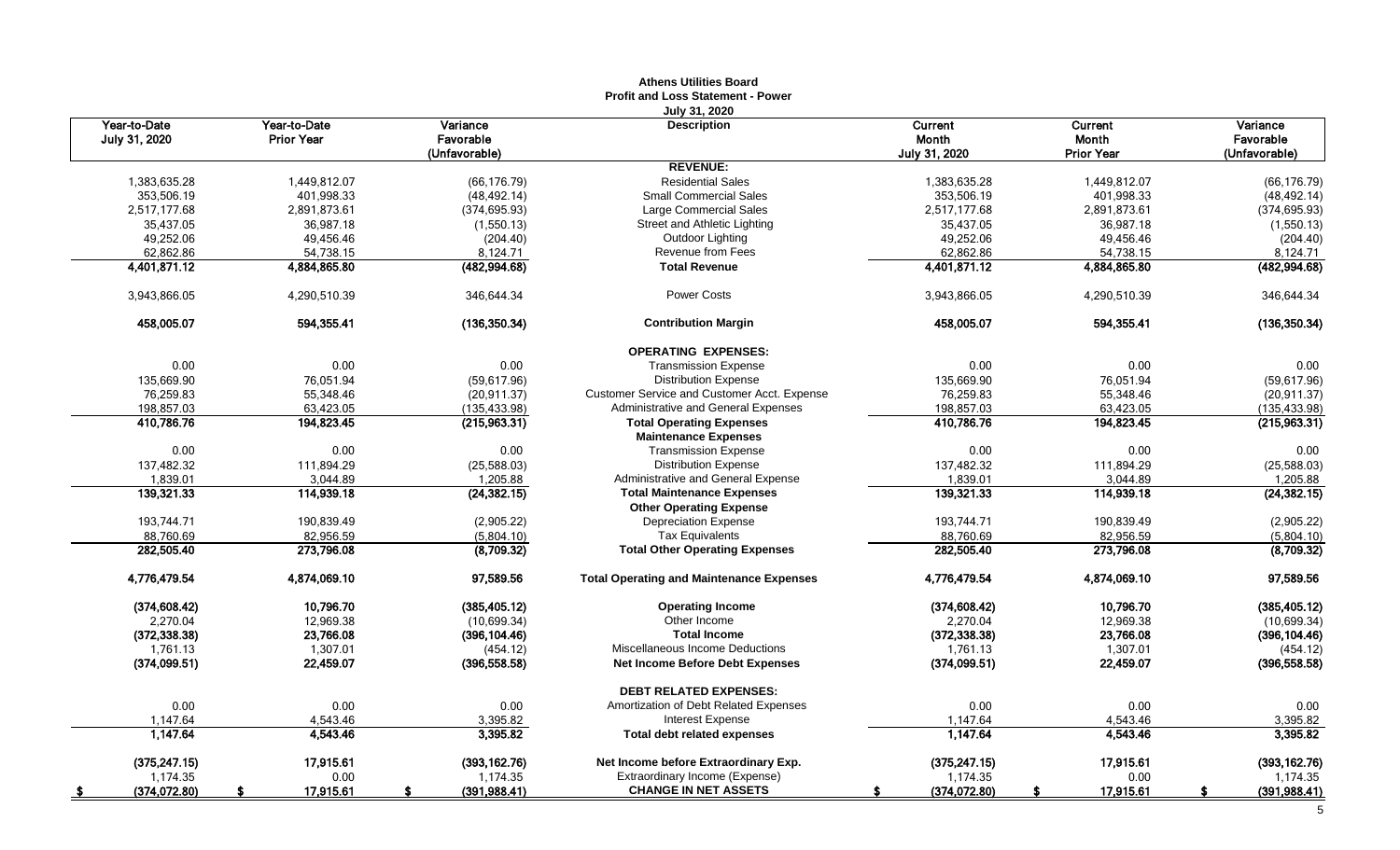|                        |                        |               | <b>Athens Utilities Board</b><br><b>Budget Comparison - Power</b><br>July 31, 2020 |                      |                        |               |
|------------------------|------------------------|---------------|------------------------------------------------------------------------------------|----------------------|------------------------|---------------|
| Year-to-Date           | Year-to-Date           | Y-T-D         | <b>Description</b>                                                                 | <b>Current Month</b> | <b>Monthly</b>         | <b>Budget</b> |
| July 31, 2020          | <b>Budget</b>          | Variance      |                                                                                    | July 31, 2020        | <b>Budget</b>          | Variance      |
|                        |                        |               | <b>REVENUE:</b>                                                                    |                      |                        |               |
| 1,383,635.28           | 1,475,801.21           | (92, 165.93)  | <b>Residential Sales</b>                                                           | 1,383,635.28         | 1,475,801.21           | (92, 165.93)  |
| 353,506.19             | 411.520.43             | (58,014.24)   | <b>Small Commercial Sales</b>                                                      | 353,506.19           | 411,520.43             | (58,014.24)   |
| 2,517,177.68           | 2,895,631.56           | (378, 453.88) | Large Commercial Sales                                                             | 2,517,177.68         | 2,895,631.56           | (378, 453.88) |
| 35,437.05              | 35,686.37              | (249.32)      | <b>Street and Athletic Lighting</b>                                                | 35,437.05            | 35,686.37              | (249.32)      |
| 49,252.06              | 46,731.20              | 2,520.86      | Outdoor Lighting                                                                   | 49,252.06            | 46,731.20              | 2,520.86      |
| 62,862.86              | 57,355.94              | 5,506.92      | <b>Revenue from Fees</b>                                                           | 62,862.86            | 57,355.94              | 5,506.92      |
| 4,401,871.12           | 4,922,726.71           | (520, 855.59) | <b>Total Revenue</b>                                                               | 4,401,871.12         | 4,922,726.71           | (520, 855.59) |
| 3,943,866.05           | 4,322,795.14           | 378,929.09    | <b>Power Costs</b>                                                                 | 3,943,866.05         | 4,322,795.14           | 378,929.09    |
| 458,005.07             | 599,931.57             | (141, 926.50) | <b>Contribution Margin</b><br><b>OPERATING EXPENSES:</b>                           | 458,005.07           | 599,931.57             | (141, 926.50) |
| 0.00                   | 111.94                 | 111.94        | <b>Transmission Expense</b>                                                        | 0.00                 | 111.94                 | 111.94        |
| 135.669.90             | 87,751.69              | (47, 918.21)  | <b>Distribution Expense</b>                                                        | 135,669.90           | 87,751.69              | (47, 918.21)  |
| 76,259.83              | 57,038.69              | (19, 221.14)  | Customer Service and Customer Acct. Expense                                        | 76,259.83            | 57,038.69              | (19, 221.14)  |
| 198,857.03             | 187,870.85             | (10,986.18)   | Administrative and General Expenses                                                | 198,857.03           | 187,870.85             | (10,986.18)   |
| 410,786.76             | 332,773.17             | (78,013.59)   | <b>Total Operating Expenses</b>                                                    | 410,786.76           | 332,773.17             | (78,013.59)   |
|                        |                        |               | <b>Maintenance Expenses</b>                                                        |                      |                        |               |
| 0.00                   | 0.00                   | 0.00          | <b>Transmission Expense</b>                                                        | 0.00                 | 0.00                   | 0.00          |
| 137,482.32             | 97,460.86              | (40,021.46)   | <b>Distribution Expense</b>                                                        | 137,482.32           | 97,460.86              | (40,021.46)   |
| 1,839.01<br>139,321.33 | 5,370.18<br>102,831.03 | 3,531.17      | Administrative and General Expense                                                 | 1,839.01             | 5,370.18<br>102,831.03 | 3,531.17      |
|                        |                        | (36, 490.30)  | <b>Total Maintenance Expenses</b>                                                  | 139,321.33           |                        | (36, 490.30)  |
|                        |                        |               | <b>Other Operating Expense</b>                                                     |                      |                        |               |
| 193,744.71             | 178,647.32             | (15,097.39)   | <b>Depreciation Expense</b>                                                        | 193,744.71           | 178,647.32             | (15,097.39)   |
| 88,760.69              | 80,364.61              | (8,396.08)    | <b>Tax Equivalents</b>                                                             | 88,760.69            | 80,364.61              | (8,396.08)    |
| 282,505.40             | 259,011.94             | (23, 493.46)  | <b>Total Other Operating Expenses</b>                                              | 282,505.40           | 259,011.94             | (23, 493.46)  |
| 4,776,479.54           | 5,017,411.28           | 240,931.74    | <b>Total Operating and Maintenance Expenses</b>                                    | 4,776,479.54         | 5,017,411.28           | 240,931.74    |
| (374, 608.42)          | (94, 684.58)           | (279, 923.84) | <b>Operating Income</b>                                                            | (374, 608.42)        | (94, 684.58)           | (279, 923.84) |
| 2,270.04               | 2,057.06               | 212.98        | Other Income                                                                       | 2,270.04             | 2,057.06               | 212.98        |
| (372, 338.38)          | (92, 627.51)           | (279, 710.87) | <b>Total Income</b>                                                                | (372, 338.38)        | (92, 627.51)           | (279, 710.87) |
| 1,761.13               | 2,873.67               | 1,112.54      | Miscellaneous Income Deductions                                                    | 1,761.13             | 2,873.67               | 1,112.54      |
| (374,099.51)           | (95, 501.19)           | (278, 598.32) | <b>Net Income Before Debt Expenses</b><br><b>DEBT RELATED EXPENSES:</b>            | (374,099.51)         | (95,501.19)            | (278, 598.32) |
| $0.00\,$               | 0.00                   | 0.00          | Amortization of Debt Related Expenses                                              | 0.00                 | 0.00                   | $0.00\,$      |
| 1,147.64               | 4,616.77               | 3,469.13      | <b>Interest Expense</b>                                                            | 1,147.64             | 4,616.77               | 3,469.13      |
| 1,147.64               | 4,616.77               | 3,469.13      | <b>Total debt related expenses</b>                                                 | 1,147.64             | 4,616.77               | 3,469.13      |
| (375, 247.15)          | (100, 117.96)          | (275, 129.19) | Net Income before Extraordinary Exp.                                               | (375, 247.15)        | (100, 117.96)          | (275, 129.19) |
| 1,174.35               | 1,250.00               | (75.65)       | <b>Extraordinary Income (Expense)</b>                                              | 1,174.35             | 1,250.00               | (75.65)       |
| (374,072.80)           | (98, 867.96)           | (275, 204.84) | <b>CHANGE IN NET ASSETS</b>                                                        | (374,072.80)         | (98, 867.96)           | (275, 204.84) |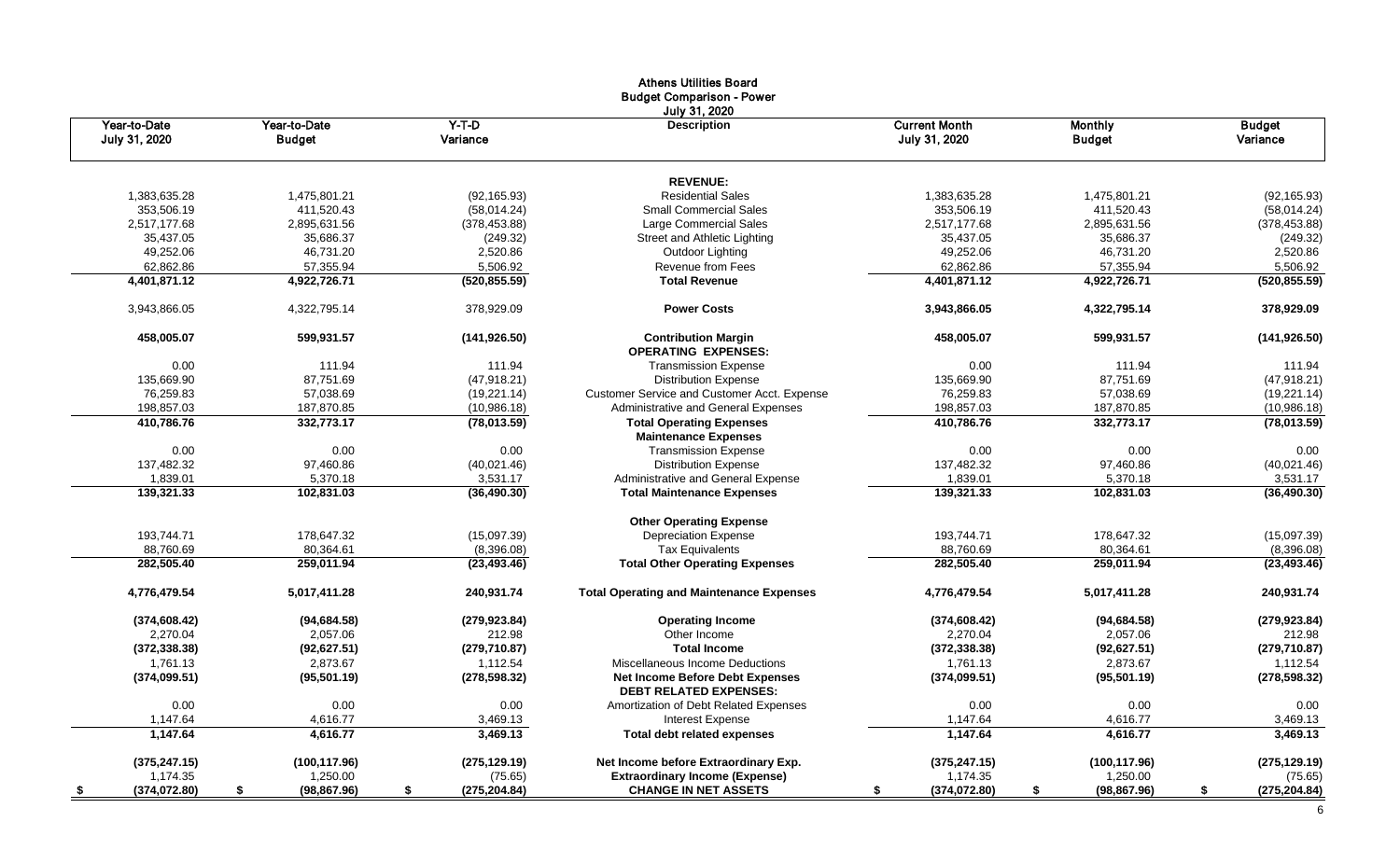| Year-to-Date<br>Year-to-Date<br>Variance<br><b>Month to Date</b><br><b>Month to Date</b><br>Variance<br><b>Prior Year</b><br>July 31, 2020<br><b>Prior Year</b><br>July 31, 2020<br><b>CASH FLOWS FROM OPERATION ACTIVITIES:</b><br>(374, 072.80)<br>17,915.61<br>(391, 988.41)<br>(374,072.80)<br>17,915.61<br>(391, 988.41)<br>Net Operating Income<br>Adjustments to reconcile operating income<br>to net cash provided by operations:<br>193,744.71<br>190,839.49<br>2,905.22<br>Depreciation<br>193,744.71<br>190,839.49<br>2,905.22<br><b>Changes in Assets and Liabilities:</b><br><b>Accounts Receivable</b><br>(345, 773.85)<br>(170, 718.59)<br>(175,055.26)<br>(345, 773.85)<br>(170, 718.59)<br>(175,055.26)<br>Due from (to) Other Divisions<br>0.00<br>0.00<br>0.00<br>0.00<br>0.00<br>0.00<br>(2,068.83)<br>(207, 334.16)<br>(205, 265.33)<br>(2,068.83)<br><b>Prepaid Expenses</b><br>(207, 334.16)<br>(205, 265.33)<br><b>Deferred Pension Outflows</b><br>0.00<br>0.00<br>0.00<br>0.00<br>0.00<br>0.00<br>0.00<br>0.00<br>0.00<br>0.00<br>0.00<br>Accrued. Unbilled Revenue<br>0.00<br>65,608.02<br>(4,930.95)<br>70,538.97<br><b>Materials and Supplies</b><br>65,608.02<br>(4,930.95)<br>70,538.97<br>404,785.78<br>721,218.34<br>404,785.78<br>721,218.34<br>(316, 432.56)<br><b>Accounts Payable</b><br>(316, 432.56)<br>12,678.29<br>12,678.29<br>9,869.21<br>2,809.08<br><b>Other Current Liabilities</b><br>9,869.21<br>2,809.08<br>40.00<br>6,540.00<br>40.00<br>(6,500.00)<br><b>Customer Deposits</b><br>(6,500.00)<br>6,540.00<br>46,747.36<br>46,747.36<br>39.574.06<br>7,173.30<br><b>Net Pension Liability</b><br>39.574.06<br>7,173.30<br>0.00<br><b>Deferred Pension Inflows</b><br>0.00<br>0.00<br>0.00<br>0.00<br>0.00<br>14,390.59<br>(10, 410.20)<br>24,800.79<br><b>Retirements and Salvage</b><br>14,390.59<br>(10, 410.20)<br>24,800.79<br>0.00<br>0.00<br>0.00<br>Deferred Income<br>0.00<br>0.00<br>0.00<br>266,873.20<br>266,873.20<br><b>Net Cash from Operating Activities</b><br>(456,059.26)<br>(189, 186.06)<br>(456, 059.26)<br>(189, 186.06)<br><b>CASH FROM NONCAPITAL FINANCING:</b><br>0.00<br>Changes in Long-Term Lease Payable<br>0.00<br>0.00<br>0.00<br>0.00<br>0.00<br>0.00<br>1,509.73<br>1,509.73<br>(1,509.73)<br>Changes in Notes Payable<br>0.00<br>(1,509.73)<br>0.00<br>Changes in Bonds Payable<br>0.00<br>0.00<br>0.00<br>0.00<br>0.00<br>0.00<br>0.00<br>Changes in TVA Loan Program<br>0.00<br>0.00<br>0.00<br>0.00<br>1,509.73<br>0.00<br>(1,509.73)<br>1,509.73<br><b>Net Cash from Noncapital Financing Activities</b><br>0.00<br>(1,509.73)<br><b>CASH FLOWS FROM CAPITAL AND RELATED</b><br><b>INVESTING ACTIVITIES</b><br>0.00<br>0.00<br>0.00<br>0.00<br>0.00<br>Adj.Retained Earnings - TVA loss Adjustment<br>0.00<br>0.00<br>0.00<br>0.00<br><b>Prior Period Adjustment</b><br>0.00<br>0.00<br>0.00<br>Changes in Electric Plant<br>(285, 136.46)<br>(347, 488.85)<br>62,352.39<br>(285, 136.46)<br>(347, 488.85)<br>62,352.39<br>62,352.39<br><b>Capital and Related Investing Activities</b><br>62,352.39<br>(285, 136.46)<br>(347, 488.85)<br>(285, 136.46)<br>(347, 488.85)<br>330,735.32<br>(474, 322.52)<br>£.<br>(805, 057.84)<br>\$<br><b>Net Changes in Cash Position</b><br>(474, 322.52)<br>(805, 057.84)<br>\$<br>330,735.32<br>\$<br>\$<br>\$<br>6,398,684.82<br>6,599,731.34<br>(201, 046.52)<br>Cash at Beginning of Period<br>6,398,684.82<br>6,599,731.34<br>(201, 046.52)<br>129,688.80<br>Cash at end of Period<br>5,924,362.30<br>5,794,673.50<br>129,688.80<br>5,924,362.30<br>5,794,673.50<br>(474, 322.52)<br>(805, 057.84)<br>330,735.32<br>(474, 322.52)<br>(805, 057.84)<br>330,735.32<br>\$<br>\$<br><b>Changes in Cash and Equivalents</b><br>S.<br>s.<br>S.<br>\$ |  |  | STATEMENTS OF CASH FLOWS<br>July 31, 2020 |  |  |  |
|---------------------------------------------------------------------------------------------------------------------------------------------------------------------------------------------------------------------------------------------------------------------------------------------------------------------------------------------------------------------------------------------------------------------------------------------------------------------------------------------------------------------------------------------------------------------------------------------------------------------------------------------------------------------------------------------------------------------------------------------------------------------------------------------------------------------------------------------------------------------------------------------------------------------------------------------------------------------------------------------------------------------------------------------------------------------------------------------------------------------------------------------------------------------------------------------------------------------------------------------------------------------------------------------------------------------------------------------------------------------------------------------------------------------------------------------------------------------------------------------------------------------------------------------------------------------------------------------------------------------------------------------------------------------------------------------------------------------------------------------------------------------------------------------------------------------------------------------------------------------------------------------------------------------------------------------------------------------------------------------------------------------------------------------------------------------------------------------------------------------------------------------------------------------------------------------------------------------------------------------------------------------------------------------------------------------------------------------------------------------------------------------------------------------------------------------------------------------------------------------------------------------------------------------------------------------------------------------------------------------------------------------------------------------------------------------------------------------------------------------------------------------------------------------------------------------------------------------------------------------------------------------------------------------------------------------------------------------------------------------------------------------------------------------------------------------------------------------------------------------------------------------------------------------------------------------------------------------------------------------------------------------------------------------------------------------------------------------------------------------------------------------------------------------------------------------------------------------------------------------------------------------------------------------------------------------------------------------------------------------------------------------------------------------------------------------------------------------------------------------------------------------------------|--|--|-------------------------------------------|--|--|--|
|                                                                                                                                                                                                                                                                                                                                                                                                                                                                                                                                                                                                                                                                                                                                                                                                                                                                                                                                                                                                                                                                                                                                                                                                                                                                                                                                                                                                                                                                                                                                                                                                                                                                                                                                                                                                                                                                                                                                                                                                                                                                                                                                                                                                                                                                                                                                                                                                                                                                                                                                                                                                                                                                                                                                                                                                                                                                                                                                                                                                                                                                                                                                                                                                                                                                                                                                                                                                                                                                                                                                                                                                                                                                                                                                                                                 |  |  |                                           |  |  |  |
|                                                                                                                                                                                                                                                                                                                                                                                                                                                                                                                                                                                                                                                                                                                                                                                                                                                                                                                                                                                                                                                                                                                                                                                                                                                                                                                                                                                                                                                                                                                                                                                                                                                                                                                                                                                                                                                                                                                                                                                                                                                                                                                                                                                                                                                                                                                                                                                                                                                                                                                                                                                                                                                                                                                                                                                                                                                                                                                                                                                                                                                                                                                                                                                                                                                                                                                                                                                                                                                                                                                                                                                                                                                                                                                                                                                 |  |  |                                           |  |  |  |
|                                                                                                                                                                                                                                                                                                                                                                                                                                                                                                                                                                                                                                                                                                                                                                                                                                                                                                                                                                                                                                                                                                                                                                                                                                                                                                                                                                                                                                                                                                                                                                                                                                                                                                                                                                                                                                                                                                                                                                                                                                                                                                                                                                                                                                                                                                                                                                                                                                                                                                                                                                                                                                                                                                                                                                                                                                                                                                                                                                                                                                                                                                                                                                                                                                                                                                                                                                                                                                                                                                                                                                                                                                                                                                                                                                                 |  |  |                                           |  |  |  |
|                                                                                                                                                                                                                                                                                                                                                                                                                                                                                                                                                                                                                                                                                                                                                                                                                                                                                                                                                                                                                                                                                                                                                                                                                                                                                                                                                                                                                                                                                                                                                                                                                                                                                                                                                                                                                                                                                                                                                                                                                                                                                                                                                                                                                                                                                                                                                                                                                                                                                                                                                                                                                                                                                                                                                                                                                                                                                                                                                                                                                                                                                                                                                                                                                                                                                                                                                                                                                                                                                                                                                                                                                                                                                                                                                                                 |  |  |                                           |  |  |  |
|                                                                                                                                                                                                                                                                                                                                                                                                                                                                                                                                                                                                                                                                                                                                                                                                                                                                                                                                                                                                                                                                                                                                                                                                                                                                                                                                                                                                                                                                                                                                                                                                                                                                                                                                                                                                                                                                                                                                                                                                                                                                                                                                                                                                                                                                                                                                                                                                                                                                                                                                                                                                                                                                                                                                                                                                                                                                                                                                                                                                                                                                                                                                                                                                                                                                                                                                                                                                                                                                                                                                                                                                                                                                                                                                                                                 |  |  |                                           |  |  |  |
|                                                                                                                                                                                                                                                                                                                                                                                                                                                                                                                                                                                                                                                                                                                                                                                                                                                                                                                                                                                                                                                                                                                                                                                                                                                                                                                                                                                                                                                                                                                                                                                                                                                                                                                                                                                                                                                                                                                                                                                                                                                                                                                                                                                                                                                                                                                                                                                                                                                                                                                                                                                                                                                                                                                                                                                                                                                                                                                                                                                                                                                                                                                                                                                                                                                                                                                                                                                                                                                                                                                                                                                                                                                                                                                                                                                 |  |  |                                           |  |  |  |
|                                                                                                                                                                                                                                                                                                                                                                                                                                                                                                                                                                                                                                                                                                                                                                                                                                                                                                                                                                                                                                                                                                                                                                                                                                                                                                                                                                                                                                                                                                                                                                                                                                                                                                                                                                                                                                                                                                                                                                                                                                                                                                                                                                                                                                                                                                                                                                                                                                                                                                                                                                                                                                                                                                                                                                                                                                                                                                                                                                                                                                                                                                                                                                                                                                                                                                                                                                                                                                                                                                                                                                                                                                                                                                                                                                                 |  |  |                                           |  |  |  |
|                                                                                                                                                                                                                                                                                                                                                                                                                                                                                                                                                                                                                                                                                                                                                                                                                                                                                                                                                                                                                                                                                                                                                                                                                                                                                                                                                                                                                                                                                                                                                                                                                                                                                                                                                                                                                                                                                                                                                                                                                                                                                                                                                                                                                                                                                                                                                                                                                                                                                                                                                                                                                                                                                                                                                                                                                                                                                                                                                                                                                                                                                                                                                                                                                                                                                                                                                                                                                                                                                                                                                                                                                                                                                                                                                                                 |  |  |                                           |  |  |  |
|                                                                                                                                                                                                                                                                                                                                                                                                                                                                                                                                                                                                                                                                                                                                                                                                                                                                                                                                                                                                                                                                                                                                                                                                                                                                                                                                                                                                                                                                                                                                                                                                                                                                                                                                                                                                                                                                                                                                                                                                                                                                                                                                                                                                                                                                                                                                                                                                                                                                                                                                                                                                                                                                                                                                                                                                                                                                                                                                                                                                                                                                                                                                                                                                                                                                                                                                                                                                                                                                                                                                                                                                                                                                                                                                                                                 |  |  |                                           |  |  |  |
|                                                                                                                                                                                                                                                                                                                                                                                                                                                                                                                                                                                                                                                                                                                                                                                                                                                                                                                                                                                                                                                                                                                                                                                                                                                                                                                                                                                                                                                                                                                                                                                                                                                                                                                                                                                                                                                                                                                                                                                                                                                                                                                                                                                                                                                                                                                                                                                                                                                                                                                                                                                                                                                                                                                                                                                                                                                                                                                                                                                                                                                                                                                                                                                                                                                                                                                                                                                                                                                                                                                                                                                                                                                                                                                                                                                 |  |  |                                           |  |  |  |
|                                                                                                                                                                                                                                                                                                                                                                                                                                                                                                                                                                                                                                                                                                                                                                                                                                                                                                                                                                                                                                                                                                                                                                                                                                                                                                                                                                                                                                                                                                                                                                                                                                                                                                                                                                                                                                                                                                                                                                                                                                                                                                                                                                                                                                                                                                                                                                                                                                                                                                                                                                                                                                                                                                                                                                                                                                                                                                                                                                                                                                                                                                                                                                                                                                                                                                                                                                                                                                                                                                                                                                                                                                                                                                                                                                                 |  |  |                                           |  |  |  |
|                                                                                                                                                                                                                                                                                                                                                                                                                                                                                                                                                                                                                                                                                                                                                                                                                                                                                                                                                                                                                                                                                                                                                                                                                                                                                                                                                                                                                                                                                                                                                                                                                                                                                                                                                                                                                                                                                                                                                                                                                                                                                                                                                                                                                                                                                                                                                                                                                                                                                                                                                                                                                                                                                                                                                                                                                                                                                                                                                                                                                                                                                                                                                                                                                                                                                                                                                                                                                                                                                                                                                                                                                                                                                                                                                                                 |  |  |                                           |  |  |  |
|                                                                                                                                                                                                                                                                                                                                                                                                                                                                                                                                                                                                                                                                                                                                                                                                                                                                                                                                                                                                                                                                                                                                                                                                                                                                                                                                                                                                                                                                                                                                                                                                                                                                                                                                                                                                                                                                                                                                                                                                                                                                                                                                                                                                                                                                                                                                                                                                                                                                                                                                                                                                                                                                                                                                                                                                                                                                                                                                                                                                                                                                                                                                                                                                                                                                                                                                                                                                                                                                                                                                                                                                                                                                                                                                                                                 |  |  |                                           |  |  |  |
|                                                                                                                                                                                                                                                                                                                                                                                                                                                                                                                                                                                                                                                                                                                                                                                                                                                                                                                                                                                                                                                                                                                                                                                                                                                                                                                                                                                                                                                                                                                                                                                                                                                                                                                                                                                                                                                                                                                                                                                                                                                                                                                                                                                                                                                                                                                                                                                                                                                                                                                                                                                                                                                                                                                                                                                                                                                                                                                                                                                                                                                                                                                                                                                                                                                                                                                                                                                                                                                                                                                                                                                                                                                                                                                                                                                 |  |  |                                           |  |  |  |
|                                                                                                                                                                                                                                                                                                                                                                                                                                                                                                                                                                                                                                                                                                                                                                                                                                                                                                                                                                                                                                                                                                                                                                                                                                                                                                                                                                                                                                                                                                                                                                                                                                                                                                                                                                                                                                                                                                                                                                                                                                                                                                                                                                                                                                                                                                                                                                                                                                                                                                                                                                                                                                                                                                                                                                                                                                                                                                                                                                                                                                                                                                                                                                                                                                                                                                                                                                                                                                                                                                                                                                                                                                                                                                                                                                                 |  |  |                                           |  |  |  |
|                                                                                                                                                                                                                                                                                                                                                                                                                                                                                                                                                                                                                                                                                                                                                                                                                                                                                                                                                                                                                                                                                                                                                                                                                                                                                                                                                                                                                                                                                                                                                                                                                                                                                                                                                                                                                                                                                                                                                                                                                                                                                                                                                                                                                                                                                                                                                                                                                                                                                                                                                                                                                                                                                                                                                                                                                                                                                                                                                                                                                                                                                                                                                                                                                                                                                                                                                                                                                                                                                                                                                                                                                                                                                                                                                                                 |  |  |                                           |  |  |  |
|                                                                                                                                                                                                                                                                                                                                                                                                                                                                                                                                                                                                                                                                                                                                                                                                                                                                                                                                                                                                                                                                                                                                                                                                                                                                                                                                                                                                                                                                                                                                                                                                                                                                                                                                                                                                                                                                                                                                                                                                                                                                                                                                                                                                                                                                                                                                                                                                                                                                                                                                                                                                                                                                                                                                                                                                                                                                                                                                                                                                                                                                                                                                                                                                                                                                                                                                                                                                                                                                                                                                                                                                                                                                                                                                                                                 |  |  |                                           |  |  |  |
|                                                                                                                                                                                                                                                                                                                                                                                                                                                                                                                                                                                                                                                                                                                                                                                                                                                                                                                                                                                                                                                                                                                                                                                                                                                                                                                                                                                                                                                                                                                                                                                                                                                                                                                                                                                                                                                                                                                                                                                                                                                                                                                                                                                                                                                                                                                                                                                                                                                                                                                                                                                                                                                                                                                                                                                                                                                                                                                                                                                                                                                                                                                                                                                                                                                                                                                                                                                                                                                                                                                                                                                                                                                                                                                                                                                 |  |  |                                           |  |  |  |
|                                                                                                                                                                                                                                                                                                                                                                                                                                                                                                                                                                                                                                                                                                                                                                                                                                                                                                                                                                                                                                                                                                                                                                                                                                                                                                                                                                                                                                                                                                                                                                                                                                                                                                                                                                                                                                                                                                                                                                                                                                                                                                                                                                                                                                                                                                                                                                                                                                                                                                                                                                                                                                                                                                                                                                                                                                                                                                                                                                                                                                                                                                                                                                                                                                                                                                                                                                                                                                                                                                                                                                                                                                                                                                                                                                                 |  |  |                                           |  |  |  |
|                                                                                                                                                                                                                                                                                                                                                                                                                                                                                                                                                                                                                                                                                                                                                                                                                                                                                                                                                                                                                                                                                                                                                                                                                                                                                                                                                                                                                                                                                                                                                                                                                                                                                                                                                                                                                                                                                                                                                                                                                                                                                                                                                                                                                                                                                                                                                                                                                                                                                                                                                                                                                                                                                                                                                                                                                                                                                                                                                                                                                                                                                                                                                                                                                                                                                                                                                                                                                                                                                                                                                                                                                                                                                                                                                                                 |  |  |                                           |  |  |  |
|                                                                                                                                                                                                                                                                                                                                                                                                                                                                                                                                                                                                                                                                                                                                                                                                                                                                                                                                                                                                                                                                                                                                                                                                                                                                                                                                                                                                                                                                                                                                                                                                                                                                                                                                                                                                                                                                                                                                                                                                                                                                                                                                                                                                                                                                                                                                                                                                                                                                                                                                                                                                                                                                                                                                                                                                                                                                                                                                                                                                                                                                                                                                                                                                                                                                                                                                                                                                                                                                                                                                                                                                                                                                                                                                                                                 |  |  |                                           |  |  |  |
|                                                                                                                                                                                                                                                                                                                                                                                                                                                                                                                                                                                                                                                                                                                                                                                                                                                                                                                                                                                                                                                                                                                                                                                                                                                                                                                                                                                                                                                                                                                                                                                                                                                                                                                                                                                                                                                                                                                                                                                                                                                                                                                                                                                                                                                                                                                                                                                                                                                                                                                                                                                                                                                                                                                                                                                                                                                                                                                                                                                                                                                                                                                                                                                                                                                                                                                                                                                                                                                                                                                                                                                                                                                                                                                                                                                 |  |  |                                           |  |  |  |
|                                                                                                                                                                                                                                                                                                                                                                                                                                                                                                                                                                                                                                                                                                                                                                                                                                                                                                                                                                                                                                                                                                                                                                                                                                                                                                                                                                                                                                                                                                                                                                                                                                                                                                                                                                                                                                                                                                                                                                                                                                                                                                                                                                                                                                                                                                                                                                                                                                                                                                                                                                                                                                                                                                                                                                                                                                                                                                                                                                                                                                                                                                                                                                                                                                                                                                                                                                                                                                                                                                                                                                                                                                                                                                                                                                                 |  |  |                                           |  |  |  |
|                                                                                                                                                                                                                                                                                                                                                                                                                                                                                                                                                                                                                                                                                                                                                                                                                                                                                                                                                                                                                                                                                                                                                                                                                                                                                                                                                                                                                                                                                                                                                                                                                                                                                                                                                                                                                                                                                                                                                                                                                                                                                                                                                                                                                                                                                                                                                                                                                                                                                                                                                                                                                                                                                                                                                                                                                                                                                                                                                                                                                                                                                                                                                                                                                                                                                                                                                                                                                                                                                                                                                                                                                                                                                                                                                                                 |  |  |                                           |  |  |  |
|                                                                                                                                                                                                                                                                                                                                                                                                                                                                                                                                                                                                                                                                                                                                                                                                                                                                                                                                                                                                                                                                                                                                                                                                                                                                                                                                                                                                                                                                                                                                                                                                                                                                                                                                                                                                                                                                                                                                                                                                                                                                                                                                                                                                                                                                                                                                                                                                                                                                                                                                                                                                                                                                                                                                                                                                                                                                                                                                                                                                                                                                                                                                                                                                                                                                                                                                                                                                                                                                                                                                                                                                                                                                                                                                                                                 |  |  |                                           |  |  |  |
|                                                                                                                                                                                                                                                                                                                                                                                                                                                                                                                                                                                                                                                                                                                                                                                                                                                                                                                                                                                                                                                                                                                                                                                                                                                                                                                                                                                                                                                                                                                                                                                                                                                                                                                                                                                                                                                                                                                                                                                                                                                                                                                                                                                                                                                                                                                                                                                                                                                                                                                                                                                                                                                                                                                                                                                                                                                                                                                                                                                                                                                                                                                                                                                                                                                                                                                                                                                                                                                                                                                                                                                                                                                                                                                                                                                 |  |  |                                           |  |  |  |
|                                                                                                                                                                                                                                                                                                                                                                                                                                                                                                                                                                                                                                                                                                                                                                                                                                                                                                                                                                                                                                                                                                                                                                                                                                                                                                                                                                                                                                                                                                                                                                                                                                                                                                                                                                                                                                                                                                                                                                                                                                                                                                                                                                                                                                                                                                                                                                                                                                                                                                                                                                                                                                                                                                                                                                                                                                                                                                                                                                                                                                                                                                                                                                                                                                                                                                                                                                                                                                                                                                                                                                                                                                                                                                                                                                                 |  |  |                                           |  |  |  |
|                                                                                                                                                                                                                                                                                                                                                                                                                                                                                                                                                                                                                                                                                                                                                                                                                                                                                                                                                                                                                                                                                                                                                                                                                                                                                                                                                                                                                                                                                                                                                                                                                                                                                                                                                                                                                                                                                                                                                                                                                                                                                                                                                                                                                                                                                                                                                                                                                                                                                                                                                                                                                                                                                                                                                                                                                                                                                                                                                                                                                                                                                                                                                                                                                                                                                                                                                                                                                                                                                                                                                                                                                                                                                                                                                                                 |  |  |                                           |  |  |  |
|                                                                                                                                                                                                                                                                                                                                                                                                                                                                                                                                                                                                                                                                                                                                                                                                                                                                                                                                                                                                                                                                                                                                                                                                                                                                                                                                                                                                                                                                                                                                                                                                                                                                                                                                                                                                                                                                                                                                                                                                                                                                                                                                                                                                                                                                                                                                                                                                                                                                                                                                                                                                                                                                                                                                                                                                                                                                                                                                                                                                                                                                                                                                                                                                                                                                                                                                                                                                                                                                                                                                                                                                                                                                                                                                                                                 |  |  |                                           |  |  |  |
|                                                                                                                                                                                                                                                                                                                                                                                                                                                                                                                                                                                                                                                                                                                                                                                                                                                                                                                                                                                                                                                                                                                                                                                                                                                                                                                                                                                                                                                                                                                                                                                                                                                                                                                                                                                                                                                                                                                                                                                                                                                                                                                                                                                                                                                                                                                                                                                                                                                                                                                                                                                                                                                                                                                                                                                                                                                                                                                                                                                                                                                                                                                                                                                                                                                                                                                                                                                                                                                                                                                                                                                                                                                                                                                                                                                 |  |  |                                           |  |  |  |
|                                                                                                                                                                                                                                                                                                                                                                                                                                                                                                                                                                                                                                                                                                                                                                                                                                                                                                                                                                                                                                                                                                                                                                                                                                                                                                                                                                                                                                                                                                                                                                                                                                                                                                                                                                                                                                                                                                                                                                                                                                                                                                                                                                                                                                                                                                                                                                                                                                                                                                                                                                                                                                                                                                                                                                                                                                                                                                                                                                                                                                                                                                                                                                                                                                                                                                                                                                                                                                                                                                                                                                                                                                                                                                                                                                                 |  |  |                                           |  |  |  |
|                                                                                                                                                                                                                                                                                                                                                                                                                                                                                                                                                                                                                                                                                                                                                                                                                                                                                                                                                                                                                                                                                                                                                                                                                                                                                                                                                                                                                                                                                                                                                                                                                                                                                                                                                                                                                                                                                                                                                                                                                                                                                                                                                                                                                                                                                                                                                                                                                                                                                                                                                                                                                                                                                                                                                                                                                                                                                                                                                                                                                                                                                                                                                                                                                                                                                                                                                                                                                                                                                                                                                                                                                                                                                                                                                                                 |  |  |                                           |  |  |  |
|                                                                                                                                                                                                                                                                                                                                                                                                                                                                                                                                                                                                                                                                                                                                                                                                                                                                                                                                                                                                                                                                                                                                                                                                                                                                                                                                                                                                                                                                                                                                                                                                                                                                                                                                                                                                                                                                                                                                                                                                                                                                                                                                                                                                                                                                                                                                                                                                                                                                                                                                                                                                                                                                                                                                                                                                                                                                                                                                                                                                                                                                                                                                                                                                                                                                                                                                                                                                                                                                                                                                                                                                                                                                                                                                                                                 |  |  |                                           |  |  |  |
|                                                                                                                                                                                                                                                                                                                                                                                                                                                                                                                                                                                                                                                                                                                                                                                                                                                                                                                                                                                                                                                                                                                                                                                                                                                                                                                                                                                                                                                                                                                                                                                                                                                                                                                                                                                                                                                                                                                                                                                                                                                                                                                                                                                                                                                                                                                                                                                                                                                                                                                                                                                                                                                                                                                                                                                                                                                                                                                                                                                                                                                                                                                                                                                                                                                                                                                                                                                                                                                                                                                                                                                                                                                                                                                                                                                 |  |  |                                           |  |  |  |
|                                                                                                                                                                                                                                                                                                                                                                                                                                                                                                                                                                                                                                                                                                                                                                                                                                                                                                                                                                                                                                                                                                                                                                                                                                                                                                                                                                                                                                                                                                                                                                                                                                                                                                                                                                                                                                                                                                                                                                                                                                                                                                                                                                                                                                                                                                                                                                                                                                                                                                                                                                                                                                                                                                                                                                                                                                                                                                                                                                                                                                                                                                                                                                                                                                                                                                                                                                                                                                                                                                                                                                                                                                                                                                                                                                                 |  |  |                                           |  |  |  |
|                                                                                                                                                                                                                                                                                                                                                                                                                                                                                                                                                                                                                                                                                                                                                                                                                                                                                                                                                                                                                                                                                                                                                                                                                                                                                                                                                                                                                                                                                                                                                                                                                                                                                                                                                                                                                                                                                                                                                                                                                                                                                                                                                                                                                                                                                                                                                                                                                                                                                                                                                                                                                                                                                                                                                                                                                                                                                                                                                                                                                                                                                                                                                                                                                                                                                                                                                                                                                                                                                                                                                                                                                                                                                                                                                                                 |  |  |                                           |  |  |  |

# **Athens Utilities Board Power Division STATEMENTS OF CASH FLOWS**

Long-Term Debt \$4,039,511.63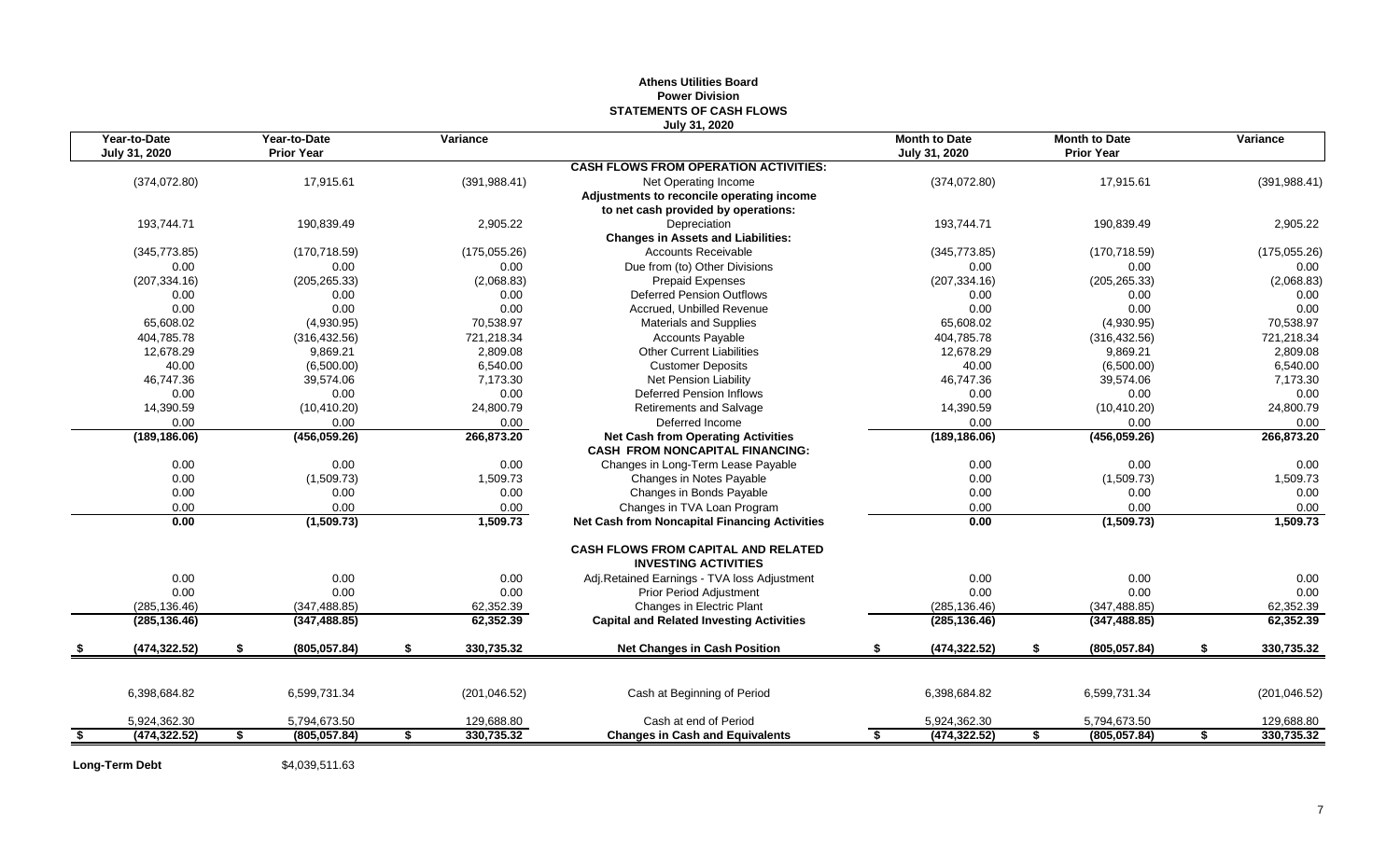#### Athens Utilities Board Statistics Report July 31, 2020

| Power:                       |         |        |          |            |
|------------------------------|---------|--------|----------|------------|
|                              | Current | Prior  |          | # Accounts |
| Number of services:          | Month   | Year   | Change   | Change     |
| Residential                  | 11,133  | 11,047 | 0.78%    | 86         |
| Small Commercial             | 2,005   | 2,001  | 0.20%    |            |
| Large Commercial             | 267     | 273    | $-2.20%$ | -6         |
| Street and Athletic Lighting | 20      | 21     | -4.76%   | -1         |
| Outdoor Lighting             | 56      | 58     | $-3.45%$ | -2         |
| Total Services               | 13.481  | 13.400 | 0.60%    | 81         |

| <b>ISales Volumes:</b>     |            | <b>Current Month</b> |           |            |                   |           |
|----------------------------|------------|----------------------|-----------|------------|-------------------|-----------|
| Kwh                        | 7/31/2020  | <b>Prior Year</b>    | Change    | 7/31/2020  | <b>Prior Year</b> | Change    |
| Residential                | 13,388,435 | 13,570,411           | $-1.34%$  | 13,388,435 | 13.570.411        | -1.34%    |
| <b>I</b> Small Commercial  | 3,080,443  | 3,251,496            | $-5.26%$  | 3,080,443  | 3,251,496         | $-5.26%$  |
| Large Commercial           | 39,925,979 | 42,879,070           | $-6.89%$  | 39,925,979 | 42.879.070        | $-6.89%$  |
| <b>Street and Athletic</b> | 184,917    | 223,113              | $-17.12%$ | 184,917    | 223,113           | $-17.12%$ |
| Outdoor Lighting           | 219.405    | 229.988              | $-4.60%$  | 219.405    | 229.988           | $-4.60%$  |
| Total                      | 56,799,179 | 60.154.078           | $-5.58%$  | 56.799.179 | 60,154,078        | $-5.58%$  |

| <b>Employment</b>         |               |                   |                   |
|---------------------------|---------------|-------------------|-------------------|
|                           | July 31, 2020 | Same Month        | <b>Difference</b> |
|                           |               | <b>Prior Year</b> |                   |
| Employee Headcount<br>FTE | 58.00         | 57.00             | 1.00              |
|                           | 63.22         | 61.98             | 1.24              |
| Y-T-D FTE                 | 63.22         | 61.98             | .24               |

| Heating/Cooling Degree Days (Calendar Month): |               |                   |                   |
|-----------------------------------------------|---------------|-------------------|-------------------|
|                                               | July 31, 2020 | <b>Prior Year</b> | <b>Difference</b> |
| <b>Heating Degree Days</b>                    |               |                   |                   |
| Cooling Degree Days                           | 479           | 454               | 25                |

| Heating/Cooling Degree Days (Billing Period): |               |                   |                   |
|-----------------------------------------------|---------------|-------------------|-------------------|
|                                               | July 31, 2020 | <b>Prior Year</b> | <b>Difference</b> |
| Heating Degree Days                           |               |                   |                   |
| Cooling Degree Days                           | 336           | 427               | -91               |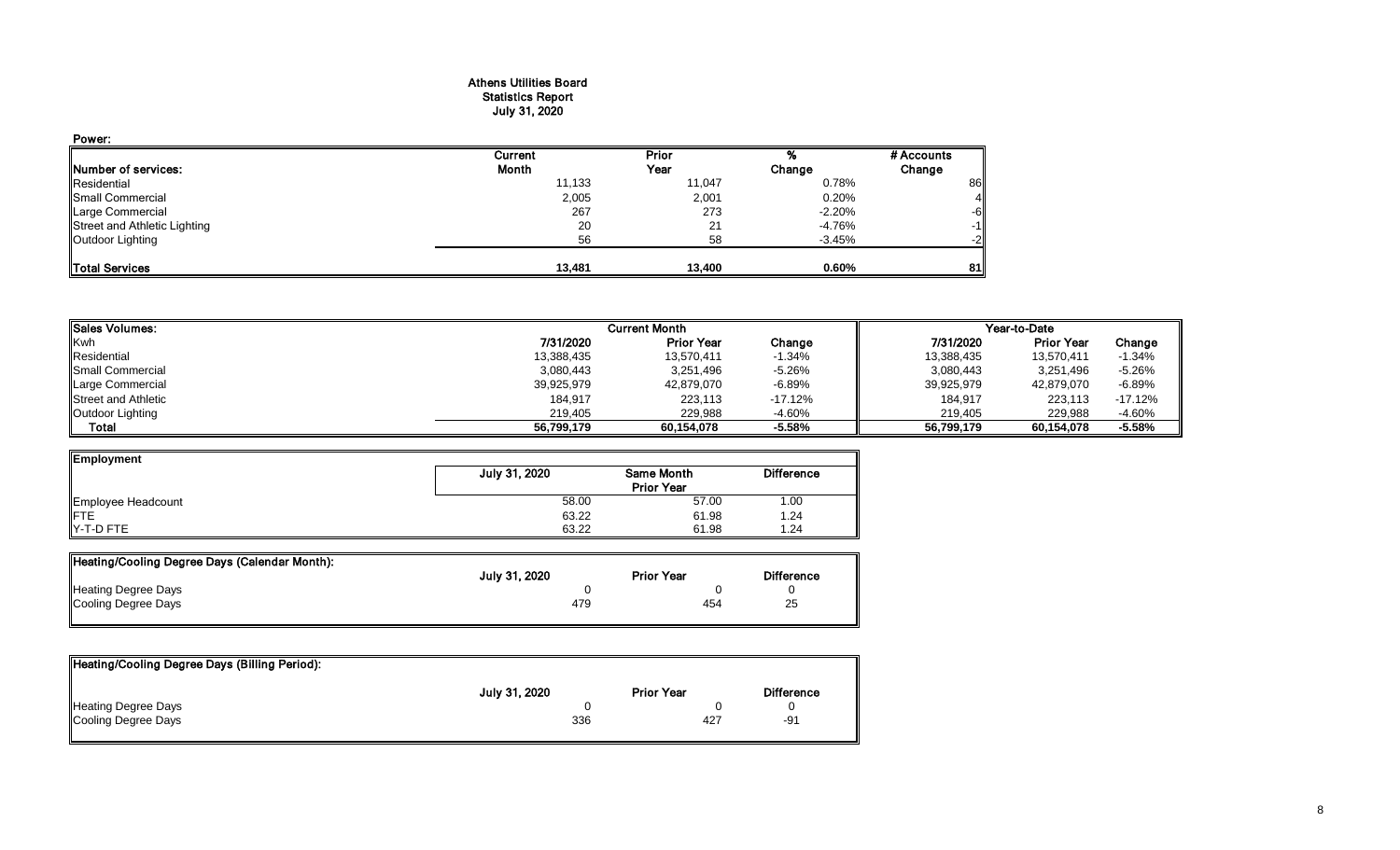## **Athens Utilities Board Power Division Capital Budget Month Ending as of July 31, 2020**

|                                               | <b>Budget</b>                           | <b>Actual</b> | Variance to date<br>Favorable | <b>Estimated</b><br>% Project | % of Budget<br><b>Expended</b> |
|-----------------------------------------------|-----------------------------------------|---------------|-------------------------------|-------------------------------|--------------------------------|
| <b>Planned Capital Improvements:</b>          |                                         |               | (Unfavorable)                 | <b>Completion</b>             |                                |
| Replace Truck 6                               | 300,000                                 |               | 300,000                       |                               |                                |
| <b>LED Purchases</b>                          | 300,000                                 | 10,352        | 289,648                       |                               | 3.45%                          |
| NA6-2 swap for industrial load                | 150,000                                 |               | 150,000                       |                               |                                |
| Roof for Building/Warehouse                   | 150,000                                 |               | 150,000                       |                               |                                |
| Substation signage                            | 40,000                                  |               | 40,000                        |                               |                                |
| Voltage Reduction Englewood Sub               | 180,000                                 |               | 180,000                       |                               |                                |
| #6 Change out - CR250                         | 250,000                                 |               | 250,000                       |                               |                                |
| <b>Build out Fiber</b>                        | 50,000                                  | 18,058        | 31,942                        |                               | 36.12%                         |
| SCADA improvements - ESS, CVR                 | 20,000                                  | 5,455         | 14,545                        |                               | 27.27%                         |
| mPower improvements                           | 20,000                                  |               | 20,000                        |                               |                                |
| Upgrade dispatch console                      | 40,000                                  |               | 40,000                        |                               |                                |
| Other System Improvements                     | 380,031                                 | 13,786        | 366,245                       |                               | 3.63%                          |
| Poles                                         | 342,028                                 | 27,082        | 314,946                       |                               | 7.92% Continuous               |
| Primary Wire and Underground                  | 500,000                                 | 73,681        | 426,319                       |                               | 14.74% Continuous              |
| Transformers                                  | 506,708                                 | 43,383        | 463,325                       |                               | 8.56% Continuous               |
| Services                                      | 316,693                                 | 56,165        | 260,528                       |                               | 17.73% Continuous              |
| IT Core (Servers, mainframe, etc.)            | 20,000                                  |               | 20,000                        |                               | Continuous                     |
| <b>Total Planned Capital Improvements:</b>    | 3,565,460                               | 247,962       | 3,317,498                     |                               |                                |
| <b>Other Assets:</b>                          |                                         |               |                               |                               |                                |
| Miami Street Rebuild (FY 2019 Budget Item)    | 250,000                                 | 134,331       | 115,669                       |                               |                                |
| Physical security substation houses (FY 2020) | 15,000                                  | 22,578        | (7, 578)                      |                               |                                |
| Office Equipment                              |                                         | 3,355         | (3,355)                       |                               |                                |
| ESS-Replace Switches, Breakers, etc.          |                                         | 10,566        | (10, 566)                     |                               |                                |
| Other                                         |                                         |               |                               |                               |                                |
| <b>Total Other Assets:</b>                    | 265,000                                 | 170,830       | 94,170                        |                               |                                |
| <b>Totals:</b>                                | 3,830,460 \$                            | 418,792 \$    | 3,411,668                     |                               |                                |
|                                               | Percentage of Budget Spent Year-to-date |               | 10.93%                        | <b>Fiscal Year</b>            | 8.33%                          |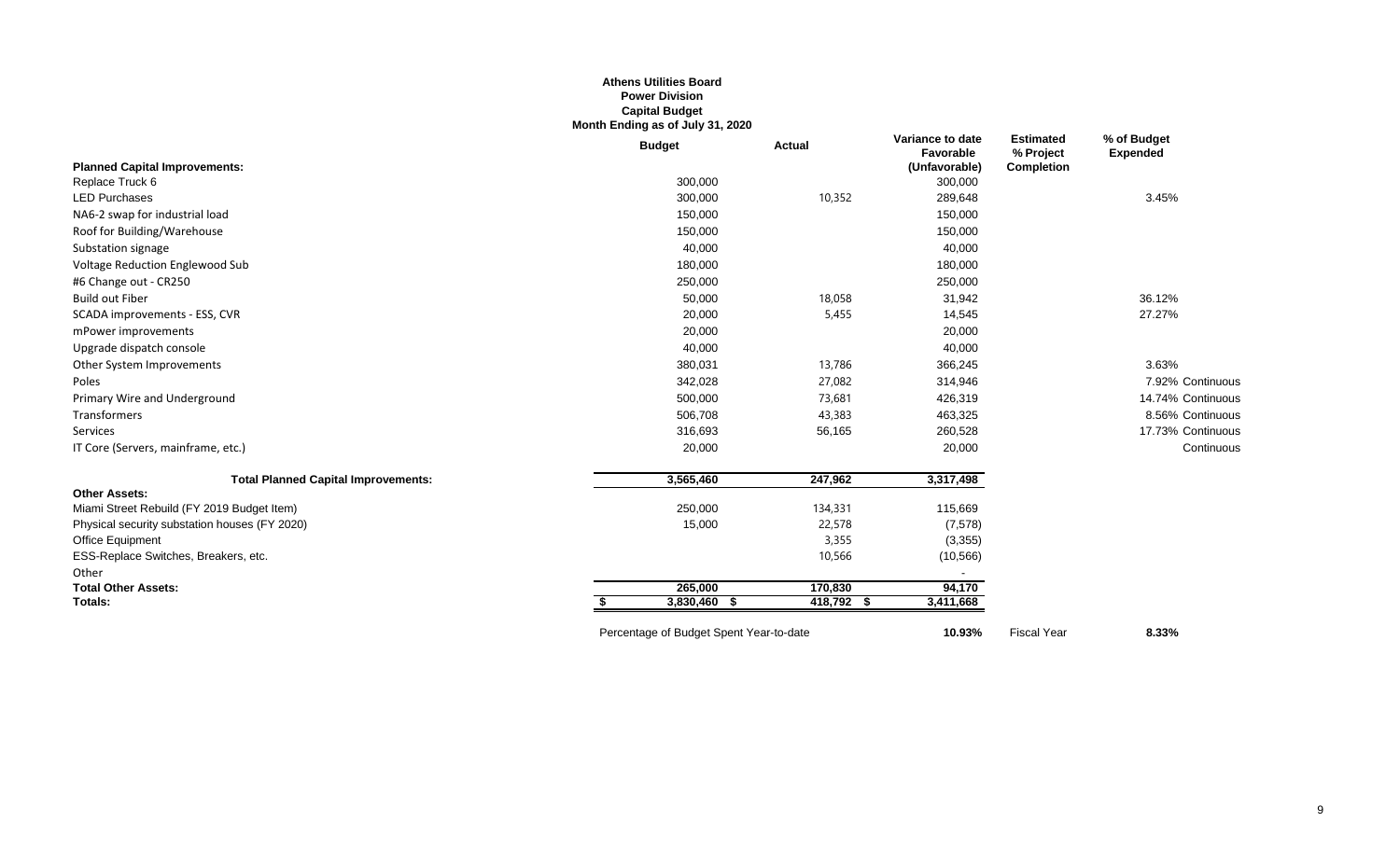## **ATHENS UTILITIES BOARD WATER DIVISION BALANCE SHEET July 31, 2020**

|     | <b>Current Period</b> |    | <b>Prior Year</b> |    |                                  |                                                |    | <b>Current Period</b> | Prior               |    | Change                     |
|-----|-----------------------|----|-------------------|----|----------------------------------|------------------------------------------------|----|-----------------------|---------------------|----|----------------------------|
|     | July 31, 2020         |    |                   |    | Change from<br><b>Prior Year</b> |                                                |    | July 31, 2020         | <b>Month</b>        |    | from prior<br><b>Month</b> |
|     |                       |    |                   |    |                                  | Assets:                                        |    |                       |                     |    |                            |
|     | 6,743,960.15          |    | 6,327,928.90      |    | 416.031.25                       | Cash and Cash Equivalents                      |    | 6,743,960.15          | 6,816,507.42        |    | (72, 547.27)               |
|     | 295,997.51            |    | 299.707.22        |    | (3,709.71)                       | <b>Customer Receivables</b>                    |    | 295.997.51            | 282,618.21          |    | 13,379.30                  |
|     | 0.00                  |    | 0.00              |    | 0.00                             | Due to/from Other Divisions                    |    | 0.00                  | 0.00                |    | 0.00                       |
|     | 9,737.07              |    | 22,139.19         |    | (12, 402.12)                     | <b>Other Receivables</b>                       |    | 9,737.07              | 12,995.14           |    | (3,258.07)                 |
|     | 198,263.85            |    | 181,374.39        |    | 16,889.46                        | <b>Prepaid Expenses</b>                        |    | 198,263.85            | 110,191.65          |    | 88,072.20                  |
|     | 236,653.62            |    | 253,968.77        |    | (17, 315.15)                     | Materials and Supplies Inventory               |    | 236,653.62            | 238,498.25          |    | (1,844.63)                 |
|     | 7,484,612.20          |    | 7,085,118.47      |    | 399,493.73                       | <b>Total Current Assets</b>                    |    | 7,484,612.20          | 7,460,810.67        |    | 23,801.53                  |
|     | 0.00                  |    | 0.00              |    | 0.00                             | Reserve and Other                              |    | 0.00                  | 0.00                |    | 0.00                       |
|     | 0.00                  |    | 0.00              |    | 0.00                             | <b>Total Restricted Assets</b>                 |    | 0.00                  | 0.00                |    | 0.00                       |
|     | 0.00                  |    | 0.00              |    | 0.00                             | Debt Issue Costs. Net of Amortization          |    | 0.00                  | 0.00                |    | 0.00                       |
|     | 316,608.41            |    | 474.087.42        |    | (157, 479.01)                    | <b>Deferred Pension Outflows</b>               |    | 316.608.41            | 316.608.41          |    | 0.00                       |
|     | 33.407.259.66         |    | 32.873.128.66     |    | 534,131.00                       | Water Utility Plant, at cost                   |    | 33.407.259.66         | 33,354,916.17       |    | 52,343.49                  |
|     | (14,609,855.22)       |    | (13,692,073.94)   |    | (917, 781.28)                    | Less: Accumulated Depreciation                 |    | (14,609,855.22)       | (14,525,841.42)     |    | (84,013.80)                |
|     | 18,797,404.44         |    | 19,181,054.72     |    | (383, 650.28)                    | <b>Net Water Utility Plant</b>                 |    | 18,797,404.44         | 18,829,074.75       |    | (31,670.31)                |
|     | 19,114,012.85         |    | 19,655,142.14     |    | (541, 129.29)                    | <b>Total Long Term Assets</b>                  |    | 19,114,012.85         | 19,145,683.16       |    | (31,670.31)                |
| -\$ | 26,598,625.05         | \$ | 26,740,260.61     | \$ | (141, 635.56)                    | <b>Total Assets</b>                            | \$ | 26,598,625.05         | \$<br>26,606,493.83 | \$ | (7,868.78)                 |
|     |                       |    |                   |    |                                  | <b>Liabilities and Retained Earnings:</b>      |    |                       |                     |    |                            |
|     | 102,493.37            |    | 76,758.93         |    | 25,734.44                        | <b>Accounts Payable</b>                        |    | 102,493.37            | 93,550.18           |    | 8,943.19                   |
|     | 87.350.14             |    | 50.425.00         |    | 36,925.14                        | <b>Customer Deposits</b>                       |    | 87.350.14             | 87,430.14           |    | (80.00)                    |
|     | 133.287.93            |    | 132,836.05        |    | 451.88                           | <b>Other Current Liabilities</b>               |    | 133,287.93            | 131,831.72          |    | 1,456.21                   |
|     | 323,131.44            |    | 260,019.98        |    | 63,111.46                        | <b>Total Current Liabilities</b>               |    | 323,131.44            | 312,812.04          |    | 10,319.40                  |
|     | 710,725.79            |    | 708.673.53        |    | 2,052.26                         | Net Pension Liability                          |    | 710,725.79            | 697,127.07          |    | 13,598.72                  |
|     | 28,703.14             |    | 52,733.35         |    | (24,030.21)                      | Deferred Pension Inflows                       |    | 28,703.14             | 28,703.14           |    | 0.00                       |
|     | 0.00                  |    | 0.00              |    | 0.00                             | <b>Bonds Payable</b>                           |    | 0.00                  | 0.00                |    | 0.00                       |
|     | 4,178,074.92          |    | 4,365,562.11      |    | (187, 487.19)                    | Note Payable                                   |    | 4,178,074.92          | 4,193,979.75        |    | (15,904.83)                |
|     | 4,917,503.85          |    | 5.126.968.99      |    | (209, 465.14)                    | <b>Total Long Term Liabilities</b>             |    | 4,917,503.85          | 4,919,809.96        |    | (2,306.11)                 |
|     | 21,357,989.76         |    | 21,353,271.64     |    | 4,718.12                         | <b>Net Position</b>                            |    | 21,357,989.76         | 21,373,871.83       |    | (15,882.07)                |
| - 5 | 26,598,625.05         | S. | 26,740,260.61     | S  | (141, 635.56)                    | <b>Total Liabilities and Retained Earnings</b> | S  | 26,598,625.05         | 26,606,493.83       | S  | (7,868.78)                 |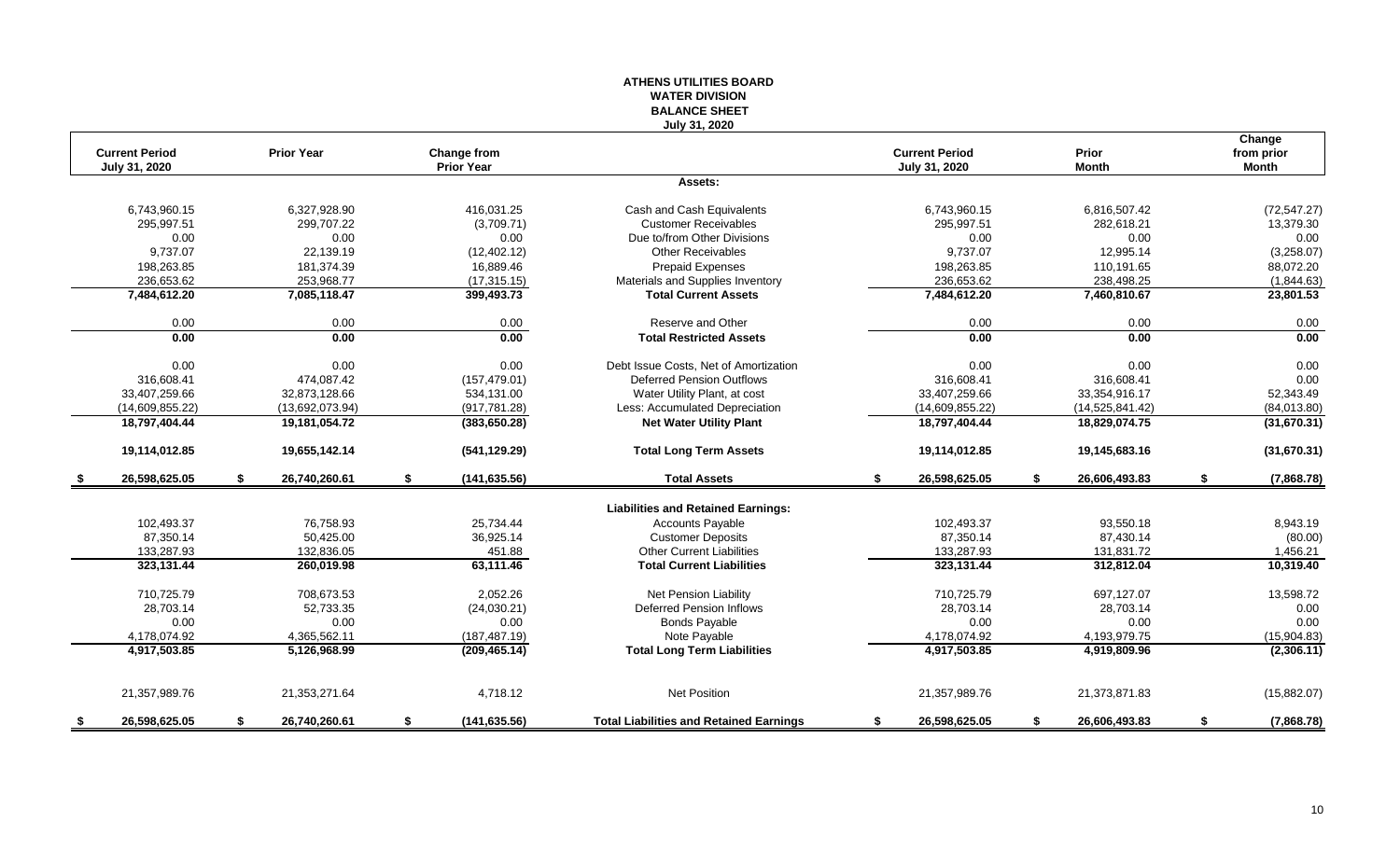|               |                   |               | <b>Athens Utilities Board</b>                  |                |                   |               |
|---------------|-------------------|---------------|------------------------------------------------|----------------|-------------------|---------------|
|               |                   |               | <b>Profit and Loss Statement - Water</b>       |                |                   |               |
|               |                   |               | July 31, 2020                                  |                |                   |               |
|               |                   | Variance      |                                                | <b>Current</b> | Current           | Variance      |
| Year-to-Date  | Year-to-Date      | Favorable     | <b>Description</b>                             | Month          | Month             | Favorable     |
| July 31, 2020 | <b>Prior Year</b> | (Unfavorable) |                                                | July 31, 2020  | <b>Prior Year</b> | (Unfavorable) |
|               |                   |               | <b>REVENUE:</b>                                |                |                   |               |
| 166.669.78    | 157.568.83        | 9.100.95      | Residential                                    | 166.669.78     | 157.568.83        | 9,100.95      |
| 166,623.24    | 169,680.23        | (3,056.99)    | Small Commercial                               | 166,623.24     | 169,680.23        | (3,056.99)    |
| 38,828.97     | 42,366.67         | (3,537.70)    | Large Commercial                               | 38,828.97      | 42,366.67         | (3,537.70)    |
| 12,354.88     | 11,558.69         | 796.19        | Other                                          | 12,354.88      | 11,558.69         | 796.19        |
| 384,476.87    | 381,174.42        | 3,302.45      | <b>Total Revenue</b>                           | 384,476.87     | 381,174.42        | 3,302.45      |
| 64,462.31     | 49,860.08         | (14,602.23)   | <b>Purchased Supply</b>                        | 64,462.31      | 49,860.08         | (14,602.23)   |
| 320,014.56    | 331,314.34        | (11, 299.78)  | <b>Contribution Margin</b>                     | 320,014.56     | 331,314.34        | (11, 299.78)  |
|               |                   |               | <b>OPERATING EXPENSES:</b>                     |                |                   |               |
| 39,791.66     | 34,279.83         | (5,511.83)    | Source and Pump Expense                        | 39.791.66      | 34,279.83         | (5,511.83)    |
| 22,399.25     | 16,022.36         | (6,376.89)    | <b>Distribution Expense</b>                    | 22,399.25      | 16,022.36         | (6,376.89)    |
| 38,681.11     | 33,993.89         | (4,687.22)    | Customer Service and Customer Acct. Expense    | 38,681.11      | 33,993.89         | (4,687.22)    |
| 92,441.97     | 68,491.22         | (23,950.75)   | Administrative and General Expense             | 92,441.97      | 68,491.22         | (23, 950.75)  |
| 193,313.99    | 152,787.30        | (40, 526.69)  | <b>Total operating expenses</b>                | 193,313.99     | 152,787.30        | (40, 526.69)  |
|               |                   |               | <b>Maintenance Expenses</b>                    |                |                   |               |
| 8,460.40      | 6.735.50          | (1,724.90)    | Source and Pump Expense                        | 8.460.40       | 6,735.50          | (1,724.90)    |
| 45,171.63     | 31,248.31         | (13,923.32)   | <b>Distribution Expense</b>                    | 45,171.63      | 31,248.31         | (13,923.32)   |
| 113.60        | 201.80            | 88.20         | Administrative and General Expense             | 113.60         | 201.80            | 88.20         |
| 53,745.63     | 38,185.61         | (15,560.02)   | <b>Total Maintenance Expense</b>               | 53,745.63      | 38,185.61         | (15,560.02)   |
|               |                   |               | <b>Other Operating Expenses</b>                |                |                   |               |
| 82,794.02     | 73,105.10         | (9,688.92)    | <b>Depreciation Expense</b>                    | 82,794.02      | 73,105.10         | (9,688.92)    |
| 82,794.02     | 73,105.10         | (9,688.92)    | <b>Total Other Operating Expenses</b>          | 82,794.02      | 73,105.10         | (9,688.92)    |
| 394,315.95    | 313,938.09        | (80, 377.86)  | <b>Total Operating and Maintenance Expense</b> | 394,315.95     | 313,938.09        | (80, 377.86)  |
| (9,839.08)    | 67,236.33         | (77, 075.41)  | <b>Operating Income</b>                        | (9,839.08)     | 67,236.33         | (77, 075.41)  |
| 2,383.31      | 5,579.73          | (3, 196.42)   | Other Income                                   | 2,383.31       | 5,579.73          | (3, 196.42)   |
| (7,455.77)    | 72,816.06         | (80, 271.83)  | <b>Total Income</b>                            | (7, 455.77)    | 72,816.06         | (80, 271.83)  |
| 23.21         | 38.75             | 15.54         | Other Expense                                  | 23.21          | 38.75             | 15.54         |
| (7, 478.98)   | 72,777.31         | (80, 256.29)  | <b>Net Income Before Debt Expense</b>          | (7, 478.98)    | 72,777.31         | (80, 256.29)  |
|               |                   |               | <b>DEBT RELATED EXPENSES:</b>                  |                |                   |               |
| 0.00          | 0.00              | 0.00          | Amortization of Debt Discount                  | 0.00           | 0.00              | 0.00          |
| 8,403.09      | 9,945.22          | 1,542.13      | Interest on Long Term Debt                     | 8,403.09       | 9,945.22          | 1,542.13      |
| 8,403.09      | 9,945.22          | 1.542.13      | <b>Total debt related expenses</b>             | 8,403.09       | 9.945.22          | 1,542.13      |
| (15,882.07)   | 62,832.09         | (78, 714.16)  | Net Income Before Extraordinary Income         | (15,882.07)    | 62,832.09         | (78, 714.16)  |
| 0.00          | 0.00              | 0.00          | Grants, Contributions, Extraordinary           | 0.00           | 0.00              | 0.00          |
| (15,882.07)   | 62,832.09         | (78, 714.16)  | <b>CHANGE IN NET ASSETS</b>                    | (15,882.07)    | 62,832.09         | (78, 714.16)  |
|               |                   |               |                                                |                |                   |               |

# 11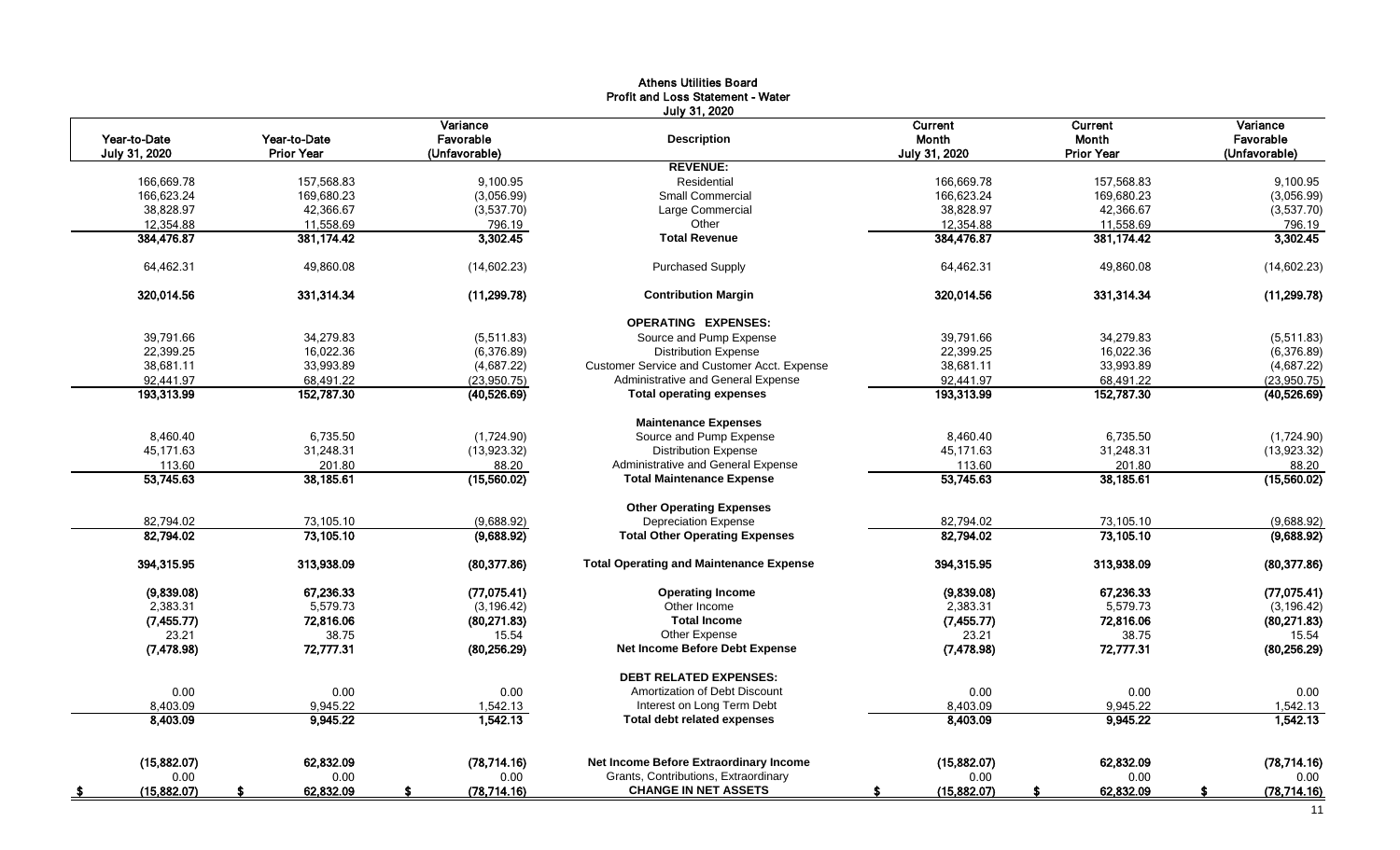|               |               |              | <b>Athens Utilities Board</b>                   |                      |               |               |
|---------------|---------------|--------------|-------------------------------------------------|----------------------|---------------|---------------|
|               |               |              | <b>Budget Comparison - Water</b>                |                      |               |               |
|               |               |              | July 31, 2020                                   |                      |               |               |
| Year-to-Date  | Year-to-Date  | $Y-T-D$      | <b>Description</b>                              | <b>Current Month</b> | Monthly       | <b>Budget</b> |
| July 31, 2020 | <b>Budget</b> | Variance     |                                                 | July 31, 2020        | <b>Budget</b> | Variance      |
|               |               |              |                                                 |                      |               |               |
|               |               |              | <b>REVENUE:</b>                                 |                      |               |               |
| 166,669.78    | 154,585.59    | 12,084.19    | Residential                                     | 166,669.78           | 154,585.59    | 12,084.19     |
| 166,623.24    | 171,902.04    | (5,278.80)   | <b>Small Commercial</b>                         | 166,623.24           | 171,902.04    | (5,278.80)    |
| 38,828.97     | 38,267.88     | 561.09       | Large Commercial                                | 38,828.97            | 38,267.88     | 561.09        |
| 12,354.88     | 8,943.30      | 3,411.58     | Other                                           | 12,354.88            | 8,943.30      | 3,411.58      |
| 384,476.87    | 373,698.81    | 10,778.06    | <b>Total Revenue</b>                            | 384,476.87           | 373,698.81    | 10,778.06     |
| 64,462.31     | 53,483.75     | (10, 978.56) | <b>Purchased Supply</b>                         | 64,462.31            | 53,483.75     | (10, 978.56)  |
| 320,014.56    | 320,215.06    | (200.50)     | <b>Contribution Margin</b>                      | 320,014.56           | 320,215.06    | (200.50)      |
|               |               |              | <b>OPERATING EXPENSES:</b>                      |                      |               |               |
| 39,791.66     | 31,907.82     | (7,883.84)   | Source and Pump Expense                         | 39,791.66            | 31,907.82     | (7,883.84)    |
| 22,399.25     | 15,240.65     | (7, 158.60)  | <b>Distribution Expense</b>                     | 22,399.25            | 15,240.65     | (7, 158.60)   |
| 38,681.11     | 32,235.18     | (6,445.93)   | Customer Service and Customer Acct. Expense     | 38,681.11            | 32,235.18     | (6,445.93)    |
| 92,441.97     | 86,028.85     | (6,413.12)   | Administrative and General Expense              | 92,441.97            | 86,028.85     | (6, 413.12)   |
| 193,313.99    | 165,412.50    | (27, 901.49) | <b>Total operating expenses</b>                 | 193,313.99           | 165,412.50    | (27, 901.49)  |
|               |               |              | <b>Maintenance Expenses</b>                     |                      |               |               |
| 8,460.40      | 6,214.34      | (2,246.06)   | Source and Pump Expense                         | 8,460.40             | 6,214.34      | (2,246.06)    |
| 45,171.63     | 27,956.23     | (17, 215.40) | <b>Distribution Expense</b>                     | 45,171.63            | 27,956.23     | (17, 215.40)  |
| 113.60        | 545.97        | 432.37       | Administrative and General Expense              | 113.60               | 545.97        | 432.37        |
| 53,745.63     | 34,716.53     | (19,029.10)  | <b>Total Maintenance Expense</b>                | 53,745.63            | 34,716.53     | (19,029.10)   |
|               |               |              | <b>Other Operating Expenses</b>                 |                      |               |               |
| 82,794.02     | 75,601.67     | (7, 192.35)  | <b>Depreciation Expense</b>                     | 82,794.02            | 75,601.67     | (7, 192.35)   |
| 82,794.02     | 75,601.67     | (7, 192.35)  | <b>Total Other Operating Expenses</b>           | 82,794.02            | 75,601.67     | (7, 192.35)   |
| 394,315.95    | 329,214.46    | (65, 101.49) | <b>Total Operating and Maintenance Expenses</b> | 394,315.95           | 329,214.46    | (65, 101.49)  |
| (9,839.08)    | 44,484.35     | (54, 323.43) | <b>Operating Income</b>                         | (9,839.08)           | 44,484.35     | (54, 323.43)  |
| 2,383.31      | 4,529.17      | (2, 145.86)  | Other Income                                    | 2,383.31             | 4,529.17      | (2, 145.86)   |
| (7, 455.77)   | 49,013.52     | (56, 469.29) | <b>Total Income</b>                             | (7, 455.77)          | 49,013.52     | (56, 469.29)  |
| 23.21         | 29.38         | 6.17         | Other Expense                                   | 23.21                | 29.38         | 6.17          |
| (7, 478.98)   | 48,984.14     | (56, 463.12) | <b>Net Income Before Debt Expense</b>           | (7, 478.98)          | 48,984.14     | (56, 463.12)  |
|               |               |              | <b>DEBT RELATED EXPENSES:</b>                   |                      |               |               |
| 0.00          | 0.00          | 0.00         | Amortization of Debt Discount                   | 0.00                 | 0.00          | 0.00          |
| 8,403.09      | 8,802.89      | 399.80       | Interest on Long Term Debt                      | 8,403.09             | 8,802.89      | 399.80        |
| 8,403.09      | 8,802.89      | 399.80       | Total debt related expenses                     | 8,403.09             | 8,802.89      | 399.80        |
|               |               |              |                                                 |                      |               |               |
| (15,882.07)   | 40,181.24     | (56,063.31)  | Net Income Before Extraordinary Income          | (15,882.07)          | 40,181.24     | (56,063.31)   |
| 0.00          | 1,833.33      | (1,833.33)   | Grants, Contributions, Extraordinary            | 0.00                 | 1,833.33      | (1,833.33)    |
| (15,882.07)   | 42,014.58     | (57,896.65)  | <b>CHANGE IN NET ASSETS</b>                     | (15,882.07)          | 42,014.58     | (57,896.65)   |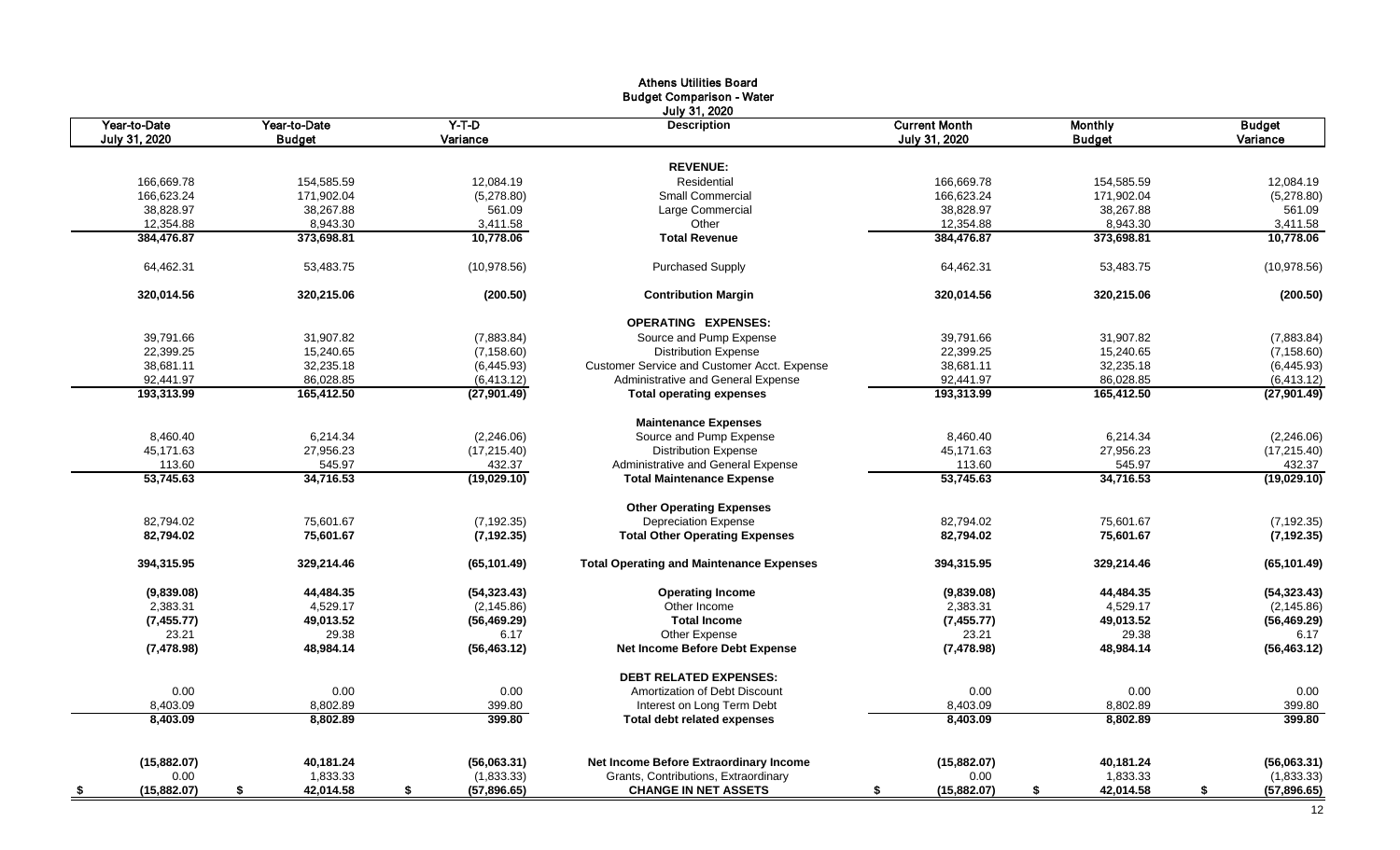# **Athens Utilities Board Water Division STATEMENTS OF CASH FLOWS July 31, 2020**

|      | Year-to-Date<br>July 31, 2020 | Year-to-Date<br><b>Prior Year</b> | Variance        |                                                         |    | <b>Month to Date</b><br>July 31, 2020 |    | <b>Month to Date</b><br><b>Prior Year</b> |    | Variance     |
|------|-------------------------------|-----------------------------------|-----------------|---------------------------------------------------------|----|---------------------------------------|----|-------------------------------------------|----|--------------|
|      |                               |                                   |                 | <b>CASH FLOWS FROM OPERATING ACTIVITIES:</b>            |    |                                       |    |                                           |    |              |
|      | (15,882.07)                   | 62,832.09                         | (78, 714.16)    | Net Operating Income                                    |    | (15,882.07)                           |    | 62,832.09                                 |    | (78, 714.16) |
|      |                               |                                   |                 | <b>Adjustments to Reconcile Operating Income</b>        |    |                                       |    |                                           |    |              |
|      |                               |                                   |                 | to Net Cash Provided by Operations                      |    |                                       |    |                                           |    |              |
|      | 82,794.02                     | 73,105.10                         | 9,688.92        | Depreciation                                            |    | 82,794.02                             |    | 73,105.10                                 |    | 9,688.92     |
|      |                               |                                   |                 | <b>Changes in Assets and Liabilities:</b>               |    |                                       |    |                                           |    |              |
|      | (10, 121.23)                  | 38,154.97                         | (48, 276.20)    | <b>Receivables</b>                                      |    | (10, 121.23)                          |    | 38,154.97                                 |    | (48, 276.20) |
|      | 0.00                          | 0.00                              | 0.00            | Due from (to) Other Divisions                           |    | 0.00                                  |    | 0.00                                      |    | 0.00         |
|      | (88,072.20)                   | (80, 426.51)                      | (7,645.69)      | <b>Prepaid Expenses</b>                                 |    | (88,072.20)                           |    | (80, 426.51)                              |    | (7,645.69)   |
|      | 0.00                          | 0.00                              | 0.00            | <b>Deferred Pension Outflows</b>                        |    | 0.00                                  |    | 0.00                                      |    | 0.00         |
|      | 1,844.63                      | (6,889.36)                        | 8,733.99        | <b>Materials and Supplies</b>                           |    | 1,844.63                              |    | (6,889.36)                                |    | 8,733.99     |
|      | 8,943.19                      | (197,066.57)                      | 206,009.76      | <b>Accounts Payable</b>                                 |    | 8,943.19                              |    | (197,066.57)                              |    | 206,009.76   |
|      | 1,456.21                      | (3, 133.04)                       | 4.589.25        | <b>Other Current Liabilities</b>                        |    | 1,456.21                              |    | (3, 133.04)                               |    | 4,589.25     |
|      | 13,598.72                     | 11,546.46                         | 2,052.26        | Net Pension Liability                                   |    | 13,598.72                             |    | 11,546.46                                 |    | 2,052.26     |
|      | 0.00                          | 0.00                              | 0.00            | <b>Deferred Pension Inflows</b>                         |    | 0.00                                  |    | 0.00                                      |    | 0.00         |
|      | 1,219.78                      | 2,842.16                          | (1,622.38)      | <b>Retirements and Salvage</b>                          |    | 1,219.78                              |    | 2,842.16                                  |    | (1,622.38)   |
|      | (80.00)                       | (700.00)                          | 620.00          | <b>Customer Deposits</b>                                |    | (80.00)                               |    | (700.00)                                  |    | 620.00       |
|      | (4,298.95)                    | (99, 734.70)                      | 95,435.75       | <b>Net Cash from Operating Activities</b>               |    | (4,298.95)                            |    | (99, 734.70)                              |    | 95,435.75    |
|      |                               |                                   |                 | <b>CASH FLOWS FROM NONCAPITAL FINANCING ACTIVITIES:</b> |    |                                       |    |                                           |    |              |
|      | 0.00                          | 0.00                              | 0.00            | Changes in Bonds Payable                                |    | 0.00                                  |    | 0.00                                      |    | 0.00         |
|      | (15,904.83)                   | (14, 359.00)                      | (1,545.83)      | Changes in Notes Payable                                |    | (15,904.83)                           |    | (14, 359.00)                              |    | (1,545.83)   |
|      | (15,904.83)                   | (14, 359.00)                      | (1, 545.83)     | <b>Net Cash from Financing Activities</b>               |    | (15,904.83)                           |    | (14, 359.00)                              |    | (1, 545.83)  |
|      |                               |                                   |                 | <b>CASH FLOW FROM CAPITAL AND INVESTING ACTIVITIES:</b> |    |                                       |    |                                           |    |              |
|      | 0.00                          | 0.00                              | 0.00            | Adjust Net Pension Obligation                           |    | 0.00                                  |    | 0.00                                      |    | 0.00         |
|      | 0.00                          | 0.00                              | 0.00            | <b>Prior Period Adjustment</b>                          |    | 0.00                                  |    | 0.00                                      |    | 0.00         |
|      | 0.00                          | 0.00                              | 0.00            | Grants, Contributions & Other Extraordinary             |    | 0.00                                  |    | 0.00                                      |    | 0.00         |
|      | (52, 343.49)                  | (47, 778.94)                      | (4, 564.55)     | <b>Water Utility Plant</b>                              |    | (52, 343.49)                          |    | (47, 778.94)                              |    | (4, 564.55)  |
|      | (52, 343.49)                  | (47, 778.94)                      | (4, 564.55)     | <b>Net from Capital and Investing Activities</b>        |    | (52, 343.49)                          |    | (47, 778.94)                              |    | (4, 564.55)  |
|      | (72, 547.27)                  | \$<br>(161, 872.64)               | \$<br>89,325.37 | <b>Net Changes in Cash Position</b>                     | \$ | (72, 547.27)                          | S. | (161, 872.64)                             | S. | 89,325.37    |
|      |                               |                                   |                 |                                                         |    |                                       |    |                                           |    |              |
|      | 6,816,507.42                  | 6,489,801.54                      | 326,705.88      | Cash at Beginning of Period                             |    | 6,816,507.42                          |    | 6,489,801.54                              |    | 326,705.88   |
|      | 6,743,960.15                  | 6,327,928.90                      | 416,031.25      | Cash at End of Period                                   |    | 6,743,960.15                          |    | 6,327,928.90                              |    | 416,031.25   |
| - \$ | (72, 547.27)                  | (161, 872.64)                     | \$<br>89,325.37 | <b>Changes in Cash and Equivalents</b>                  | S. | (72, 547.27)                          |    | (161, 872.64)                             | S. | 89,325.37    |

**Long-Term Debt** 4,178,074.92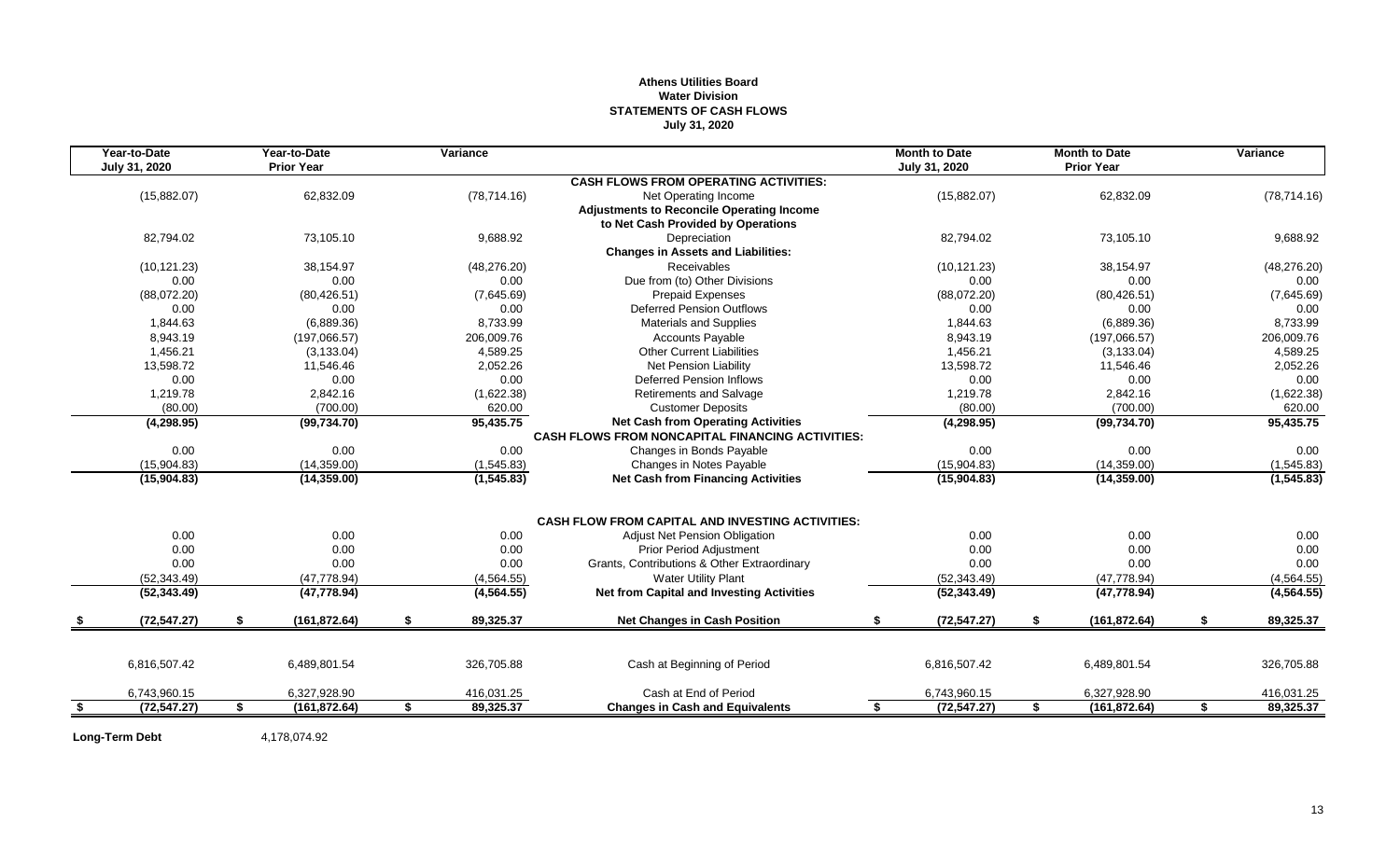# Athens Utilities Board Statistics Report July 31, 2020

| Water:                      |         |       |        |            |
|-----------------------------|---------|-------|--------|------------|
|                             | Current | Prior | %      | # Accounts |
| <b>INumber of services:</b> | Month   | Year  | Change | Change     |
| Residential                 | 7,067   | 6,981 | 1.23%  | 86         |
| Small Commercial            | 1,251   | 1,241 | 0.81%  | 10         |
| Large Commercial            | 36      | 35    | 2.86%  |            |
|                             | 8,354   | 8,257 | 1.17%  | 97         |

| <b>I</b> ISales Volumes: |               | <b>Current Month</b> | Year-to-Date |           |                   |          |
|--------------------------|---------------|----------------------|--------------|-----------|-------------------|----------|
| Gallonsx100              | July 31, 2020 | <b>Prior Year</b>    | Change       | 7/31/2020 | <b>Prior Year</b> | Change   |
| Residential              | 309,717       | 288,748              | 7.26%        | 309,717   | 288,748           | 7.26%    |
| Small Commercial         | 423,191       | 425,130              | $-0.46\%$    | 423,191   | 425,130           | $-0.46%$ |
| Large Commercial         | 99.070        | 109.364              | $-9.41\%$    | 99,070    | 109,364           | $-9.41%$ |
|                          | 831.978       | 823.242              | $1.06\%$     | 831.978   | 823.242           | .06%     |

<u>і</u>

| <b>Employment</b>  | July 31, 2020 | <b>Prior Year</b> | <b>Difference</b> |
|--------------------|---------------|-------------------|-------------------|
| Employee Headcount | 14.00         | 14.00             | 0.00              |
|                    | 14.74         | 14.86             | $-0.12$           |
| Y-T-D FTE          | 14.74         | 14.86             | $-0.12$           |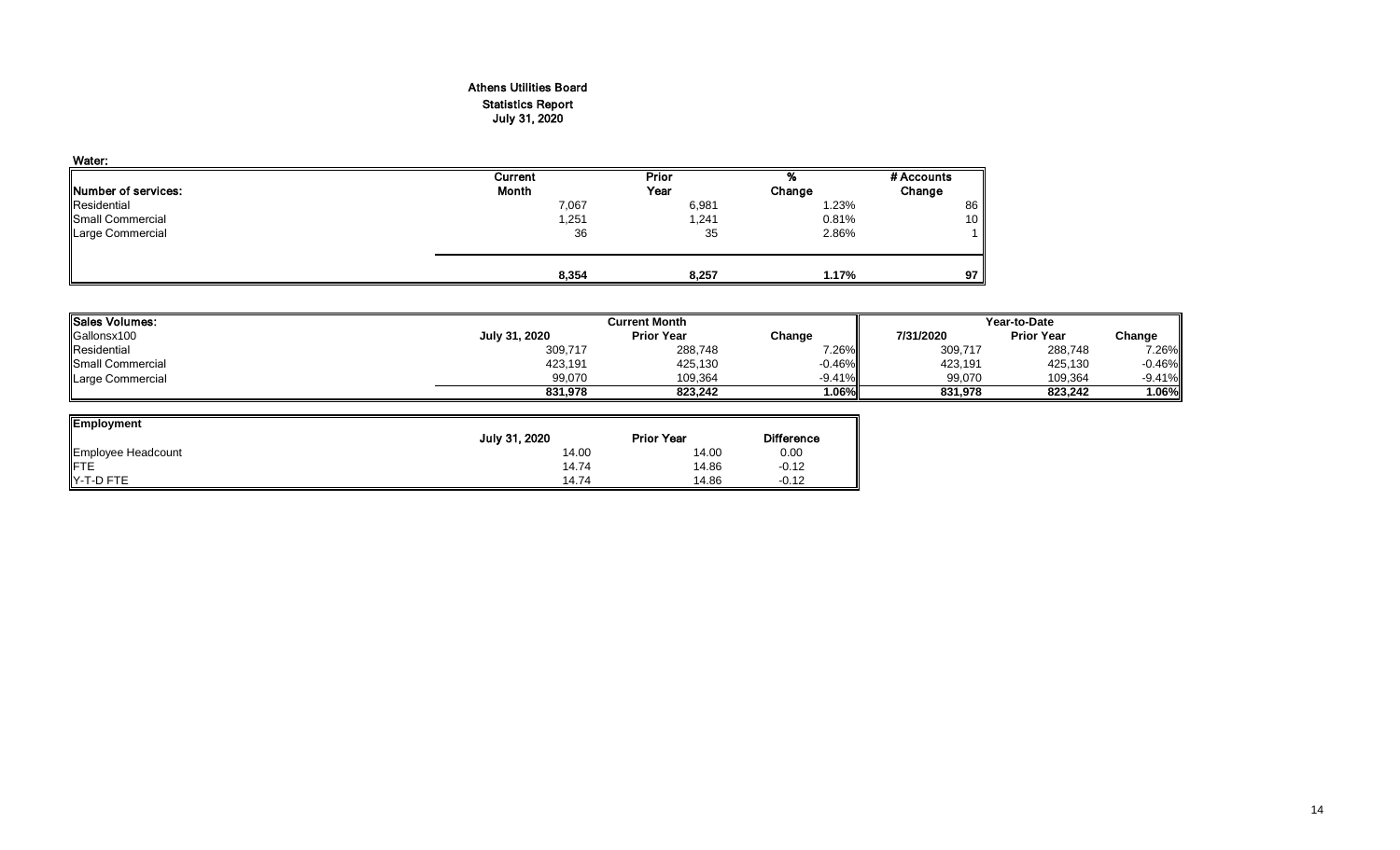|                                                        |    |                                         | <b>Water Division</b><br><b>Capital Budget</b><br>Month Ending as of July 31, 2020 |                                                |                                                    |                                          |
|--------------------------------------------------------|----|-----------------------------------------|------------------------------------------------------------------------------------|------------------------------------------------|----------------------------------------------------|------------------------------------------|
|                                                        |    | <b>Budget</b>                           | Actual                                                                             | Variance to date<br>Favorable<br>(Unfavorable) | <b>Estimated</b><br>% Project<br><b>Completion</b> | <b>Percent Budget</b><br><b>Expended</b> |
| <b>Planned Capital Improvements:</b>                   |    |                                         |                                                                                    |                                                |                                                    |                                          |
| <b>Replace Tractor</b>                                 |    | 30,000                                  |                                                                                    | 30,000                                         |                                                    |                                          |
| Replace Truck #20 - Single Axle Dump (with Small Dump) |    | 80,000                                  |                                                                                    | 80,000                                         |                                                    |                                          |
| Congress Pkwy-Phase 1(Dennis St. to Decatur Pike       |    | 396,000                                 |                                                                                    | 396,000                                        |                                                    |                                          |
| Water Well VFDs (Changed from well maint.)             |    | 50,000                                  |                                                                                    | 50,000                                         |                                                    |                                          |
| Spring - Air Blast for Screen and Access Ramp          |    | 50,000                                  |                                                                                    | 50,000                                         |                                                    |                                          |
| Water Plant Building Maint and Lab Equipment           |    | 50,000                                  | 4,407                                                                              | 45,593                                         |                                                    | 8.81% Continuous                         |
| Meter Change Out (Large, Small and Testing)            |    | 40,000                                  | 1,633                                                                              | 38,367                                         |                                                    | 4.08% Continuous                         |
| (replace 2" and smaller meters with most gallons)      |    |                                         |                                                                                    |                                                |                                                    | Continuous                               |
| Reservoir and Pump Maintenance                         |    | 10,000                                  | 3,995                                                                              | 6,005                                          |                                                    | 39.95% Continuous                        |
| <b>Water Line Extensions</b>                           |    | 300,000                                 |                                                                                    | 300,000                                        |                                                    | Continuous                               |
| Distribution Rehabilitation                            |    | 125,000                                 | 28,788                                                                             | 96,212                                         |                                                    | 23.03% Continuous                        |
| Field and Safety Equipment                             |    | 25,000                                  |                                                                                    | 25,000                                         |                                                    | Continuous                               |
| <b>Water Services</b>                                  |    | 125,000                                 | 13,521                                                                             | 111,479                                        |                                                    | 10.82% Continuous                        |
| Technology (SCADA, Computers)                          |    | 35,000                                  |                                                                                    | 35,000                                         |                                                    | Continuous                               |
| IT Core (Servers, mainframe, etc.)                     |    | 20,000                                  |                                                                                    | 20,000                                         |                                                    | Continuous                               |
| <b>Total Planned Capital Improvements:</b>             | S. | 1,336,000<br>- \$                       | 52,343 \$                                                                          | 1,283,657                                      |                                                    |                                          |
| <b>Other Assets:</b>                                   |    |                                         |                                                                                    |                                                |                                                    |                                          |
| Other                                                  |    |                                         |                                                                                    |                                                |                                                    |                                          |
| <b>Total Other Assets:</b>                             |    |                                         |                                                                                    |                                                |                                                    |                                          |
| Totals:                                                |    | 1,336,000 \$                            | 52,343 \$                                                                          | 1,283,657                                      |                                                    |                                          |
|                                                        |    | Percentage of Budget Spent Year-to-date |                                                                                    | 3.92%                                          | <b>Fiscal Year</b>                                 | 8.33%                                    |

**Athens Utilities Board**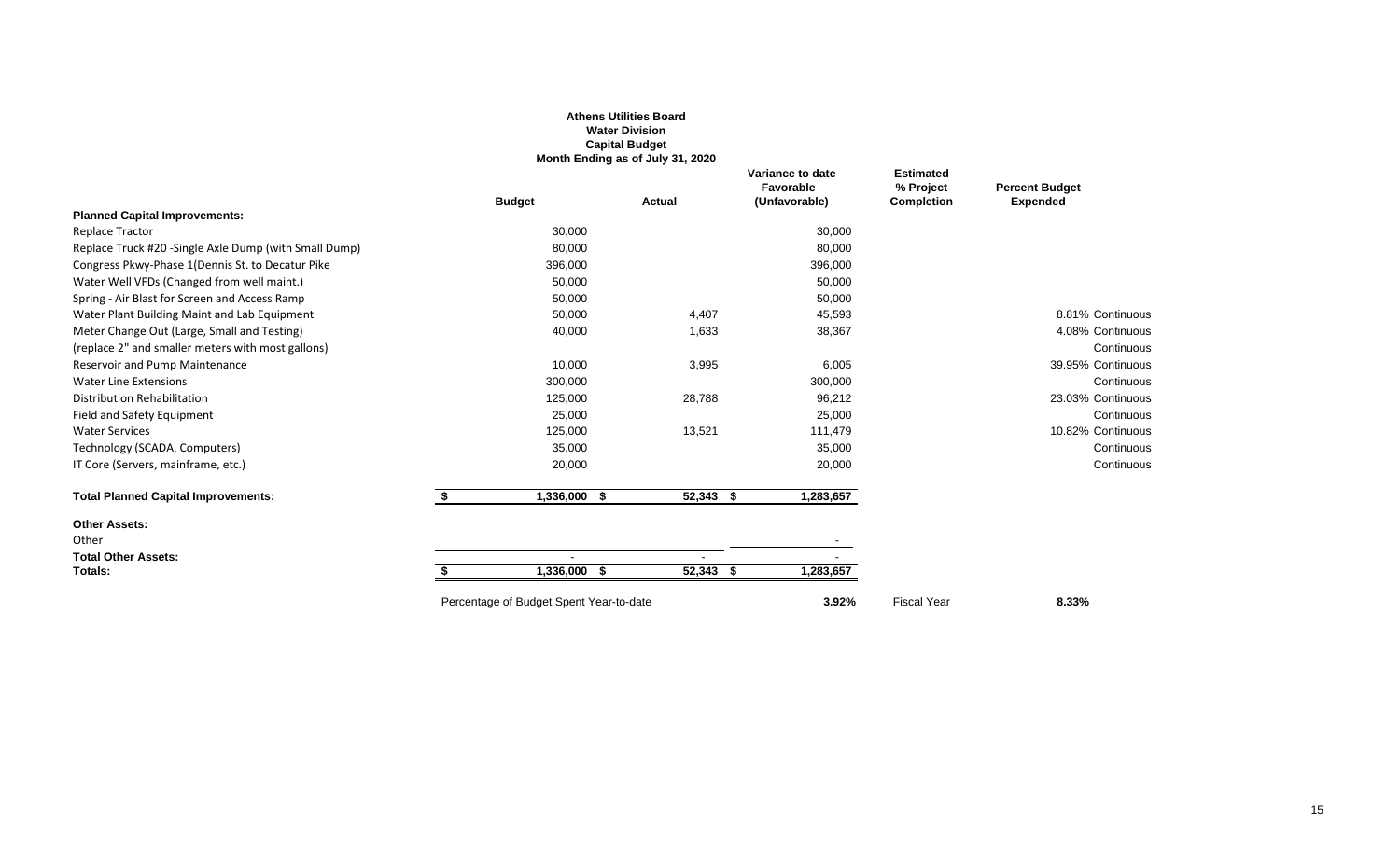#### **ATHENS UTILITIES BOARD GAS DIVISION BALANCE SHEET July 31, 2020**

|      | <b>Current Period</b><br>July 31, 2020 | <b>Prior Year</b>   | Change from<br><b>Prior Year</b> |                                                |    | <b>Current Period</b><br>July 31, 2020 |    | <b>Prior</b><br><b>Month</b> | Change<br>from prior<br><b>Month</b> |
|------|----------------------------------------|---------------------|----------------------------------|------------------------------------------------|----|----------------------------------------|----|------------------------------|--------------------------------------|
|      |                                        |                     |                                  | Assets:                                        |    |                                        |    |                              |                                      |
|      | 6,075,929.80                           | 5,654,233.23        | 421,696.57                       | Cash and Cash Equivalents                      |    | 6,075,929.80                           |    | 6,245,361.45                 | (169, 431.65)                        |
|      | 204.323.36                             | 228.033.89          | (23,710.53)                      | <b>Receivables</b>                             |    | 204.323.36                             |    | 250,780.96                   | (46, 457.60)                         |
|      | 317,665.93                             | 339,018.63          | (21, 352.70)                     | Prepaid Expenses                               |    | 317,665.93                             |    | 212,248.03                   | 105,417.90                           |
|      | 0.00                                   | 0.00                | 0.00                             | Gas Unit Loans                                 |    | 0.00                                   |    | 0.00                         | 0.00                                 |
|      | 131,719.92                             | 114,563.45          | 17,156.47                        | Materials and Supplies Inventory               |    | 131.719.92                             |    | 124,086.28                   | 7,633.64                             |
|      | 6,729,639.01                           | 6,335,849.20        | 393,789.81                       | <b>Total Current Assets</b>                    |    | 6,729,639.01                           |    | 6,832,476.72                 | (102, 837.71)                        |
|      | 24, 207, 231. 32                       | 23,795,321.90       | 411,909.42                       | Gas Utility Plant, at Cost                     |    | 24, 207, 231. 32                       |    | 24, 177, 257. 14             | 29,974.18                            |
|      | (9,948,560.25)                         | (9,359,475.14)      | (589, 085.11)                    | Less: Accumulated Depreciation                 |    | (9,948,560.25)                         |    | (9,890,898.14)               | (57,662.11)                          |
|      | 14,258,671.07                          | 14,435,846.76       | (177, 175.69)                    | <b>Net Gas Utility Plant</b>                   |    | 14,258,671.07                          |    | 14,286,359.00                | (27, 687.93)                         |
|      | 331,201.25                             | 315.579.94          | 15,621.31                        | <b>Deferred Pension Outflows</b>               |    | 331,201.25                             |    | 331,201.25                   | 0.00                                 |
| - \$ | 21,319,511.33                          | \$<br>21,087,275.90 | \$<br>232,235.43                 | <b>Total Assets</b>                            | S. | 21,319,511.33                          | S. | 21,450,036.97                | \$<br>(130, 525.64)                  |
|      |                                        |                     |                                  |                                                |    |                                        |    |                              |                                      |
|      |                                        |                     |                                  | <b>Liabilities and Retained Earnings:</b>      |    |                                        |    |                              |                                      |
|      | 0.00                                   | 0.00                | 0.00                             | Short Term Notes Payable                       |    | 0.00                                   |    | 0.00                         | 0.00                                 |
|      | 171.695.13                             | 213,194.00          | (41, 498.87)                     | <b>Accounts Payable</b>                        |    | 171.695.13                             |    | 180,635.29                   | (8,940.16)                           |
|      | 109,867.98                             | 94,945.00           | 14,922.98                        | <b>Customer Deposits</b>                       |    | 109,867.98                             |    | 111,057.98                   | (1,190.00)                           |
|      | 67,521.90                              | 73,878.28           | (6,356.38)                       | <b>Accrued Liabilities</b>                     |    | 67,521.90                              |    | 67,878.21                    | (356.31)                             |
|      | 349,085.01                             | 382,017.28          | (32, 932.27)                     | <b>Total Current Liabilities</b>               |    | 349,085.01                             |    | 359,571.48                   | (10, 486.47)                         |
|      | 517,587.28                             | 472,012.32          | 45.574.96                        | <b>Net Pension Liability</b>                   |    | 517,587.28                             |    | 508,521.14                   | 9,066.14                             |
|      | 50,852.58                              | 34,666.96           | 16,185.62                        | Deferred Pension Inflows                       |    | 50,852.58                              |    | 50,852.58                    | 0.00                                 |
|      | 20,401,986.46                          | 20,198,579.34       | 203,407.12                       | <b>Net Position</b>                            |    | 20,401,986.46                          |    | 20,531,091.77                | (129, 105.31)                        |
| S.   | 21,319,511.33                          | \$<br>21,087,275.90 | \$<br>232,235.43                 | <b>Total Liabilities and Retained Earnings</b> | \$ | 21,319,511.33                          | S. | 21,450,036.97                | \$<br>(130, 525.64)                  |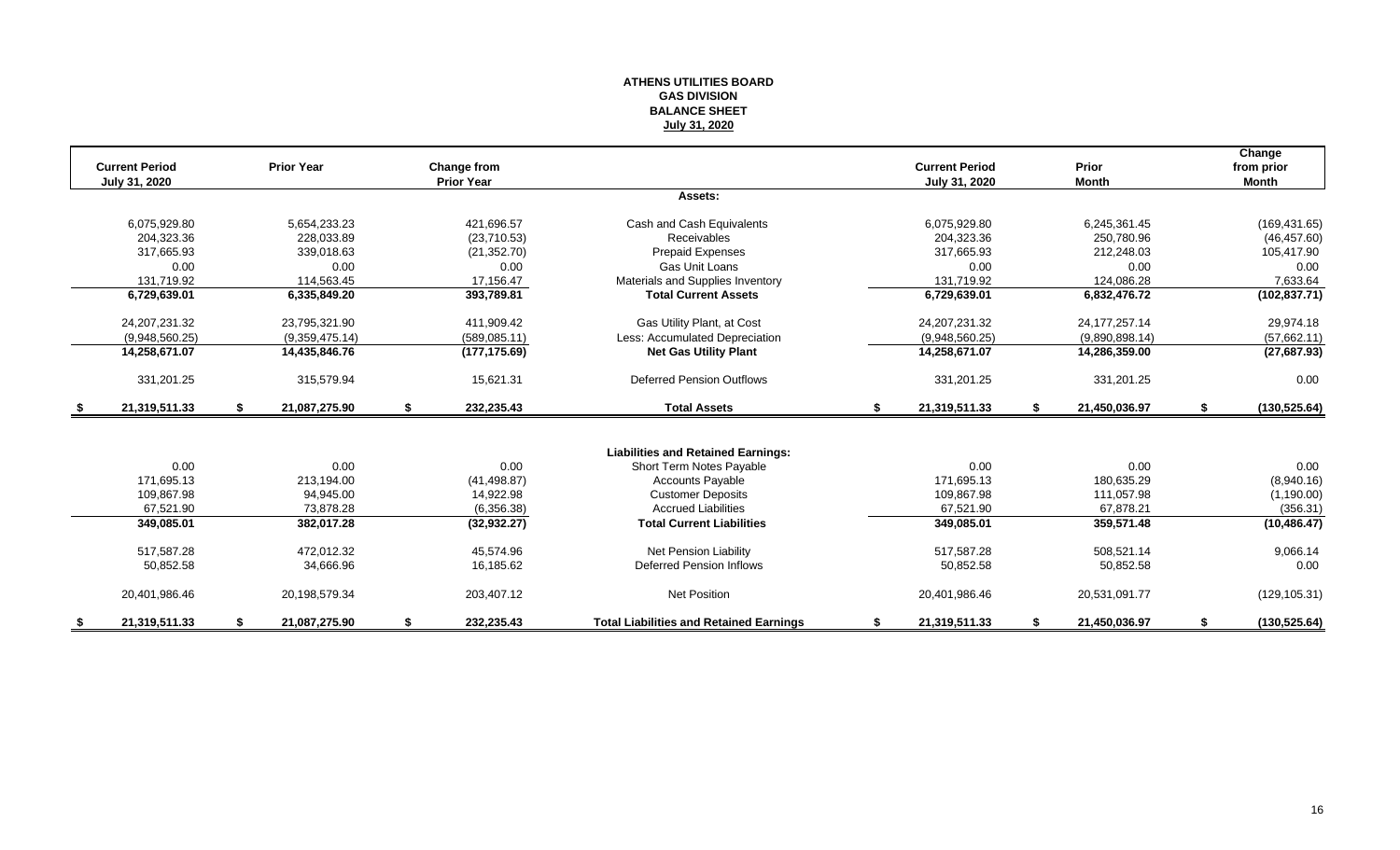# Athens Utilities Board Profit and Loss Statement - Gas July 31, 2020

| Year-to-Date  |               | Year-to-Date      | Variance<br>Favorable |                                           | Current<br>Month | Current<br>Month  | Variance<br>Favorable |
|---------------|---------------|-------------------|-----------------------|-------------------------------------------|------------------|-------------------|-----------------------|
| July 31, 2020 |               | <b>Prior Year</b> | (Unfavorable)         |                                           | July 31, 2020    | <b>Prior Year</b> | (Unfavorable)         |
|               |               |                   |                       | <b>REVENUE:</b>                           |                  |                   |                       |
|               | 56,236.91     | 54,906.68         | 1,330.23              | Residential                               | 56,236.91        | 54,906.68         | 1,330.23              |
|               | 48,105.23     | 58.774.70         | (10,669.47)           | <b>Small Commercial</b>                   | 48.105.23        | 58,774.70         | (10,669.47)           |
|               | 44,926.72     | 49,040.92         | (4, 114.20)           | Large Commercial                          | 44,926.72        | 49,040.92         | (4, 114.20)           |
|               | 74,551.12     | 87,995.11         | (13, 443.99)          | Interruptible                             | 74,551.12        | 87,995.11         | (13, 443.99)          |
|               | 831.19        | 897.73            | (66.54)               | <b>CNG</b>                                | 831.19           | 897.73            | (66.54)               |
|               | 5,878.58      | 3,339.53          | 2,539.05              | Fees and Other Gas Revenues               | 5,878.58         | 3,339.53          | 2,539.05              |
|               | 230,529.75    | 254,954.67        | (24, 424.92)          | <b>Total Revenue</b>                      | 230,529.75       | 254,954.67        | (24, 424.92)          |
|               | 132,030.43    | 163,644.43        | 31,614.00             | Purchased supply                          | 132,030.43       | 163,644.43        | 31,614.00             |
|               | 98,499.32     | 91,310.24         | 7,189.08              | <b>Contribution Margin</b>                | 98,499.32        | 91,310.24         | 7,189.08              |
|               |               |                   |                       | <b>OPERATING EXPENSES:</b>                |                  |                   |                       |
|               | 32,714.15     | 25,659.60         | (7,054.55)            | <b>Distribution Expense</b>               | 32,714.15        | 25,659.60         | (7,054.55)            |
|               | 30,746.47     | 25,755.08         | (4,991.39)            | Customer Service and Customer Acct. Exp.  | 30,746.47        | 25,755.08         | (4,991.39)            |
|               | 58,636.61     | 38,294.06         | (20, 342.55)          | Administrative and General Expense        | 58,636.61        | 38,294.06         | (20, 342.55)          |
|               | 122,097.23    | 89,708.74         | (32, 388.49)          | <b>Total operating expenses</b>           | 122,097.23       | 89,708.74         | (32, 388.49)          |
|               |               |                   |                       | <b>Maintenance Expense</b>                |                  |                   |                       |
|               | 32,855.50     | 18,884.58         | (13,970.92)           | <b>Distribution Expense</b>               | 32,855.50        | 18,884.58         | (13,970.92)           |
|               | 1,136.62      | 407.70            | (728.92)              | Administrative and General Expense        | 1,136.62         | 407.70            | (728.92)              |
|               | 33,992.12     | 19,292.28         | (14, 699.84)          | <b>Total Maintenance Expense</b>          | 33,992.12        | 19,292.28         | (14, 699.84)          |
|               |               |                   |                       | <b>Other Operating Expenses</b>           |                  |                   |                       |
|               | 54,710.63     | 53,295.05         | (1, 415.58)           | Depreciation                              | 54,710.63        | 53,295.05         | (1,415.58)            |
|               | 18,945.45     | 19,981.91         | 1,036.46              | <b>Tax Equivalents</b>                    | 18,945.45        | 19,981.91         | 1,036.46              |
|               | 73,656.08     | 73,276.96         | (379.12)              | <b>Total Other Operating Expenses</b>     | 73,656.08        | 73,276.96         | (379.12)              |
|               | 361,775.86    | 345,922.41        | (15, 853.45)          | <b>Operating and Maintenance Expenses</b> | 361,775.86       | 345,922.41        | (15,853.45)           |
|               | (131, 246.11) | (90, 967.74)      | (40, 278.37)          | <b>Operating Income</b>                   | (131, 246.11)    | (90, 967.74)      | (40, 278.37)          |
|               | 2,177.60      | 6,038.07          | (3,860.47)            | Other Income                              | 2,177.60         | 6,038.07          | (3,860.47)            |
|               | (129,068.51)  | (84,929.67)       | (44, 138.84)          | <b>Total Income</b>                       | (129,068.51)     | (84, 929.67)      | (44, 138.84)          |
|               | 36.80         | 47.92             | 11.12                 | Miscellaneous Income Deductions           | 36.80            | 47.92             | 11.12                 |
|               | (129, 105.31) | (84, 977.59)      | (44, 127.72)          | <b>Net Income Before Extraordinary</b>    | (129, 105.31)    | (84, 977.59)      | (44, 127.72)          |
|               | 0.00          | 0.00              | 0.00                  | Grants, Contributions, Extraordinary      | 0.00             | 0.00              | 0.00                  |
| - 56          | (129, 105.31) | (84,977.59)       | (44, 127.72)          | <b>Change in Net Assets</b>               | (129, 105.31)    | (84, 977.59)      | (44, 127.72)          |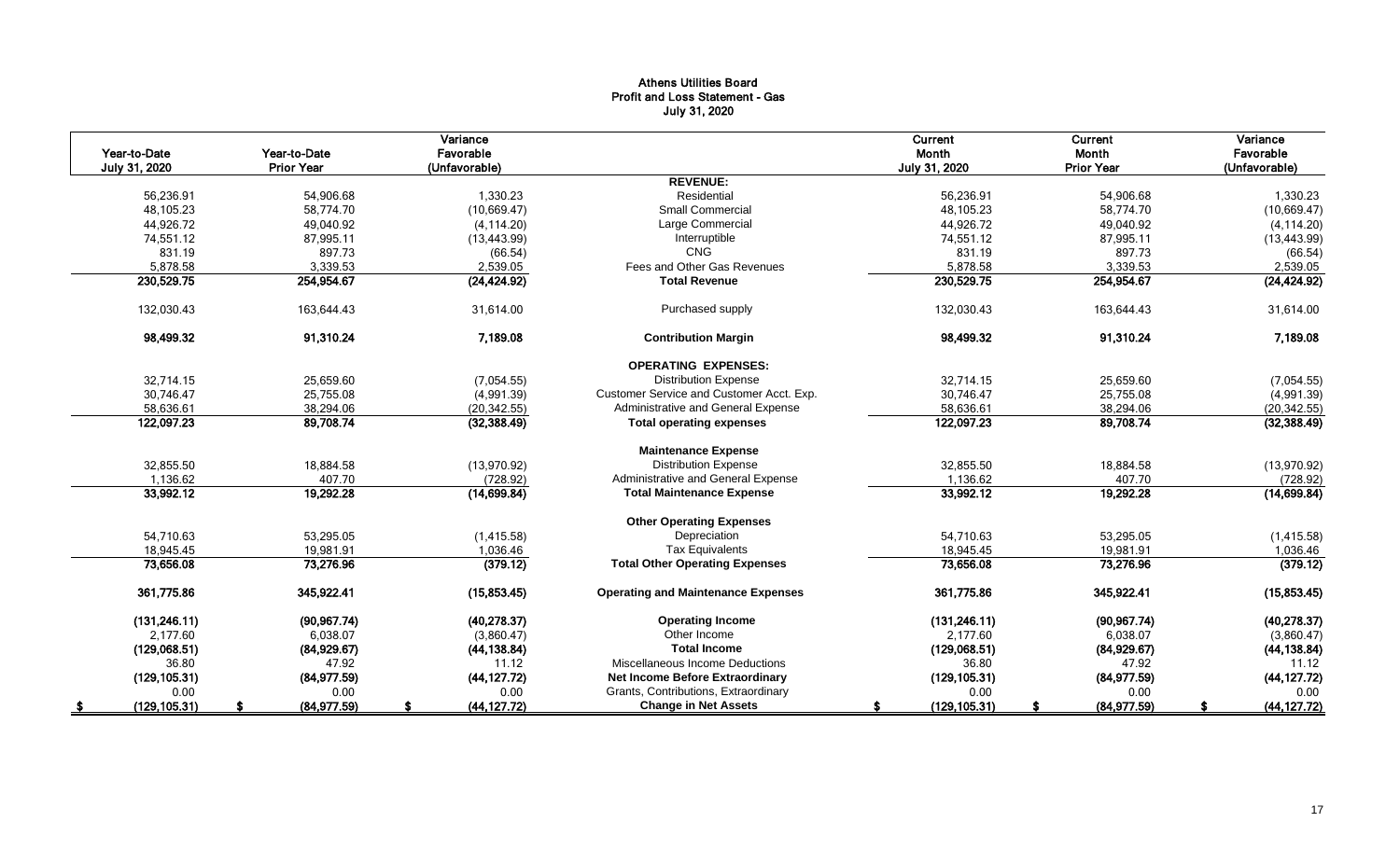# Athens Utilities Board Budget Comparison - Gas July 31, 2020

| Year-to-Date  | Year-to-Date        | $Y-T-D$          | <b>Description</b>                        | <b>Current Month</b> | <b>Monthly</b>      | <b>Budget</b>    |
|---------------|---------------------|------------------|-------------------------------------------|----------------------|---------------------|------------------|
| July 31, 2020 | <b>Budget</b>       | Variance         |                                           | July 31, 2020        | <b>Budget</b>       | Variance         |
|               |                     |                  | <b>REVENUE:</b>                           |                      |                     |                  |
| 56.236.91     | 47,054.87           | 9,182.04         | Residential                               | 56.236.91            | 47,054.87           | 9,182.04         |
| 48,105.23     | 53,145.73           | (5,040.50)       | <b>Small Commercial</b>                   | 48,105.23            | 53,145.73           | (5,040.50)       |
| 44,926.72     | 41.863.85           | 3.062.87         | Large Commercial                          | 44,926.72            | 41,863.85           | 3,062.87         |
| 74,551.12     | 83,425.33           | (8,874.21)       | Interruptible                             | 74,551.12            | 83,425.33           | (8,874.21)       |
| 831.19        | 833.33              | (2.14)           | CNG                                       | 831.19               | 833.33              | (2.14)           |
| 5,878.58      | 9,313.80            | (3,435.22)       | Fees and Other Gas Revenues               | 5,878.58             | 9,313.80            | (3,435.22)       |
| 230,529.75    | 235,636.92          | (5,107.17)       | <b>Total Revenue</b>                      | 230,529.75           | 235,636.92          | (5,107.17)       |
| 132,030.43    | 156,122.68          | 24,092.25        | Purchased supply                          | 132,030.43           | 156,122.68          | 24,092.25        |
| 98,499.32     | 79,514.24           | 18,985.08        | <b>Contribution Margin</b>                | 98,499.32            | 79,514.24           | 18,985.08        |
|               |                     |                  | <b>OPERATING EXPENSES:</b>                |                      |                     |                  |
| 32,714.15     | 30,936.05           | (1,778.10)       | <b>Distribution Expense</b>               | 32,714.15            | 30,936.05           | (1,778.10)       |
| 30.746.47     | 20,319.89           | (10, 426.58)     | Cust. Service and Cust. Acct. Expense     | 30.746.47            | 20,319.89           | (10, 426.58)     |
| 58,636.61     | 58,162.34           | (474.27)         | Administrative and General Expense        | 58,636.61            | 58,162.34           | (474.27)         |
| 122,097.23    | 109,418.28          | (12, 678.95)     | <b>Total operating expenses</b>           | 122,097.23           | 109,418.28          | (12, 678.95)     |
|               |                     |                  | <b>Maintenance Expense</b>                |                      |                     |                  |
| 32,855.50     | 17,574.67           | (15, 280.83)     | <b>Distribution Expense</b>               | 32,855.50            | 17,574.67           | (15,280.83)      |
| 1.136.62      | 611.22              | (525.40)         | Administrative and General Expense        | 1,136.62             | 611.22              | (525.40)         |
| 33,992.12     | 18,185.89           | (15,806.23)      | <b>Total Maintenance Expense</b>          | 33,992.12            | 18,185.89           | (15,806.23)      |
|               |                     |                  | <b>Other Operating Expenses</b>           |                      |                     |                  |
| 54.710.63     | 52.175.91           | (2,534.72)       | Depreciation                              | 54.710.63            | 52,175.91           | (2,534.72)       |
| 18,945.45     | 19,885.95           | 940.50           | <b>Tax Equivalents</b>                    | 18,945.45            | 19,885.95           | 940.50           |
| 73,656.08     | 72,061.86           | (1,594.22)       | <b>Total Other Operating Expenses</b>     | 73,656.08            | 72,061.86           | (1, 594.22)      |
| 361,775.86    | 355.788.71          | (5,987.15)       | <b>Operating and Maintenance Expenses</b> | 361.775.86           | 355.788.71          | (5,987.15)       |
| (131, 246.11) | (120, 151.79)       | (11,094.32)      | <b>Operating Income</b>                   | (131, 246.11)        | (120, 151.79)       | (11,094.32)      |
| 2,177.60      | 782.71              | 1,394.89         | Other Income                              | 2,177.60             | 782.71              | 1,394.89         |
| (129,068.51)  | (119, 369.08)       | (9,699.43)       | <b>Total Income</b>                       | (129,068.51)         | (119, 369.08)       | (9,699.43)       |
| 36.80         | 1,658.07            | 1,621.27         | Miscellaneous Income Deductions           | 36.80                | 1,658.07            | 1,621.27         |
| (129, 105.31) | (121, 027.16)       | (8,078.15)       | <b>Net Before Extraordinary</b>           | (129, 105.31)        | (121, 027.16)       | (8,078.15)       |
| 0.00          | 0.00                | 0.00             | Grants, Contributions, Extraordinary      | 0.00                 | 0.00                | 0.00             |
| (129, 105.31) | \$<br>(121, 027.16) | (8,078.15)<br>\$ | <b>Change in Net Assets</b>               | (129, 105.31)<br>S   | (121, 027.16)<br>\$ | (8,078.15)<br>\$ |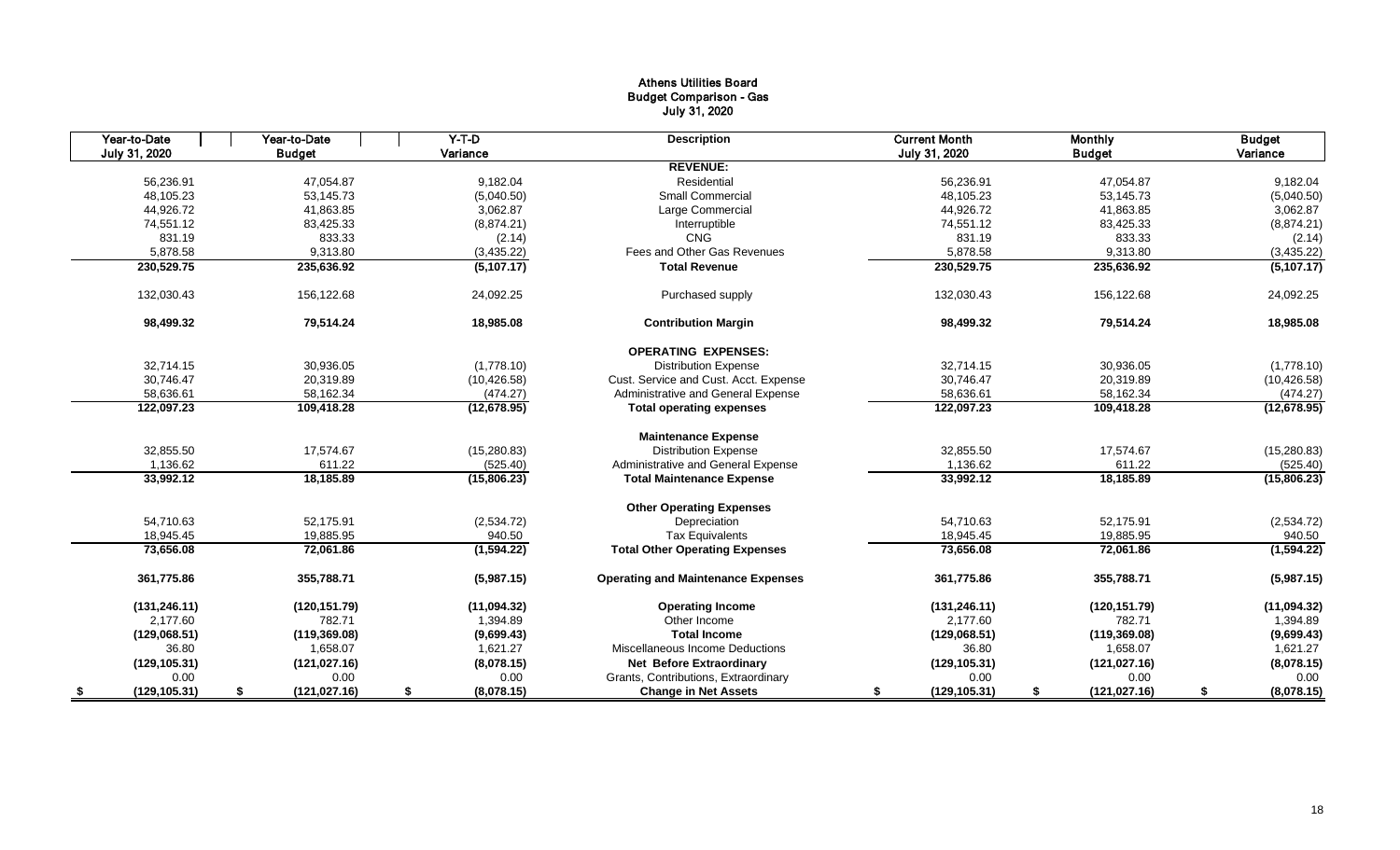# **Athens Utilities Board Gas Division STATEMENTS OF CASH FLOWS July 31, 2020**

| Year-to-Date<br>July 31, 2020 | Year-to-Date<br><b>Prior Year</b> | Variance        |                                                              | <b>Month to Date</b><br>July 31, 2020 | <b>Month to Date</b><br><b>Prior Year</b> | Variance        |
|-------------------------------|-----------------------------------|-----------------|--------------------------------------------------------------|---------------------------------------|-------------------------------------------|-----------------|
|                               |                                   |                 | <b>CASH FLOWS FROM OPERATING ACTIVITIES:</b>                 |                                       |                                           |                 |
| (129, 105.31)                 | (84, 977.59)                      | (44, 127.72)    | Net Operating Income                                         | (129, 105.31)                         | (84, 977.59)                              | (44, 127.72)    |
|                               |                                   |                 | <b>Adjustments to Reconcile Operating Income</b>             |                                       |                                           |                 |
|                               |                                   |                 | to Net Cash Provided by Operations:                          |                                       |                                           |                 |
| 54,710.63                     | 53,295.05                         | 1,415.58        | Depreciation                                                 | 54,710.63                             | 53,295.05                                 | 1,415.58        |
|                               |                                   |                 | <b>Changes in Assets and Liabilities:</b>                    |                                       |                                           |                 |
| 46,457.60                     | 73,932.12                         | (27, 474.52)    | Receivables                                                  | 46.457.60                             | 73,932.12                                 | (27, 474.52)    |
| 0.00                          | 0.00                              | 0.00            | Due from (to) Other Divisions                                | 0.00                                  | 0.00                                      | 0.00            |
| (105, 417.90)                 | (131,064.91)                      | 25.647.01       | <b>Prepaid Expenses</b>                                      | (105, 417.90)                         | (131,064.91)                              | 25,647.01       |
| 0.00                          | 0.00                              | 0.00            | Deferred Pension Outflows                                    | 0.00                                  | 0.00                                      | 0.00            |
| (7,633.64)                    | 5,592.83                          | (13, 226.47)    | <b>Materials and Supplies</b>                                | (7,633.64)                            | 5,592.83                                  | (13, 226.47)    |
| (8,940.16)                    | (106, 101.18)                     | 97,161.02       | <b>Accounts Payable</b>                                      | (8,940.16)                            | (106, 101.18)                             | 97,161.02       |
| (356.31)                      | (3,881.14)                        | 3,524.83        | <b>Other Current Liabilities</b>                             | (356.31)                              | (3,881.14)                                | 3,524.83        |
| (1,190.00)                    | (1,690.00)                        | 500.00          | <b>Customer Deposits</b>                                     | (1, 190.00)                           | (1,690.00)                                | 500.00          |
| 9,066.14                      | 7,243.93                          | 1,822.21        | <b>Net Pension Liabilities</b>                               | 9,066.14                              | 7,243.93                                  | 1,822.21        |
| 0.00                          | 0.00                              | 0.00            | <b>Deferred Pension Inflows</b>                              | 0.00                                  | 0.00                                      | 0.00            |
| 2,951.48                      | 5,963.91                          | (3,012.43)      | <b>Retirements and Salvage</b>                               | 2,951.48                              | 5,963.91                                  | (3,012.43)      |
| 0.00                          | 0.00                              | 0.00            | Gas Unit Loans                                               | 0.00                                  | 0.00                                      | 0.00            |
| (139, 457.47)                 | (181, 686.98)                     | 42,229.51       | <b>Net Cash from Operating Activities</b>                    | (139, 457.47)                         | (181, 686.98)                             | 42,229.51       |
|                               |                                   |                 |                                                              |                                       |                                           |                 |
|                               |                                   |                 | <b>CASH FROM CAPITAL AND INVESTING ACTIVITIES:</b>           |                                       |                                           |                 |
| 0.00                          | 0.00                              | 0.00            | Adjust Net Pension Obligation                                | 0.00                                  | 0.00                                      | 0.00            |
| 0.00                          | 0.00                              | 0.00            | Prior Period Adjustment                                      | 0.00                                  | 0.00                                      | 0.00            |
| 0.00                          | 0.00                              | 0.00            | Grants, Contributions & Other Extraordinary Income (Expense) | 0.00                                  | 0.00                                      | 0.00            |
| (29, 974.18)                  | (67, 745.55)                      | 37,771.37       | Changes in Gas Utility Plant                                 | (29, 974.18)                          | (67, 745.55)                              | 37,771.37       |
| (29, 974.18)                  | (67, 745.55)                      | 37,771.37       | Net Cash from Capital and Related Investing Activities       | (29, 974.18)                          | (67, 745.55)                              | 37,771.37       |
|                               |                                   |                 | <b>Cash from Financing Activities</b>                        |                                       |                                           |                 |
| 0.00                          | 0.00                              | 0.00            | Short Term Notes Payable                                     | 0.00                                  | 0.00                                      | 0.00            |
| (169, 431.65)                 | \$<br>(249, 432.53)               | \$<br>80,000.88 | <b>Net Changes in Cash Position</b>                          | (169, 431.65)<br>\$                   | \$<br>(249, 432.53)                       | \$<br>80,000.88 |
|                               |                                   |                 |                                                              |                                       |                                           |                 |
| 6,245,361.45                  | 5,903,665.76                      | 341,695.69      | Cash at Beginning of Period                                  | 6,245,361.45                          | 5,903,665.76                              | 341,695.69      |
| 6,075,929.80                  | 5,654,233.23                      | 421,696.57      | Cash at End of Period                                        | 6,075,929.80                          | 5,654,233.23                              | 421,696.57      |
| (169, 431.65)                 | \$<br>(249, 432.53)               | \$<br>80,000.88 | <b>Changes in Cash and Equivalents</b>                       | (169, 431.65)<br>\$                   | \$<br>(249, 432.53)                       | \$<br>80,000.88 |
|                               |                                   |                 |                                                              |                                       |                                           |                 |

**Long-Term Debt** \$0.00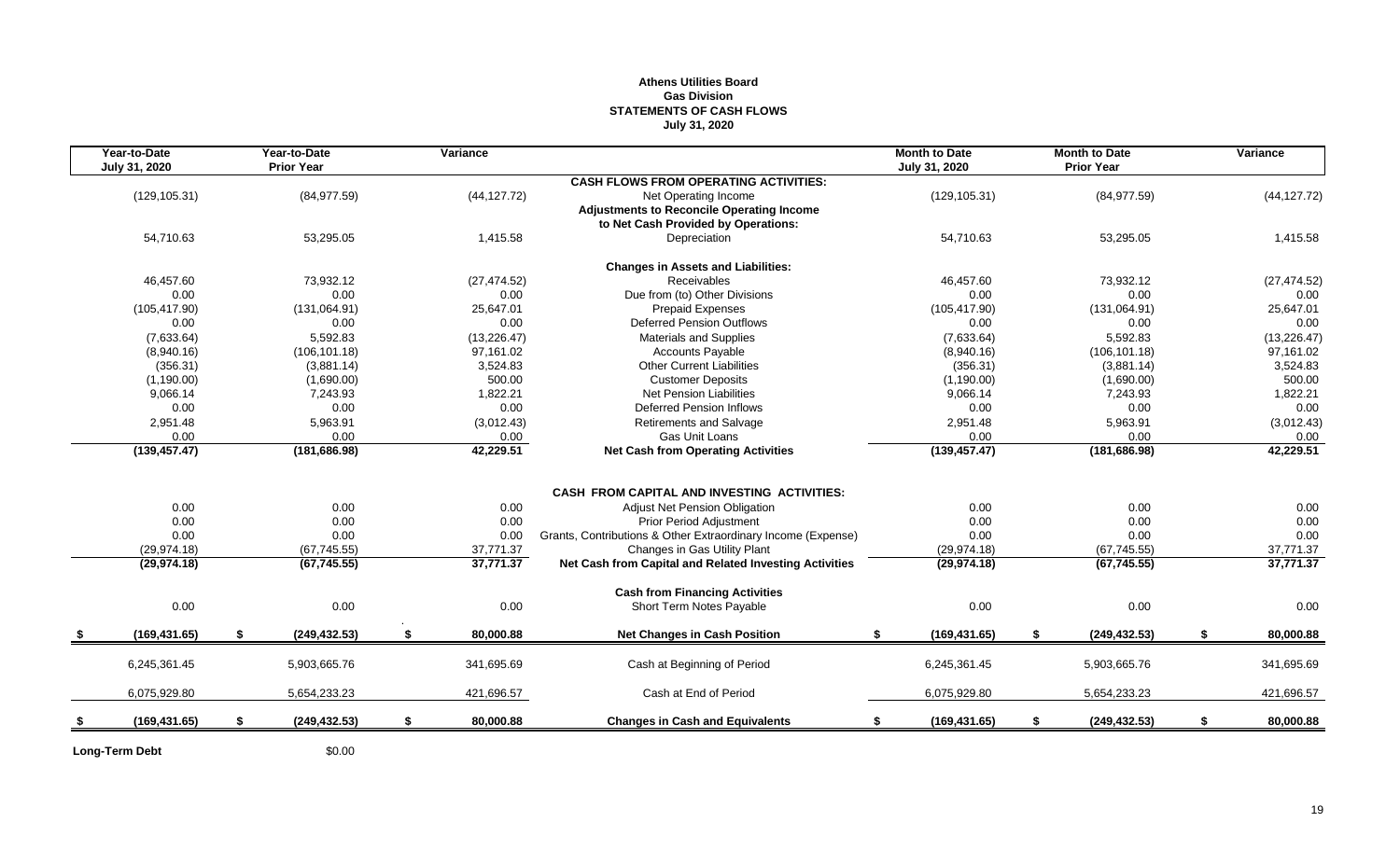#### Athens Utilities Board Statistics Report July 31, 2020

| Gas:                |         |              |          |            |
|---------------------|---------|--------------|----------|------------|
|                     | Current | <b>Prior</b> |          | # Accounts |
| Number of services: | Month   | Year         | Change   | Change     |
| Residential         | 5,459   | 5,406        | 0.98%    | 53         |
| Small Commercial    | 937     | 932          | 0.54%    |            |
| Large Commercial    | 10      | 10           | $0.00\%$ |            |
| Interruptible       | 6       |              | 0.00%    |            |
| <b>CNG</b>          |         |              | 0.00%    |            |
|                     |         |              |          |            |
| Total Services      | 6,413   | 6,355        | 0.91%    | 58         |

| <b>Sales Volumes:</b> |           | <b>Current Month</b> |           | Year-to-Date |                   |           |  |
|-----------------------|-----------|----------------------|-----------|--------------|-------------------|-----------|--|
| <b>Units Sold</b>     | 7/31/2020 | <b>Prior Year</b>    | Change    | 7/31/2020    | <b>Prior Year</b> | Change    |  |
| Residential           | 29,628    | 26,350               | 12.44%    | 29,628       | 26,350            | 12.44%    |  |
| Small Commercial      | 57,900    | 67,444               | $-14.15%$ | 57,900       | 67,444            | $-14.15%$ |  |
| Large Commercial      | 72,005    | 70,685               | 1.87%     | 72,005       | 70,685            | 1.87%     |  |
| Interruptible         | 171,865   | 176,164              | $-2.44\%$ | 171,865      | 176,164           | $-2.44%$  |  |
| <b>CNG</b>            | 1,819     | 1,956                | $-7.00\%$ | 819.ا        | 1,956             | $-7.00%$  |  |
|                       | 333,217   | 342.599              | $-2.74%$  | 333,217      | 342,599           | $-2.74%$  |  |

ᆜ

| Employment         |               |                   |                   |
|--------------------|---------------|-------------------|-------------------|
|                    | July 31, 2020 | <b>Prior Year</b> | <b>Difference</b> |
| Employee Headcount | 9.00          | 10.00             | $-1.00$           |
| ∦FTE               | 9.78          | 10.29             | $-0.51$           |
| Y-T-D FTE          | 9.78          | 10.29             | $-0.51$           |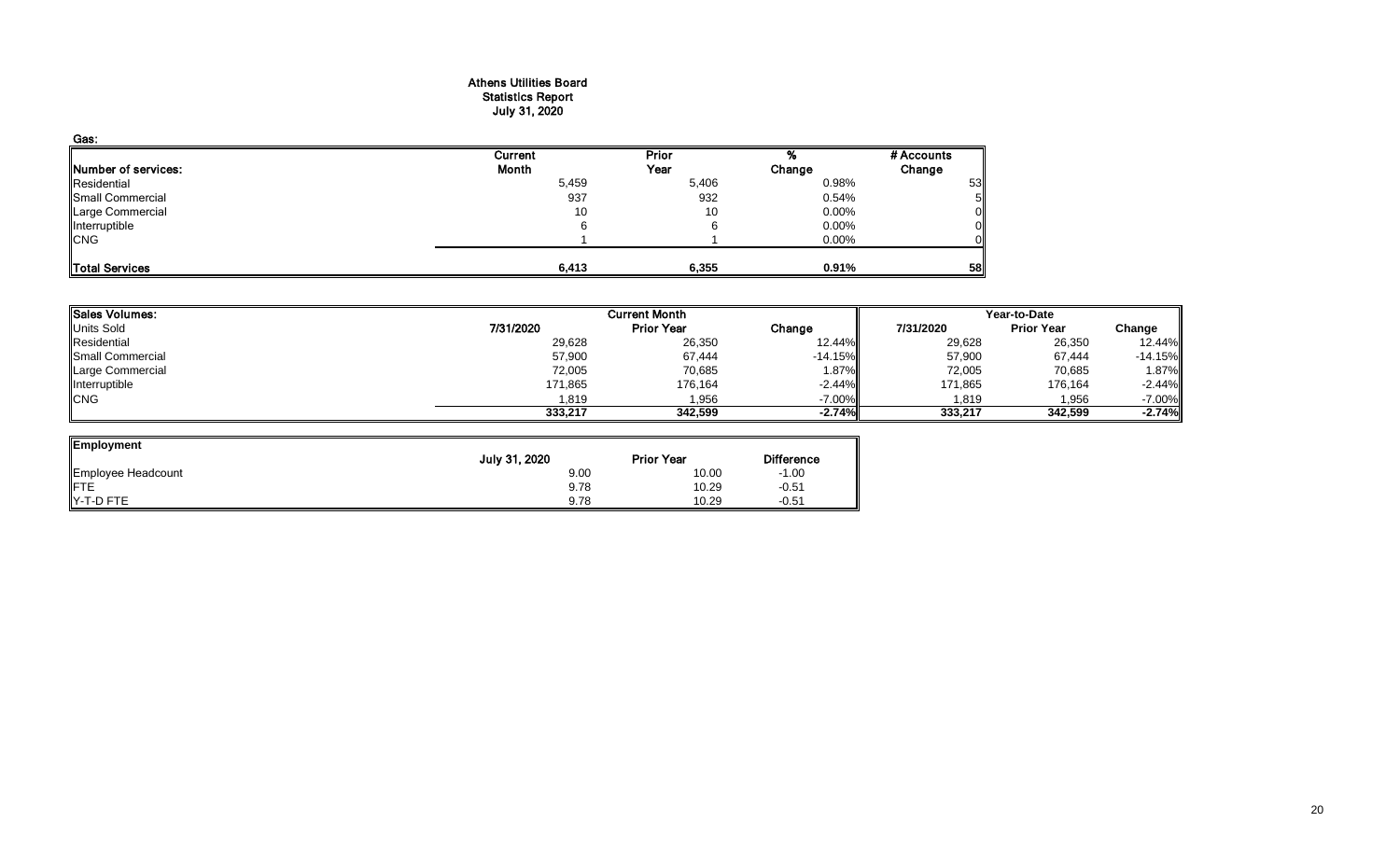## **Athens Utilities Board Gas Division Capital Budget Month Ending as of July 31, 2020**

|                                               | <b>Budget</b>                           | <b>Actual</b> | Variance to date<br>Favorable<br>(Unfavorable) | <b>Estimated</b><br>% Project<br><b>Completion</b> | <b>Percent Budget</b><br><b>Expended</b> |
|-----------------------------------------------|-----------------------------------------|---------------|------------------------------------------------|----------------------------------------------------|------------------------------------------|
| <b>Planned Capital Improvements:</b>          |                                         |               |                                                |                                                    |                                          |
| Truck 54 (2014) Service Tk                    | 50,000                                  |               | 50,000                                         |                                                    |                                          |
| Truck 60 (2010) (if not purchased in FY 2020) | 40,000                                  |               | 40,000                                         |                                                    |                                          |
| Upgrading Cathodic Protection Field -         | 15,000                                  |               | 15,000                                         |                                                    |                                          |
| <b>Replace Mechanical Correctors</b>          | 10,000                                  |               | 10,000                                         |                                                    |                                          |
| Replace Pressue Charts                        | 6,500                                   |               | 6,500                                          |                                                    |                                          |
| Replace Leak Machines                         | 10,000                                  |               | 10,000                                         |                                                    |                                          |
| Replace Locating Equipment - Digital          | 5,000                                   |               | 5,000                                          |                                                    |                                          |
| Replace Locating Equipment - Pipe Horn        | 1,000                                   |               | 1,000                                          |                                                    |                                          |
| 20% of 5 Year Leak Survey                     | 30,000                                  | 8,388         | 21,612                                         |                                                    | 27.96%                                   |
| Replace Odorant System - Athens / Riceville   | 65,000                                  |               | 65,000                                         |                                                    |                                          |
| Trencher                                      | 102,000                                 |               | 102,000                                        |                                                    |                                          |
| System Improvement                            | 60,000                                  |               | 60,000                                         |                                                    |                                          |
| Main                                          | 100,000                                 |               | 100,000                                        |                                                    |                                          |
| Services                                      | 130,000                                 | 18,679        | 111,321                                        |                                                    | 14.37% Continuous                        |
| IT Core (Servers, mainframe, etc.)            | 20,000                                  |               | 20,000                                         |                                                    | Continuous                               |
| <b>Total Planned Capital Improvements:</b>    | $644,500$ \$                            | 27,067 \$     | 617,433                                        |                                                    |                                          |
| <b>Other Assets:</b>                          |                                         |               |                                                |                                                    |                                          |
| <b>Repair Regulator Station</b>               |                                         | 2,907         | (2,907)                                        |                                                    |                                          |
| Other                                         |                                         |               |                                                |                                                    |                                          |
| <b>Total Other Assets:</b>                    | £.<br>$\blacksquare$                    | $2,907$ \$    | (2,907)                                        |                                                    |                                          |
| Totals:                                       | 644,500 \$                              | $29,974$ \$   | 614,526                                        |                                                    |                                          |
|                                               | Percentage of Budget Spent Year-to-date |               | 4.65%                                          | <b>Fiscal Year</b>                                 | 8.33%                                    |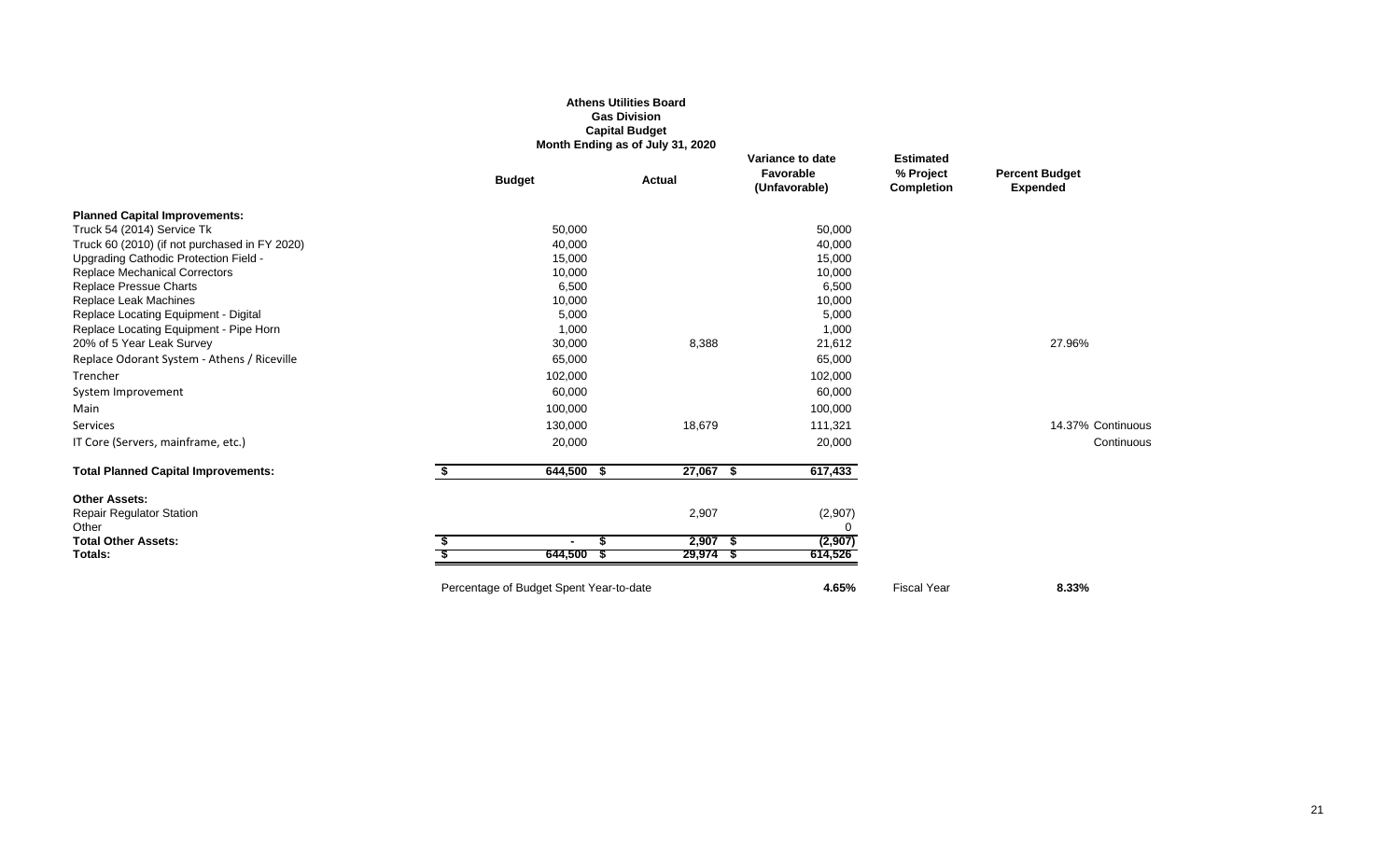## **ATHENS UTILITIES BOARD WASTEWATER DIVISION BALANCE SHEET July 31, 2020**

|      | <b>Current Period</b> | <b>Prior Year</b>   | Change from       |                                            | <b>Current Period</b> | Prior               | Change<br>from prior |
|------|-----------------------|---------------------|-------------------|--------------------------------------------|-----------------------|---------------------|----------------------|
|      | July 31, 2020         |                     | <b>Prior Year</b> |                                            | July 31, 2020         | <b>Month</b>        | <b>Month</b>         |
|      |                       |                     |                   | Assets:                                    |                       |                     |                      |
|      | 4,131,718.70          | 4,318,237.72        | (186, 519.02)     | Cash and Cash Equivalents                  | 4,131,718.70          | 4,519,440.75        | (387, 722.05)        |
|      | 501,272.47            | 491,754.78          | 9,517.69          | Receivables                                | 501,272.47            | 491,609.36          | 9,663.11             |
|      | 0.00                  | 0.00                | 0.00              | Short Term Balances Due from Other Div.    | 0.00                  | 0.00                | 0.00                 |
|      | 181,832.62            | 165.549.89          | 16.282.73         | <b>Prepaid Expenses</b>                    | 181,832.62            | 16,988.18           | 164,844.44           |
|      | 349,787.60            | 249,745.97          | 100,041.63        | Materials and Supplies Inventory           | 349,787.60            | 244,139.83          | 105,647.77           |
|      | 5,164,611.39          | 5,225,288.36        | (60, 676.97)      | <b>Total Current Assets</b>                | 5,164,611.39          | 5,272,178.12        | (107, 566.73)        |
|      | 0.00                  | 0.00                | 0.00              | Bond and Interest Sinking Fund and Reserve | 0.00                  | 0.00                | 0.00                 |
|      | 0.00                  | 0.00                | 0.00              | Reserve and Other                          | 0.00                  | 0.00                | 0.00                 |
|      | 0.00                  | 0.00                | 0.00              | <b>Total Restricted Assets</b>             | 0.00                  | 0.00                | 0.00                 |
|      | 0.00                  | 484,413.71          | (484, 413.71)     | Debt Issue Costs, Net of Amortization      | 0.00                  | 0.00                | 0.00                 |
|      | 508,561.34            | 0.00                | 508,561.34        | <b>Deferred Pension Outflows</b>           | 508,561.34            | 508,561.34          | 0.00                 |
|      | 57,218,132.45         | 55,589,565.27       | 1,628,567.18      | Sewer Utility Plant, at Cost               | 57,218,132.45         | 56,801,540.22       | 416,592.23           |
|      | (22,058,559.23)       | (20,613,358.23)     | (1,445,201.00)    | Less: Accumulated Depreciation             | (22,058,559.23)       | (21, 864, 182.53)   | (194, 376.70)        |
|      | 35, 159, 573. 22      | 34,976,207.04       | 183,366.18        | <b>Net Sewer Utility Plant</b>             | 35, 159, 573. 22      | 34,937,357.69       | 222,215.53           |
|      | 35,668,134.56         | 35,460,620.75       | 207,513.81        | <b>Total Long Term Assets</b>              | 35,668,134.56         | 35,445,919.03       | 222,215.53           |
| - \$ | 40,832,745.95         | \$<br>40,685,909.11 | \$<br>146,836.84  | <b>Total Assets</b>                        | \$<br>40,832,745.95   | \$<br>40,718,097.15 | \$<br>114,648.80     |
|      |                       |                     |                   | <b>Liabilities and Retained Earnings:</b>  |                       |                     |                      |
|      | 57,912.67             | 41,648.68           | 16,263.99         | <b>Accounts Payable</b>                    | 57,912.67             | 78,496.63           | (20, 583.96)         |
|      | 262,100.37            | 61,210.00           | 200,890.37        | <b>Customer Deposits</b>                   | 262,100.37            | 262,620.37          | (520.00)             |
|      | 176,623.00            | 167,573.31          | 9,049.69          | <b>Other Current Liabilities</b>           | 176,623.00            | 176,593.53          | 29.47                |
|      | 496.636.04            | 270,431.99          | 226,204.05        | <b>Total Current Liabilities</b>           | 496,636.04            | 517,710.53          | (21,074.49)          |
|      | 0.00                  | 0.00                | 0.00              | <b>Bonds Payable</b>                       | 0.00                  | 0.00                | 0.00                 |
|      | 1,718,807.54          | 1,854,999.03        | (136, 191.49)     | Notes Payable - State of Tennessee         | 1,718,807.54          | 1,730,281.44        | (11, 473.90)         |
|      | 12,544,060.89         | 13,590,578.39       | (1,046,517.50)    | Notes Payable - Other                      | 12,544,060.89         | 12,544,060.89       | 0.00                 |
|      | 730,575.51            | 725,334.63          | 5,240.88          | <b>Net Pension Liability</b>               | 730,575.51            | 716,654.40          | 13,921.11            |
|      | 39,821.20             | 53.070.27           | (13, 249.07)      | <b>Deferred Pension Inflows</b>            | 39.821.20             | 39,821.20           | 0.00                 |
|      | 15,033,265.14         | 16,223,982.32       | (1, 190, 717.18)  | <b>Total Long Term Liabilities</b>         | 15,033,265.14         | 15,030,817.93       | 2,447.21             |
|      | 25,302,844.77         | 24,191,494.80       | 1,111,349.97      | Net Position                               | 25,302,844.77         | 25,169,568.69       | 133,276.08           |
|      | 40,832,745.95         | \$<br>40,685,909.11 | \$<br>146,836.84  | <b>Total Liabilities and Net Assets</b>    | \$<br>40,832,745.95   | \$<br>40,718,097.15 | \$<br>114,648.80     |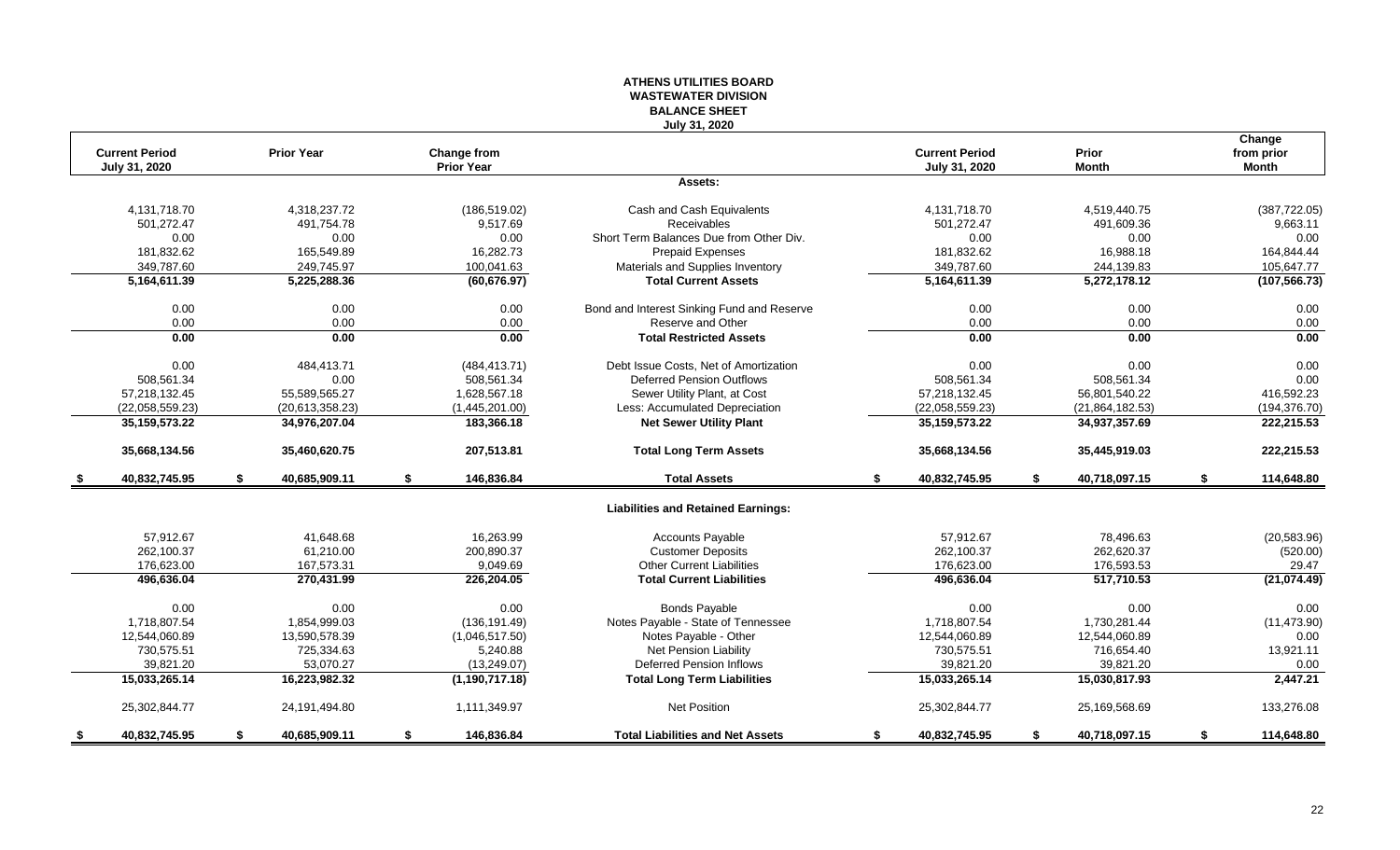# Athens Utilities Board Profit and Loss Statement - Wastewater July 31, 2020

| Year-to-Date<br>July 31, 2020 | Year-to-Date<br><b>Prior Year</b> | Variance<br>Favorable<br>(Unfavorable) |                                            | Current<br>Month<br>July 31, 2020 | Current<br>Month<br><b>Prior Year</b> | Variance<br>Favorable<br>(Unfavorable) |
|-------------------------------|-----------------------------------|----------------------------------------|--------------------------------------------|-----------------------------------|---------------------------------------|----------------------------------------|
|                               |                                   |                                        | <b>REVENUE:</b>                            |                                   |                                       |                                        |
| 185.977.55                    | 177.666.71                        | 8,310.84                               | Residential                                | 185,977.55                        | 177,666.71                            | 8,310.84                               |
| 152,914.00                    | 153,716.07                        | (802.07)                               | Small Commercial                           | 152,914.00                        | 153,716.07                            | (802.07)                               |
| 211,767.83                    | 193,198.69                        | 18,569.14                              | Large Commercial                           | 211,767.83                        | 193,198.69                            | 18,569.14                              |
| 26,948.86                     | 5,471.31                          | 21,477.55                              | Other                                      | 26,948.86                         | 5,471.31                              | 21,477.55                              |
| 577,608.24                    | 530,052.78                        | 47,555.46                              | <b>Total Revenue</b>                       | 577,608.24                        | 530,052.78                            | 47,555.46                              |
|                               |                                   |                                        | <b>OPERATING AND MAINTENANCE EXPENSES:</b> |                                   |                                       |                                        |
| 131,264.91                    | 106,703.24                        | (24, 561.67)                           | Sewer Treatment Plant Expense              | 131,264.91                        | 106,703.24                            | (24, 561.67)                           |
| 4,897.02                      | 4,491.60                          | (405.42)                               | <b>Pumping Station Expense</b>             | 4,897.02                          | 4,491.60                              | (405.42)                               |
| 26,935.23                     | 23,351.75                         | (3,583.48)                             | <b>General Expense</b>                     | 26,935.23                         | 23,351.75                             | (3,583.48)                             |
| 14,492.55                     | 11,926.29                         | (2,566.26)                             | Cust. Service and Cust. Acct. Expense      | 14,492.55                         | 11,926.29                             | (2,566.26)                             |
| 86,103.00                     | 55,894.75                         | (30, 208.25)                           | Administrative and General Expense         | 86,103.00                         | 55,894.75                             | (30, 208.25)                           |
| 263,692.71                    | 202,367.63                        | (61, 325.08)                           | <b>Total Operating Expenses</b>            | 263,692.71                        | 202,367.63                            | (61, 325.08)                           |
|                               |                                   |                                        | <b>Maintenance Expense</b>                 |                                   |                                       |                                        |
| 11,633.09                     | 16,436.59                         | 4,803.50                               | Sewer Treatment Plant Expense              | 11,633.09                         | 16,436.59                             | 4,803.50                               |
| 7,885.09                      | 6,256.61                          | (1,628.48)                             | <b>Pumping Station Expense</b>             | 7,885.09                          | 6,256.61                              | (1,628.48)                             |
| 22,195.78                     | 25,730.87                         | 3,535.09                               | <b>General Expense</b>                     | 22,195.78                         | 25,730.87                             | 3,535.09                               |
| 196.01                        | 325.86                            | 129.85                                 | Administrative and General Expense         | 196.01                            | 325.86                                | 129.85                                 |
| 41,909.97                     | 48,749.93                         | 6,839.96                               | <b>Total Maintenance Expense</b>           | 41,909.97                         | 48,749.93                             | 6,839.96                               |
|                               |                                   |                                        | <b>Other Operating Expenses</b>            |                                   |                                       |                                        |
| 188,769.61                    | 130,358.05                        | (58, 411.56)                           | Depreciation                               | 188,769.61                        | 130,358.05                            | (58, 411.56)                           |
| 188,769.61                    | 130,358.05                        | (58, 411.56)                           | <b>Total Other Operating Expenses</b>      | 188,769.61                        | 130,358.05                            | (58, 411.56)                           |
| 494,372.29                    | 381,475.61                        | (112,896.68)                           | <b>Operating and Maintenance Expenses</b>  | 494,372.29                        | 381,475.61                            | (112,896.68)                           |
| 83,235.95                     | 148,577.17                        | (65, 341.22)                           | <b>Operating Income</b>                    | 83,235.95                         | 148,577.17                            | (65, 341.22)                           |
| 1,512.15                      | 5,983.45                          | (4, 471.30)                            | Other Income                               | 1,512.15                          | 5,983.45                              | (4, 471.30)                            |
| 84,748.10                     | 154,560.62                        | (69, 812.52)                           | <b>Total Income</b>                        | 84,748.10                         | 154,560.62                            | (69, 812.52)                           |
| 14.85                         | 24.80                             | 9.95                                   | Other Expense                              | 14.85                             | 24.80                                 | 9.95                                   |
| 84,733.25                     | 154,535.82                        | (69, 802.57)                           | Net Income Before Debt Expense             | 84,733.25                         | 154,535.82                            | (69, 802.57)                           |
|                               |                                   |                                        | <b>DEBT RELATED EXPENSES:</b>              |                                   |                                       |                                        |
| 0.00                          | 0.00                              | 0.00                                   | Amortization of Debt Discount              | 0.00                              | 0.00                                  | 0.00                                   |
| 0.00                          | 0.00                              | 0.00                                   | <b>Bond Interest</b>                       | 0.00                              | 0.00                                  | 0.00                                   |
| 7,223.84                      | 20.429.04                         | 13,205.20                              | Other Debt Interest                        | 7,223.84                          | 20,429.04                             | 13,205.20                              |
| 7,223.84                      | 20,429.04                         | 13,205.20                              | Total debt related expenses                | 7,223.84                          | 20,429.04                             | 13,205.20                              |
| 77,509.41                     | 134,106.78                        | (56, 597.37)                           | <b>Net Before Extraordinary</b>            | 77,509.41                         | 134,106.78                            | (56, 597.37)                           |
| 55,766.67                     | 0.00                              | 55,766.67                              | Grants, Contributions, Extraordinary       | 55,766.67                         | 0.00                                  | 55,766.67                              |
| 133,276.08<br>- \$            | 134,106.78                        | (830.70)                               | <b>Change in Net Assets</b>                | 133,276.08                        | 134,106.78                            | (830.70)                               |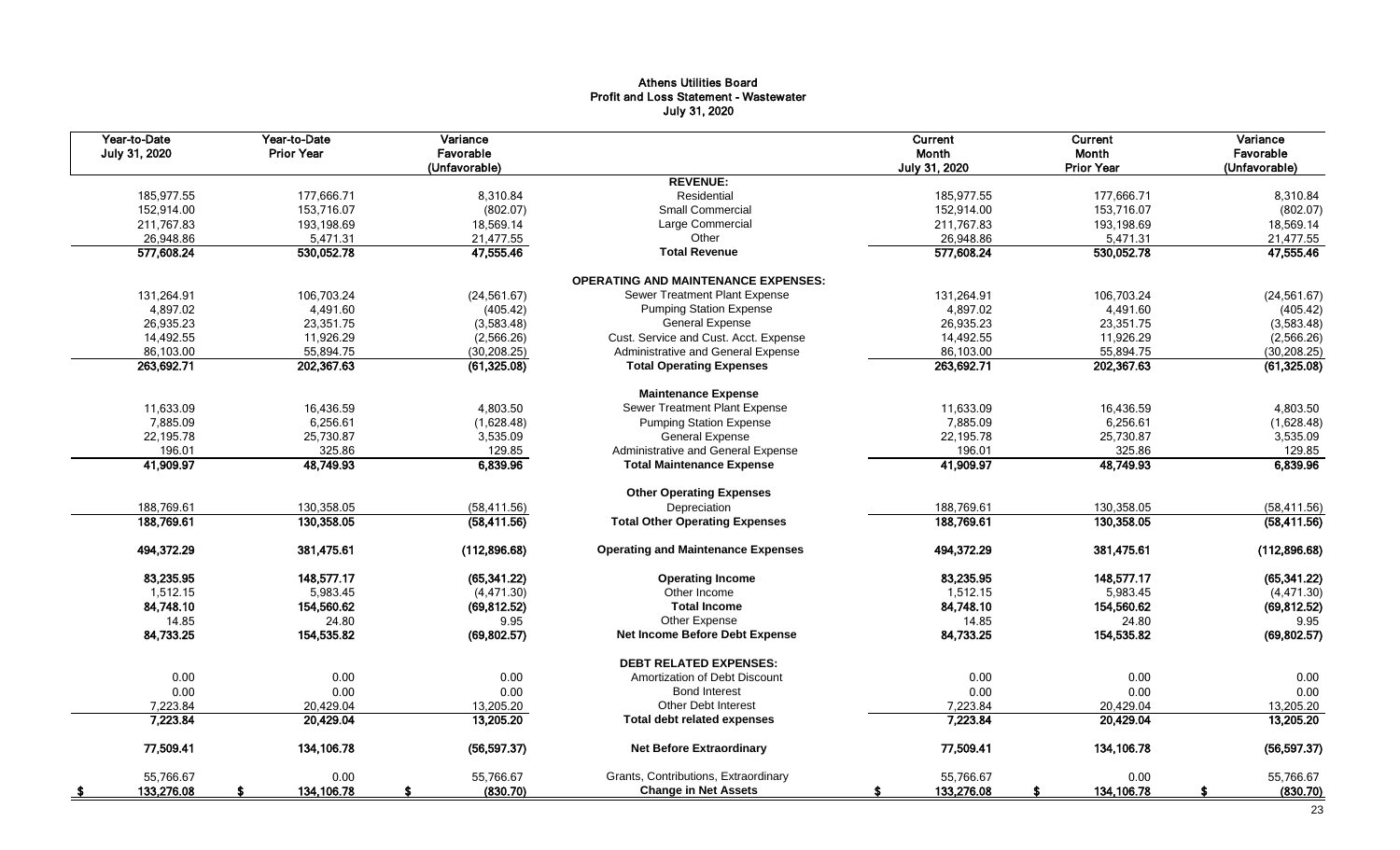# Athens Utilities Board Budget Comparison - Wastewater July 31, 2020

| Year-to-Date<br>July 31, 2020 |            | Year-to-Date<br><b>Budget</b> | $Y-T-D$<br>Variance | <b>Description</b>                          | <b>Current Month</b><br>July 31, 2020 | <b>Monthly</b><br><b>Budget</b> | <b>Budget</b><br>Variance |
|-------------------------------|------------|-------------------------------|---------------------|---------------------------------------------|---------------------------------------|---------------------------------|---------------------------|
|                               |            |                               |                     | <b>REVENUE:</b>                             |                                       |                                 |                           |
|                               |            |                               |                     | Residential                                 |                                       |                                 |                           |
|                               | 185,977.55 | 176,441.32                    | 9,536.23            | Small Commercial                            | 185,977.55                            | 176,441.32                      | 9,536.23                  |
|                               | 152,914.00 | 147,106.14                    | 5,807.86            |                                             | 152,914.00                            | 147,106.14                      | 5,807.86                  |
|                               | 211,767.83 | 153,179.08                    | 58,588.75           | Large Commercial                            | 211,767.83                            | 153,179.08                      | 58,588.75                 |
|                               | 26,948.86  | 11,846.06                     | 15,102.80           | Other                                       | 26,948.86                             | 11,846.06                       | 15,102.80                 |
|                               | 577,608.24 | 488,572.59                    | 89,035.65           | <b>Total Revenue</b>                        | 577,608.24                            | 488,572.59                      | 89,035.65                 |
|                               |            |                               |                     | <b>OPERATING AND MAINTENANCE EXPENSES:</b>  |                                       |                                 |                           |
|                               | 131,264.91 | 121,642.80                    | (9,622.11)          | Sewer Treatment Plant Expense               | 131,264.91                            | 121,642.80                      | (9,622.11)                |
|                               | 4,897.02   | 7,685.93                      | 2,788.91            | <b>Pumping Station Expense</b>              | 4,897.02                              | 7,685.93                        | 2,788.91                  |
|                               | 26,935.23  | 27,281.18                     | 345.95              | <b>General Expense</b>                      | 26,935.23                             | 27,281.18                       | 345.95                    |
|                               | 14,492.55  | 9,897.79                      | (4,594.76)          | Customer Service and Customer Acct. Expense | 14,492.55                             | 9,897.79                        | (4,594.76)                |
|                               | 86,103.00  | 80,130.79                     | (5,972.21)          | Administrative and General Expense          | 86,103.00                             | 80,130.79                       | (5,972.21)                |
|                               | 263,692.71 | 246,638.48                    | (17,054.23)         | <b>Total Operating Expenses</b>             | 263,692.71                            | 246,638.48                      | (17,054.23)               |
|                               |            |                               |                     | <b>Maintenance Expense</b>                  |                                       |                                 |                           |
|                               | 11,633.09  | 12,323.86                     | 690.77              | Sewer Treatment Plant Expense               | 11,633.09                             | 12,323.86                       | 690.77                    |
|                               | 7,885.09   | 6,394.58                      | (1,490.51)          | <b>Pumping Station Expense</b>              | 7,885.09                              | 6,394.58                        | (1,490.51)                |
|                               | 22,195.78  | 28,214.75                     | 6,018.97            | <b>General Expense</b>                      | 22,195.78                             | 28,214.75                       | 6,018.97                  |
|                               | 196.01     | 323.39                        | 127.38              | Administrative and General Expense          | 196.01                                | 323.39                          | 127.38                    |
|                               | 41,909.97  | 47,256.58                     | 5,346.61            | <b>Total Maintenance Expense</b>            | 41,909.97                             | 47,256.58                       | 5,346.61                  |
|                               |            |                               |                     |                                             |                                       |                                 |                           |
|                               |            |                               |                     | <b>Other Operating Expenses</b>             |                                       |                                 |                           |
|                               | 188,769.61 | 132,654.09                    | (56, 115.52)        | Depreciation                                | 188,769.61                            | 132,654.09                      | (56, 115.52)              |
|                               | 188,769.61 | 132,654.09                    | (56, 115.52)        | <b>Total Other Operating Expenses</b>       | 188,769.61                            | 132,654.09                      | (56, 115.52)              |
|                               | 494,372.29 | 426,549.15                    | (67, 823.14)        | <b>Operating and Maintenance Expenses</b>   | 494,372.29                            | 426,549.15                      | (67, 823.14)              |
|                               | 83,235.95  | 62,023.45                     | 21,212.50           | <b>Operating Income</b>                     | 83,235.95                             | 62,023.45                       | 21,212.50                 |
|                               | 1,512.15   | 2,012.90                      | (500.75)            | Other Income                                | 1,512.15                              | 2,012.90                        | (500.75)                  |
|                               | 84,748.10  | 64,036.34                     | 20,711.76           | <b>Total Income</b>                         | 84,748.10                             | 64,036.34                       | 20,711.76                 |
|                               | 14.85      | 27.14                         | 12.29               | Other Expense                               | 14.85                                 | 27.14                           | 12.29                     |
|                               | 84,733.25  | 64,009.21                     | 20,724.04           | <b>Net Income Before Debt Expense</b>       | 84,733.25                             | 64,009.21                       | 20,724.04                 |
|                               |            |                               |                     | <b>DEBT RELATED EXPENSES:</b>               |                                       |                                 |                           |
|                               | 0.00       | 0.00                          | 0.00                | Amortization of Debt Discount               | 0.00                                  | 0.00                            | 0.00                      |
|                               | 0.00       | 0.00                          | 0.00                | <b>Bond Interest</b>                        | 0.00                                  | 0.00                            | 0.00                      |
|                               | 7,223.84   | 25,070.52                     | 17,846.68           | <b>Other Debt Interest</b>                  | 7,223.84                              | 25,070.52                       | 17,846.68                 |
|                               | 7,223.84   | 25,070.52                     | 17,846.68           |                                             | 7,223.84                              | 25,070.52                       | 17,846.68                 |
|                               |            |                               |                     | Total debt related expenses                 |                                       |                                 |                           |
|                               | 77,509.41  | 38,938.69                     | 38,570.72           | <b>Net Before Extraordinary</b>             | 77,509.41                             | 38,938.69                       | 38,570.72                 |
|                               | 55,766.67  | 0.00                          | 55,766.67           | Grants, Contributions, Extraordinary        | 55,766.67                             | 0.00                            | 55,766.67                 |
| <u>_\$</u>                    | 133,276.08 | 38,938.69<br>\$               | 94,337.39<br>\$     | <b>Change in Net Assets</b>                 | 133,276.08<br>\$                      | \$<br>38,938.69                 | \$<br>94,337.39           |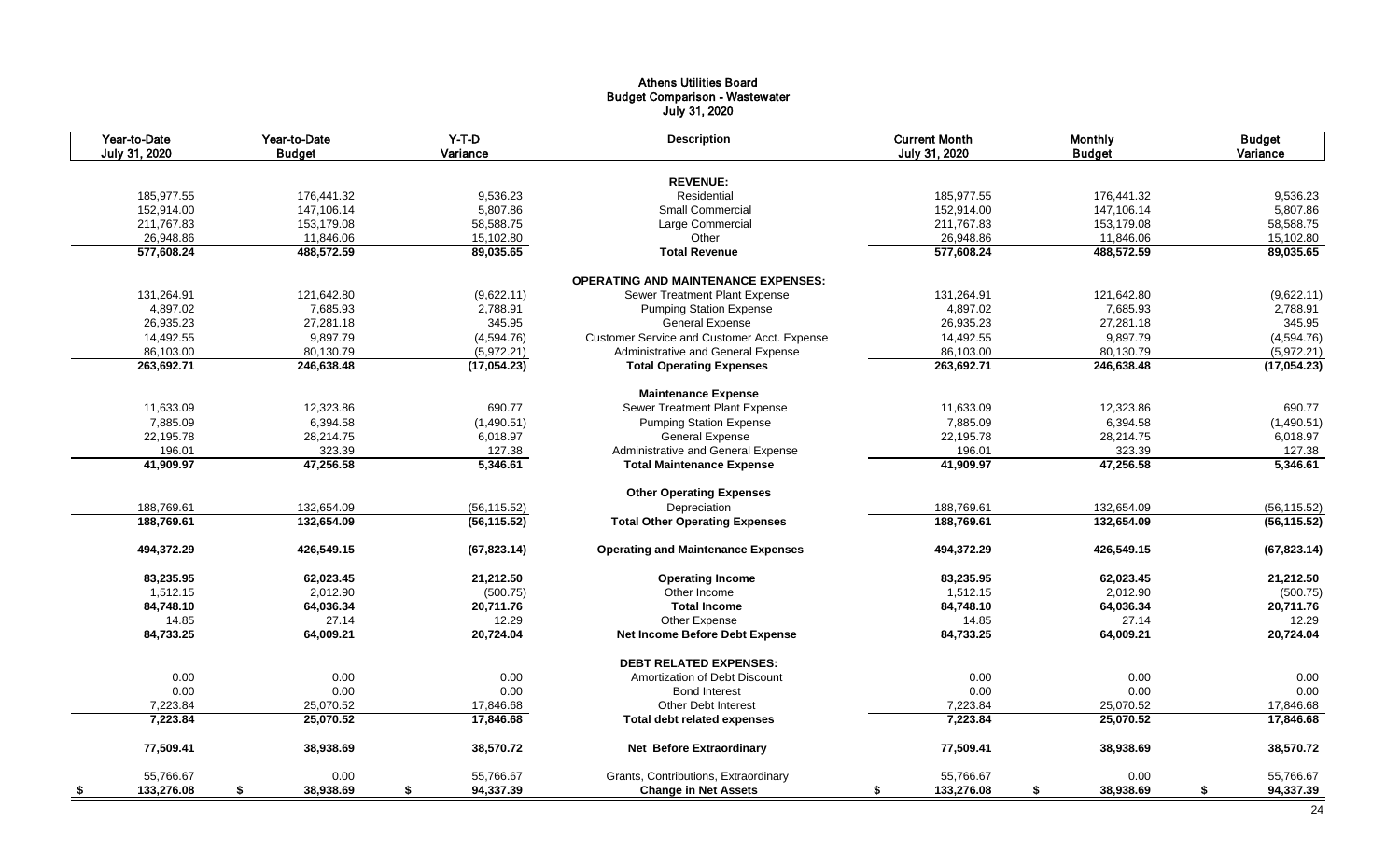## **Athens Utilities Board Wastewater Division STATEMENTS OF CASH FLOWS July 31, 2020**

| Year-to-Date<br>July 31, 2020 | Year-to-Date<br><b>Prior Year</b> | Variance                       |                                                                 | <b>Month to Date</b><br>July 31, 2020 |            | <b>Month to Date</b><br><b>Prior Year</b> | Variance            |
|-------------------------------|-----------------------------------|--------------------------------|-----------------------------------------------------------------|---------------------------------------|------------|-------------------------------------------|---------------------|
|                               |                                   |                                | <b>CASH FLOWS FROM OPERATING ACTIVITIES:</b>                    |                                       |            |                                           |                     |
| 77,509.41                     | 134,106.78                        | (56, 597.37)                   | Net Operating Income                                            | 77,509.41                             |            | 134,106.78                                | (56, 597.37)        |
|                               |                                   |                                | <b>Adjustments to Reconcile Operating Income</b>                |                                       |            |                                           |                     |
|                               |                                   |                                | to Net Cash Provided by Operations:                             |                                       |            |                                           |                     |
| 188.769.61                    | 130,358.05                        | 58.411.56                      | Depreciation                                                    | 188.769.61                            |            | 130,358.05                                | 58,411.56           |
|                               |                                   |                                | <b>Changes in Assets and Liabilities:</b>                       |                                       |            |                                           |                     |
| (9,663.11)                    | 39,117.39                         | (48,780.50)                    | <b>Accounts Receivable</b>                                      |                                       | (9,663.11) | 39,117.39                                 | (48,780.50)         |
| 0.00                          | 0.00                              | 0.00                           | Due from (to) Other Divisions                                   |                                       | 0.00       | 0.00                                      | 0.00                |
| 0.00                          | 0.00                              | 0.00                           | Short Term Notes to Other Divisions                             |                                       | 0.00       | 0.00                                      | 0.00                |
| (164, 844.44)                 | (154, 206.76)                     | (10,637.68)                    | <b>Prepaid Expenses</b>                                         | (164, 844, 44)                        |            | (154, 206.76)                             | (10,637.68)         |
| 0.00                          | 0.00                              | 0.00                           | <b>Deferred Pension Outflows</b>                                |                                       | 0.00       | 0.00                                      | 0.00                |
| (105, 647.77)                 | 15.738.83                         | (121, 386.60)                  | <b>Materials and Supplies</b>                                   | (105, 647.77)                         |            | 15.738.83                                 | (121, 386.60)       |
| (20, 583.96)                  | (186, 881.15)                     | 166,297.19                     | <b>Accounts Payable</b>                                         | (20, 583.96)                          |            | (186, 881.15)                             | 166,297.19          |
| 29.47                         | (1,548.80)                        | 1,578.27                       | <b>Accrued Liabilities</b>                                      |                                       | 29.47      | (1,548.80)                                | 1,578.27            |
| 5,607.09                      | 6,134.19                          | (527.10)                       | Retirements and Salvage                                         |                                       | 5,607.09   | 6,134.19                                  | (527.10)            |
| (520.00)                      | (990.00)                          | 470.00                         | <b>Customer Deposits</b>                                        |                                       | (520.00)   | (990.00)                                  | 470.00              |
| 13,921.11                     | 11,680.23                         | 2.240.88                       | Net Pension Liability                                           | 13,921.11                             |            | 11,680.23                                 | 2,240.88            |
| 0.00                          | 0.00                              | 0.00                           | <b>Deferred Pension Inflows</b>                                 |                                       | 0.00       | 0.00                                      | 0.00                |
| (15, 422.59)                  | (6, 491.24)                       | (8,931.35)                     | <b>Total Cash from Operating Activities</b>                     | (15, 422.59)                          |            | (6, 491.24)                               | (8,931.35)          |
|                               |                                   |                                |                                                                 |                                       |            |                                           |                     |
|                               |                                   |                                | <b>CASH FLOWS FROM NONCAPITAL FINANCING ACTIVITIES:</b>         |                                       |            |                                           |                     |
| 0.00                          | 0.00                              | 0.00                           | Changes in Bonds payable                                        |                                       | 0.00       | 0.00                                      | 0.00                |
| (11, 473.90)                  | (11, 203.19)                      | (270.71)                       | Changes in Notes Payable                                        | (11, 473.90)                          |            | (11, 203.19)                              | (270.71)            |
| (11, 473.90)                  | (11, 203.19)                      | (270.71)                       | <b>Total Cash from Noncapital Financing Activities</b>          | (11, 473.90)                          |            | (11, 203.19)                              | (270.71)            |
|                               |                                   |                                | <b>CASH FROM INVESTING ACTIVITIES:</b>                          |                                       |            |                                           |                     |
| 0.00                          | 0.00                              | 0.00                           | <b>Prior Period Adjustment</b>                                  |                                       | 0.00       | 0.00                                      | 0.00                |
| 55,766.67                     | 0.00                              | 55,766.67                      | <b>Grants Contributions &amp; Other Extraordinary</b>           | 55,766.67                             |            | 0.00                                      | 55,766.67           |
| 0.00                          | 0.00                              | 0.00                           |                                                                 |                                       | 0.00       | 0.00                                      | 0.00                |
| (416, 592.23)                 |                                   |                                | Adjust Net Pension Obligation<br>Changes in Sewer Utility Plant | (416, 592.23)                         |            | (114, 092.43)                             | (302, 499.80)       |
| (360, 825.56)                 | (114, 092.43)<br>(114, 092.43)    | (302, 499.80)<br>(246, 733.13) | <b>Total Cash from Capital and Related Investing Activities</b> | (360, 825.56)                         |            | (114, 092.43)                             | (246, 733.13)       |
|                               |                                   |                                |                                                                 |                                       |            |                                           |                     |
| (387, 722.05)                 | (131, 786.86)                     | \$<br>(255, 935.19)            | <b>Net Changes in Cash Position</b>                             | (387, 722.05)                         |            | \$<br>(131, 786.86)                       | \$<br>(255, 935.19) |
|                               |                                   |                                |                                                                 |                                       |            |                                           |                     |
| 4,519,440.75                  | 4,450,024.58                      | 69,416.17                      | Cash at Beginning of Period                                     | 4,519,440.75                          |            | 4,450,024.58                              | 69,416.17           |
| 4,131,718.70                  | 4,318,237.72                      | (186, 519.02)                  | Cash at End of Period                                           | 4,131,718.70                          |            | 4,318,237.72                              | (186, 519.02)       |
| (387, 722.05)                 | \$<br>(131, 786.86)               | \$<br>(255, 935.19)            | <b>Changes in Cash and Equivalents</b>                          | (387, 722.05)<br>\$                   |            | \$<br>(131, 786.86)                       | \$<br>(255, 935.19) |

**Long-Term Debt** \$14,262,868.43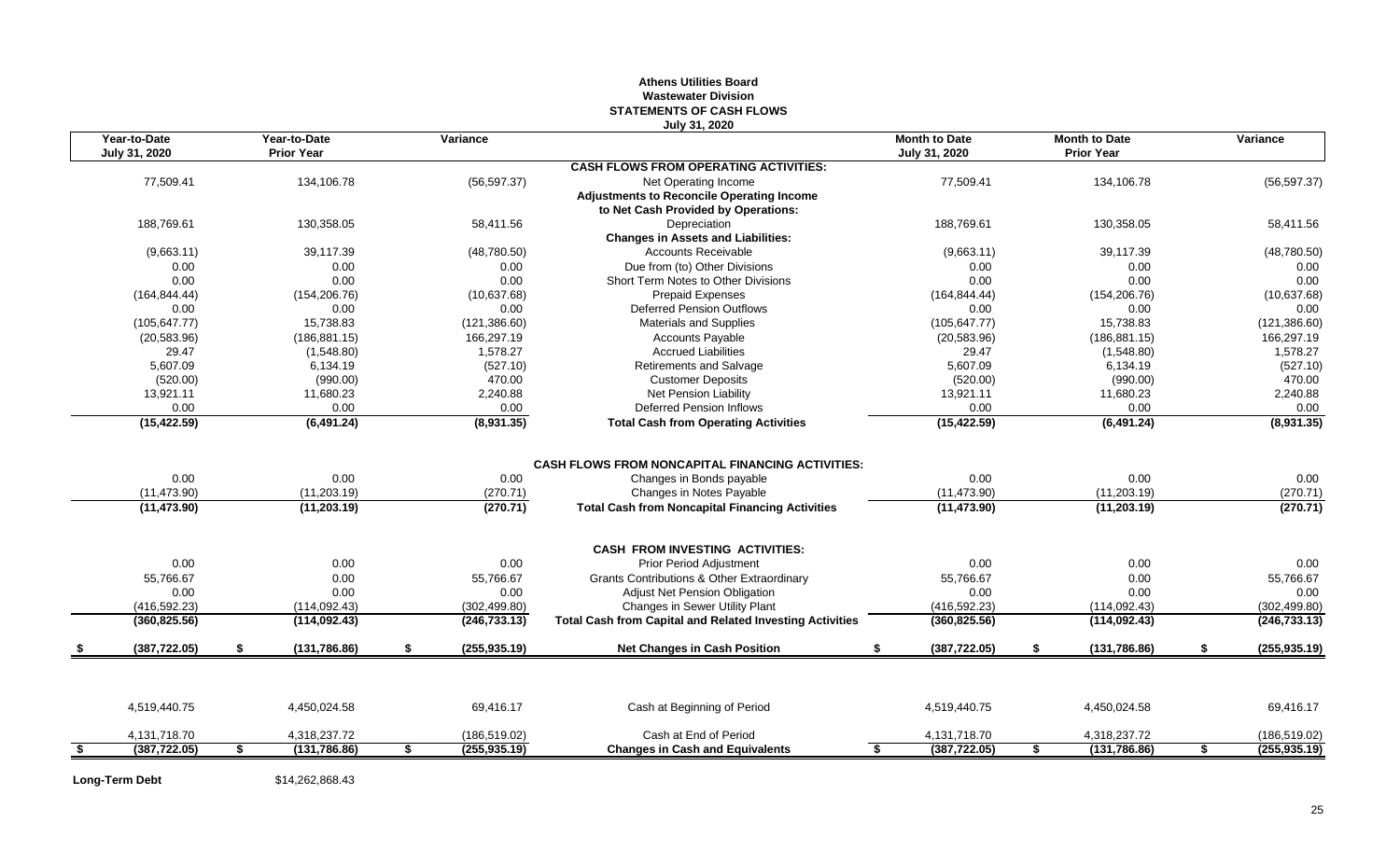#### Athens Utilities Board Statistics Report July 31, 2020

| Wastewater:                 |         |       |        |            |
|-----------------------------|---------|-------|--------|------------|
|                             | Current | Prior |        | # Accounts |
| <b>INumber of services:</b> | Month   | Year  | Change | Change     |
| Residential - Inside City   | 4,365   | 4,339 | 0.60%  | 26         |
| Residential - Outside City  | 66      | 56    | 17.86% | 10         |
| Commercial - Inside City    | 935     | 931   | 0.43%  | 4l         |
| Commercial - Outside City   |         |       | 0.00%  | Oll        |
| <b>Total Services</b>       | 5,370   | 5,330 | 0.75%  | 40II       |

| <b>Sales Volumes:</b>      |           | Year-to-Date      |          |           |                   |          |
|----------------------------|-----------|-------------------|----------|-----------|-------------------|----------|
| Gallonsx100                | 7/31/2020 | <b>Prior Year</b> | Change   | 7/31/2020 | <b>Prior Year</b> | Change   |
| Residential - Inside City  | 171,467   | 159,613           | .43%     | 171,467   | 159,613           | 7.43%    |
| Residential - Outside City | 2,782     | 2,409             | 15.48%   | 2,782     | 2,409             | 15.48%   |
| Commercial - Inside City   | 208,237   | 213,830           | $-2.62%$ | 208,237   | 213,830           | $-2.62%$ |
| Commercial - Outside City  | 12.002    | 11.214            | 7.03%    | 12,002    | 11.214            | 7.03%    |
|                            | 394,488   | 387.066           | 1.92%    | 394,488   | 387,066           | 1.92%    |

—

| Employment         |               |                   |                   |
|--------------------|---------------|-------------------|-------------------|
|                    | July 31, 2020 | <b>Prior Year</b> | <b>Difference</b> |
| Employee Headcount | 18.00         | 19.00             | $-1.00$           |
|                    | 19.07         | 20.24             | $-1.17$           |
| Y-T-D FTE          | 19.07         | 20.24             | $-1.17$           |

| Total Company Employment |               |                   |                   |
|--------------------------|---------------|-------------------|-------------------|
|                          | July 31, 2020 | <b>Prior Year</b> | <b>Difference</b> |
| Company Total Headcount: | 99.00         | 100.00            | $-1.00$           |
| Company Total FTE        | 106.81        | 107.37            | $-0.56$           |
| Company Y-T-D FTE        | 106.81        | 107.37            | $-0.56$           |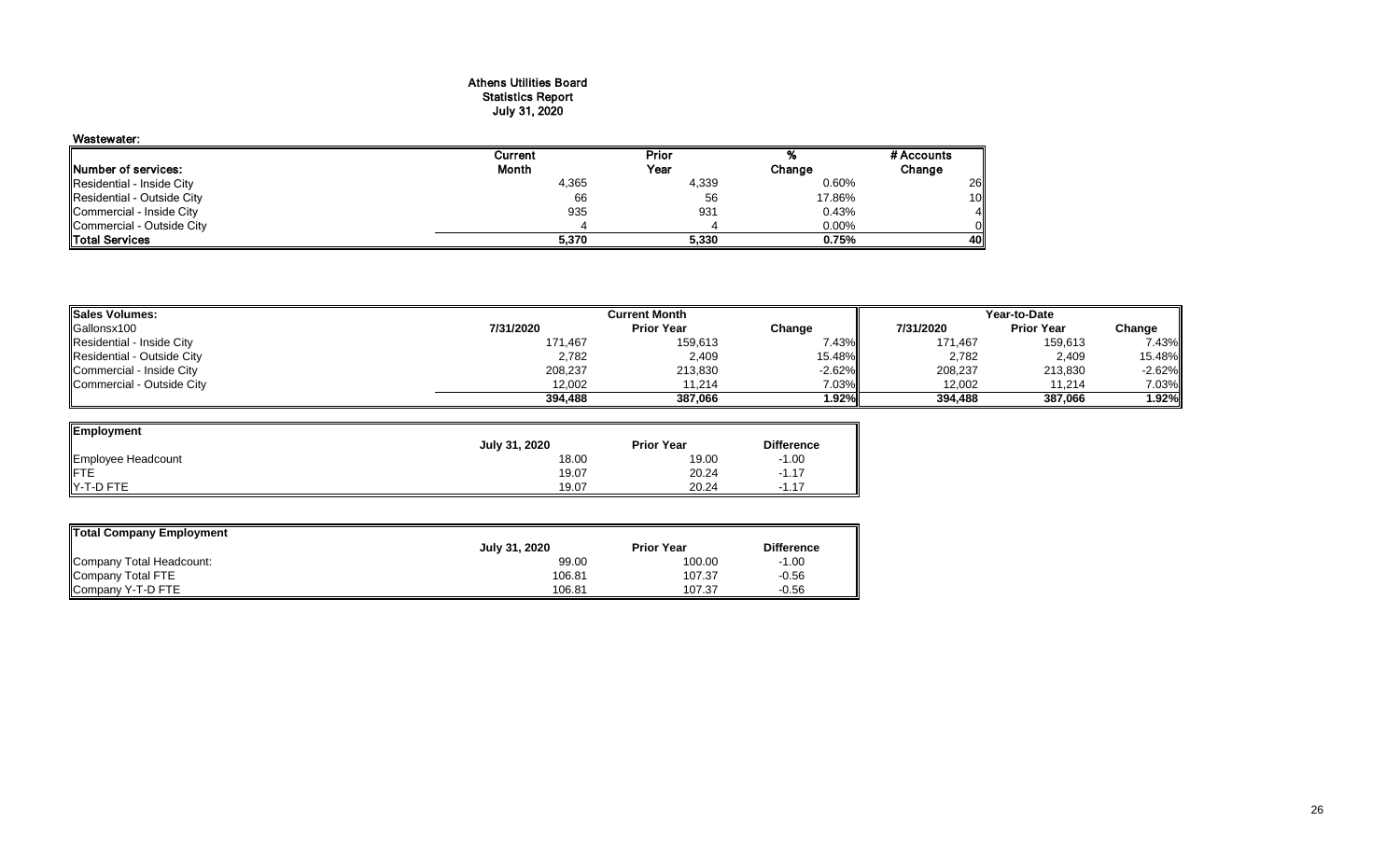## **Athens Utilities Board Wastewater Division Capital Budget Month Ending as of July 31, 2020**

|                                                                |    | <b>Budget</b>                           | <b>Actual</b> |            |      | <b>Variance to Date</b><br>Favorable<br>(Unfavorable) | <b>Estimated</b><br>% Project<br><b>Completion</b> | <b>Percent Budget</b><br><b>Expended</b> |  |
|----------------------------------------------------------------|----|-----------------------------------------|---------------|------------|------|-------------------------------------------------------|----------------------------------------------------|------------------------------------------|--|
| <b>Planned Capital Improvements:</b>                           |    |                                         |               |            |      |                                                       |                                                    |                                          |  |
| Replace Truck #42 (2012 F250)                                  |    | 45,000                                  |               |            |      | 45,000                                                |                                                    |                                          |  |
| Replace Truck #33 (Meter Reader)                               |    | 30,000                                  |               |            |      | 30,000                                                |                                                    |                                          |  |
| Replace Truck #65 (Small Dump)                                 |    | 65,000                                  |               |            |      | 65,000                                                |                                                    |                                          |  |
| Replace Cedar Springs Pump Station                             |    | 750,000                                 |               |            |      | 750,000                                               |                                                    |                                          |  |
| Sterling Road Valves and Piping                                |    | 75,000                                  |               |            |      |                                                       |                                                    |                                          |  |
| <b>Emergency Generator Sterling Rd. PS</b>                     |    | 175,000                                 |               |            |      | 175,000                                               |                                                    |                                          |  |
| Oostanaula WWTP Refurbishment                                  |    | 125,000                                 |               | 14,412     |      | 110,588                                               |                                                    | 11.53%                                   |  |
| NMC WWTP Refurbishment                                         |    | 100,000                                 |               | 10,757     |      | 89,243                                                |                                                    | 10.76%                                   |  |
| Admin and Operators Buildings Maint. - Oost.                   |    | 10,000                                  |               |            |      | 10,000                                                |                                                    |                                          |  |
| <b>Laboratory Equipment</b>                                    |    | 15,000                                  |               | 1,855      |      | 13,145                                                |                                                    | 12.37%                                   |  |
| <b>Lift Station Rehabilitation</b>                             |    | 35,000                                  |               |            |      | 35,000                                                |                                                    |                                          |  |
| Field and Safety Equipment                                     |    | 15,000                                  |               |            |      | 15,000                                                |                                                    |                                          |  |
| <b>Collection System Rehab</b>                                 |    | 500,000                                 |               | 80,734     |      | 419,266                                               |                                                    | 16.15%                                   |  |
| <b>Material Donations</b>                                      |    | 5,000                                   |               |            |      | 5,000                                                 |                                                    | Continuous                               |  |
| Technology (SCADA, Computers)                                  |    | 35,000                                  |               | 285        |      | 34,715                                                |                                                    | 0.81% Continuous                         |  |
| <b>Services</b>                                                |    | 125,000                                 |               | 6,075      |      | 118,925                                               |                                                    | 4.86% Continuous                         |  |
| Extensions                                                     |    | 25,000                                  |               |            |      | 25,000                                                |                                                    | Continuous                               |  |
| Grinder Pump Core Replacements                                 |    | 35,000                                  |               | 1,356      |      | 33,644                                                |                                                    | 3.87% Continuous                         |  |
| <b>Rehabilitation of Services</b>                              |    | 75,000                                  |               | 1,996      |      | 73,004                                                |                                                    | 2.66% Continuous                         |  |
| <b>Manhole Rehabilitation</b>                                  |    | 12,000                                  |               |            |      | 12,000                                                |                                                    | Continuous                               |  |
| IT Core (Servers, mainframe, etc.)                             |    | 20,000                                  |               |            |      | 20,000                                                |                                                    | Continuous                               |  |
| <b>Total Planned Capital Improvements:</b>                     | \$ | 2,272,000                               | \$            | 117,469    | -\$  | 2,079,531                                             |                                                    |                                          |  |
| <b>Other Assets:</b>                                           |    |                                         |               |            |      |                                                       |                                                    |                                          |  |
| Oost WWTP UV Bulbs (FY 2020 Budget Item)                       |    | 45,000                                  |               | 59,227     |      | (14, 227)                                             |                                                    |                                          |  |
| Madison Avenue Gravity Sewer Replacement (FY 2020 Budget Item) |    | 750,000                                 |               | 240,624    |      | 509,376                                               |                                                    |                                          |  |
| <b>Grinder Pump Project</b>                                    |    |                                         |               | 350        |      | (350)                                                 |                                                    |                                          |  |
| Other                                                          |    |                                         |               | 0          |      |                                                       |                                                    |                                          |  |
| <b>Total Other Assets</b>                                      | \$ | 795,000                                 | \$            | 300,202    | - \$ | 494,798                                               |                                                    |                                          |  |
| Totals:                                                        | S, | 3,067,000 \$                            |               | 417,671 \$ |      | 2,574,329                                             |                                                    |                                          |  |
|                                                                |    | Percentage of Budget Spent Year-to-date |               |            |      | 13.62%                                                | <b>Fiscal Year</b>                                 | 8.33%                                    |  |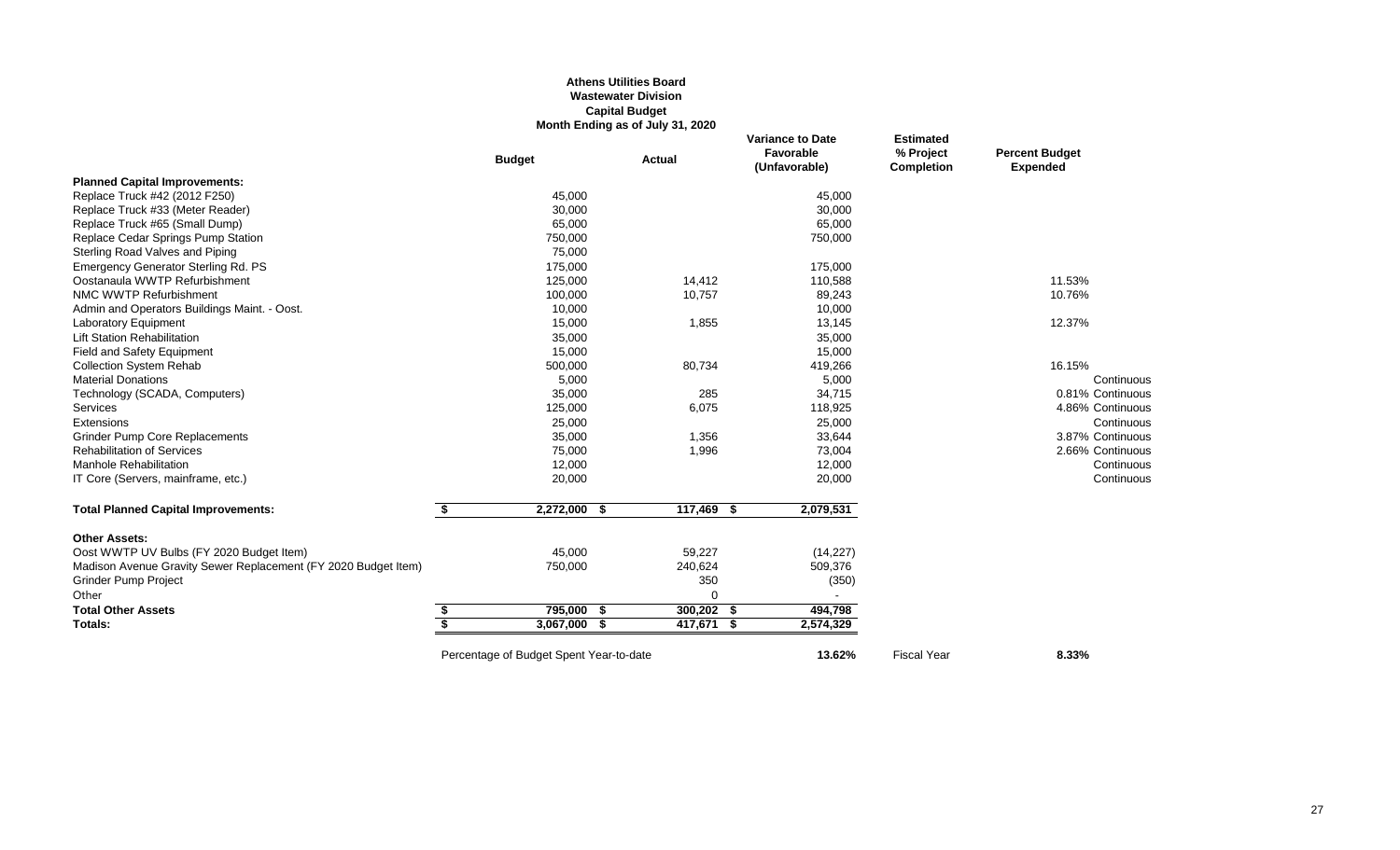|                       |                   |    |                   | <b>ATHENS UTILITIES BOARD</b>                  |                         |    |            |      |              |
|-----------------------|-------------------|----|-------------------|------------------------------------------------|-------------------------|----|------------|------|--------------|
|                       |                   |    |                   | <b>FIBER</b>                                   |                         |    |            |      |              |
|                       |                   |    |                   | <b>BALANCE SHEET</b>                           |                         |    |            |      |              |
|                       |                   |    |                   | July 31, 2020                                  |                         |    |            |      |              |
|                       |                   |    |                   |                                                |                         |    |            |      | Change       |
| <b>Current Period</b> | Year-to-Date      |    | Change from       |                                                | <b>Current Period</b>   |    | Prior      |      | from prior   |
| July 31, 2020         | <b>Prior Year</b> |    | <b>Prior Year</b> |                                                | <b>January 31, 2016</b> |    | Month      |      | Month        |
|                       |                   |    |                   | Assets                                         |                         |    |            |      |              |
| 106,771.06            | 86,640.03         |    | 20,131.03         | Services                                       | 106,771.06              |    | 106,771.06 |      | $\sim$       |
| 39,995.18             | 32,566.11         |    | 7,429.07          | <b>Accumulated Depreciation</b>                | 39,995.18               |    | 39,401.69  |      | 593.49       |
| 66,775.88             | 54,073.92         |    | 12,701.96         | <b>Total Fixed Assets</b>                      | 66,775.88               |    | 67,369.37  |      | (593.49)     |
|                       |                   |    |                   | <b>Current Assets</b>                          |                         |    |            |      |              |
| 207,109.18            | 139,995.60        |    | 67,113.58         | Cash                                           | 207,109.18              |    | 187,886.85 |      | 19,222.33    |
| 2,285.00              | 3,364.00          |    | (1,079.00)        | Accounts Receivable                            | 2,285.00                |    | 14,417.96  |      | (12, 132.96) |
| 209,394.18            | 143,359.60        |    | 66,034.58         | <b>Total Current Assets</b>                    | 209,394.18              |    | 202,304.81 |      | 7,089.37     |
|                       |                   |    |                   |                                                |                         |    |            |      |              |
| 276,170.06            | \$<br>197,433.52  | S. | 78,736.54         | <b>Total Assets</b>                            | 276,170.06              |    | 269,674.18 | - 96 | 6,495.88     |
|                       |                   |    |                   |                                                |                         |    |            |      |              |
|                       |                   |    |                   | <b>Liabilities</b>                             |                         |    |            |      |              |
| $\blacksquare$        |                   |    |                   | Payable to Other Divisions                     |                         |    |            |      | $\sim$       |
| 276,170.06            | 197,433.52        |    | 78,736.54         | <b>Retained Earnings</b>                       | 276,170.06              |    | 269,674.18 |      | 6,495.88     |
|                       |                   |    |                   |                                                |                         |    |            |      |              |
| \$<br>276,170.06      | \$<br>197,433.52  | \$ | 78,736.54         | <b>Total Liabilities and Retained Earnings</b> | \$<br>276,170.06        | .S | 269,674.18 | \$   | 6,495.88     |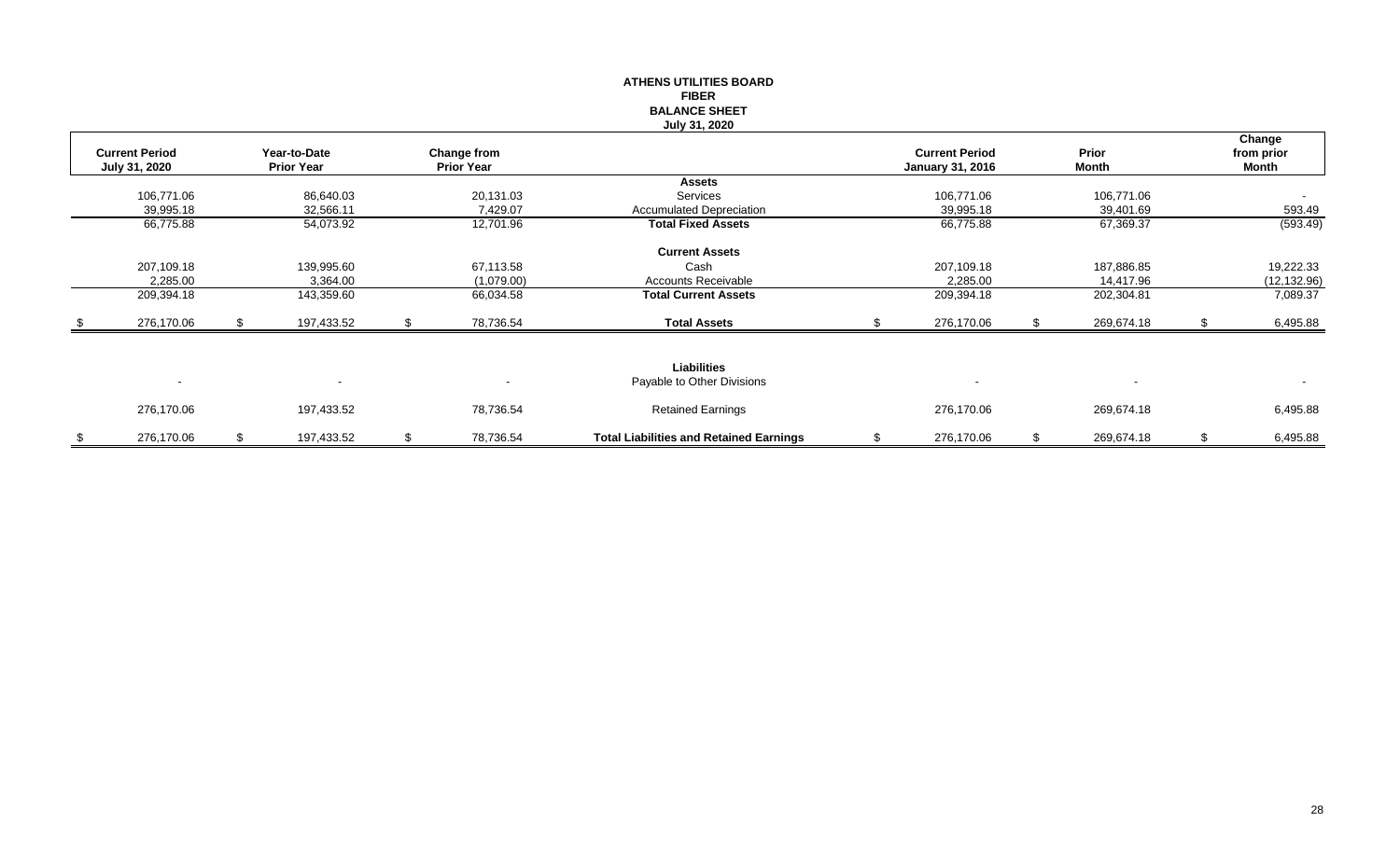| Year-to-Date             | Year-to-Date             | Variance                 |                                                 |    | Current       | Current           |                |
|--------------------------|--------------------------|--------------------------|-------------------------------------------------|----|---------------|-------------------|----------------|
| July 31, 2020            | <b>Prior Year</b>        | Favorable                |                                                 |    | Month         | Month             |                |
|                          |                          | (Unfavorable)            |                                                 |    | July 31, 2020 | <b>Prior Year</b> |                |
| 10,899.00                | 9,214.00                 | 1,685.00                 | Revenue                                         |    | 10,899.00     | 9,214.00          | 1,685.00       |
|                          |                          |                          | <b>Operating and Maintenance Expenses</b>       |    |               |                   |                |
| $\overline{\phantom{a}}$ | $\overline{\phantom{a}}$ | $\overline{\phantom{0}}$ | Overhead Line Expense                           |    |               | $\sim$            | $\sim$         |
| 331.07                   | 331.07                   | $\blacksquare$           | Administrative and General Expense              |    | 331.07        | 331.07            | $\sim$         |
| 3,537.78                 | 5,135.76                 | .597.98                  | <b>Telecom Expense</b>                          |    | 3,537.78      | 5,135.76          | 1,597.98       |
| \$<br>3,868.85           | \$<br>5,466.83           | \$<br>1,597.98           | <b>Total Operating and Maintenance Expenses</b> | ъD | 3,868.85      | 5,466.83          | \$<br>1,597.98 |
| 59.22                    | 45.84                    | 13.38                    | Interest Income                                 |    | 59.22         | 45.84             | 13.38          |
|                          |                          |                          | <b>Other Operating Expense</b>                  |    |               |                   |                |
| 593.49                   | 606.02                   | 12.53                    | <b>Depreciation Expense</b>                     |    | 593.49        | 606.02            | 12.53          |
| 6,495.88                 | 3,186.99                 | 3,308.89                 | Net Before Extraordinary                        |    | 6,495.88      | 3,186.99          | 3,308.89       |
|                          |                          |                          | Grants, Contributions, Extraordinary            |    |               |                   |                |
| \$<br>6,495.88           | \$<br>3,186.99           | \$<br>3,308.89           | <b>Change in Net Assets</b>                     |    | 6,495.88      | 3,186.99          | 3,308.89       |

# Athens Utilities Board Profit and Loss Statement - Fiber